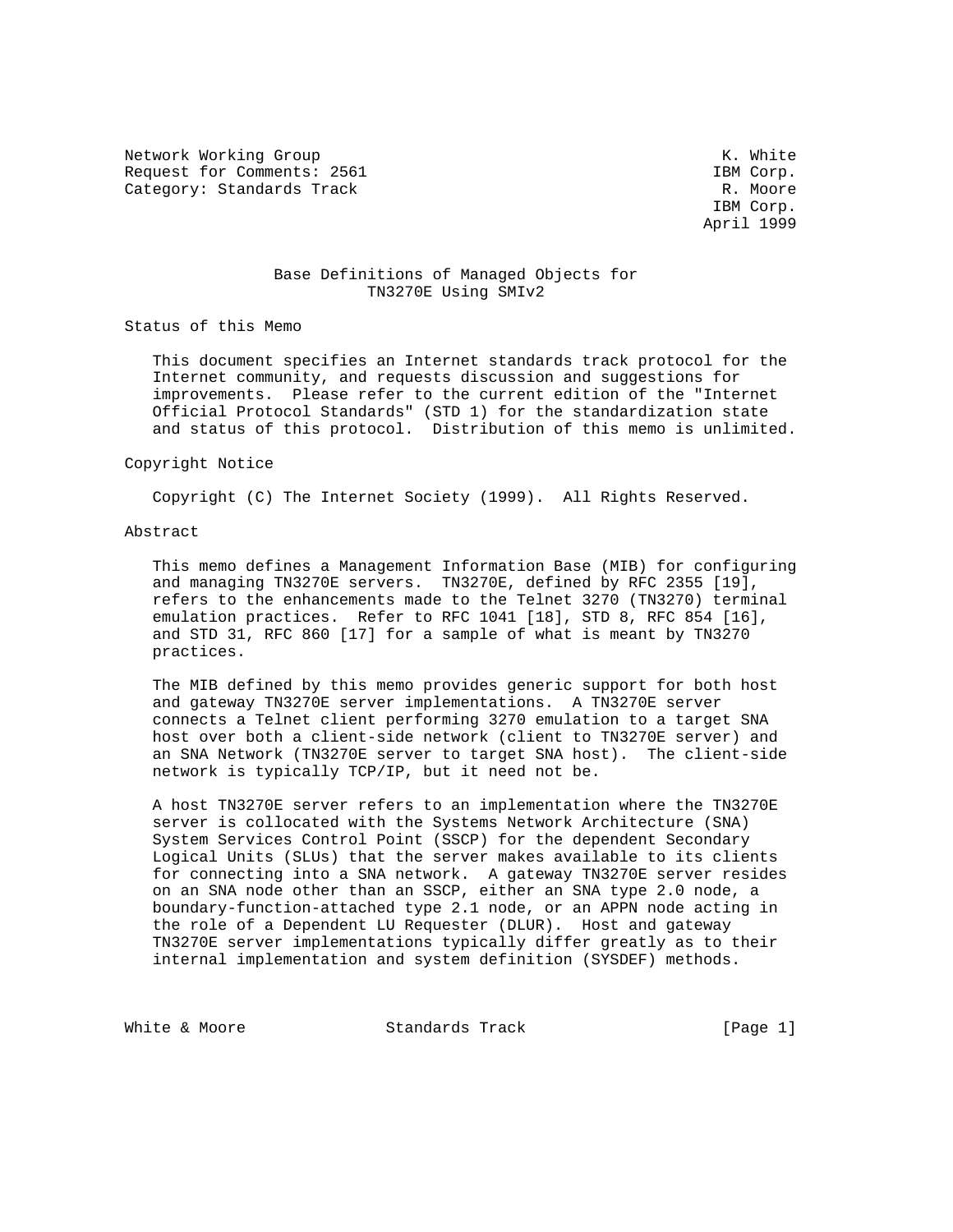It is the intent that the MIB defined herein be extended by subsequent memos. For example, one such extension enables collection of TN3270E response time data.

# Table of Contents

| 1.0<br>Introduction                                                                                                                                                                                                                                                                                      | $\mathfrak{D}$ |
|----------------------------------------------------------------------------------------------------------------------------------------------------------------------------------------------------------------------------------------------------------------------------------------------------------|----------------|
| The SNMP Network Management Framework<br>2.0<br>$\mathbf{r}$ , and $\mathbf{r}$ , and $\mathbf{r}$ , and $\mathbf{r}$                                                                                                                                                                                    | 3              |
| Structure of the MIB<br>3.0<br>$\mathbf{r}$ , $\mathbf{r}$ , $\mathbf{r}$ , $\mathbf{r}$ , $\mathbf{r}$ , $\mathbf{r}$                                                                                                                                                                                   | 4              |
| 3.1<br>TN3270E Server Control<br>$\frac{1}{2}$ , $\frac{1}{2}$ , $\frac{1}{2}$ , $\frac{1}{2}$ , $\frac{1}{2}$ , $\frac{1}{2}$ , $\frac{1}{2}$ , $\frac{1}{2}$ , $\frac{1}{2}$ , $\frac{1}{2}$ , $\frac{1}{2}$ , $\frac{1}{2}$                                                                           | 5              |
| tn3270eSrvrConfTable<br>3.1.1<br>$\mathbf{a}$ , and a set of the set of the set of the set of the set of the set of the set of the set of the set of the set of the set of the set of the set of the set of the set of the set of the set of the set of the set of                                       | 5              |
| tn3270eSrvrPortTable<br>3 1 2<br>$\sim$ $\sim$ $\sim$ $\sim$ $\sim$<br>$\mathbf{r}$ . The set of the set of the set of the set of the set of the set of the set of the set of the set of the set of the set of the set of the set of the set of the set of the set of the set of the set of the set of t | 6              |
| tn3270eSrvrStatsTable<br>3.1.3                                                                                                                                                                                                                                                                           | 7              |
| TN3270E Server Resource Configuration<br>3.2<br>.                                                                                                                                                                                                                                                        | 7              |
| Resource Name / Client Address Mappings<br>3.3                                                                                                                                                                                                                                                           | 8              |
| tn3270eSnaMapTable<br>3.3.1<br>$\frac{1}{2}$                                                                                                                                                                                                                                                             | 8              |
| tn3270eResMapTable<br>3.3.2<br>.                                                                                                                                                                                                                                                                         | 9              |
| 3.3.3 tn3270eTcpConnTable<br>.                                                                                                                                                                                                                                                                           | 9              |
| Advisory Spin Lock Usage<br>3.4<br><u>in the series of the series of the series of the series of the series of the series of the series of the series of the series of the series of the series of the series of the series of the series of the series of the seri</u>                                  | 9              |
| 3.5<br>Row Persistence                                                                                                                                                                                                                                                                                   | 10             |
| IANA Considerations<br>3.6<br>.                                                                                                                                                                                                                                                                          | 10             |
| Definitions<br>4.0<br>$\mathbf{r}$ , and $\mathbf{r}$ , and $\mathbf{r}$ , and $\mathbf{r}$ , and $\mathbf{r}$<br>$\mathbf{r}$ , $\mathbf{r}$ , $\mathbf{r}$ , $\mathbf{r}$ , $\mathbf{r}$ , $\mathbf{r}$ , $\mathbf{r}$                                                                                 | 11             |
| Security Considerations<br>5.0<br>.                                                                                                                                                                                                                                                                      | 51             |
| 6.0<br>Intellectual Property<br>$\sim$                                                                                                                                                                                                                                                                   | 52             |
| Acknowledgments<br>7.0<br>$\mathbf{r}$ and $\mathbf{r}$ and $\mathbf{r}$ and $\mathbf{r}$ and $\mathbf{r}$<br>$\mathbf{r}$ and $\mathbf{r}$ and $\mathbf{r}$ and $\mathbf{r}$ and $\mathbf{r}$                                                                                                           | 53             |
| 8.0<br>References<br><u>and the second contract of the second contract of the second contract of the second contract of the second contract of the second contract of the second contract of the second contract of the second contract of the second</u><br>$\cdots$                                    | 53             |
| 9.0<br>Authors' Addresses<br>$\mathbf{r}$ , $\mathbf{r}$ , $\mathbf{r}$ , $\mathbf{r}$ , $\mathbf{r}$ , $\mathbf{r}$<br>$\mathbf{r}$ , $\mathbf{r}$ , $\mathbf{r}$ , $\mathbf{r}$ , $\mathbf{r}$ , $\mathbf{r}$ , $\mathbf{r}$ , $\mathbf{r}$                                                            | 55             |
| Copyright Statement<br>Full<br>and the state of the state of the<br>$\mathbf{r}$ , $\mathbf{r}$ , $\mathbf{r}$ , $\mathbf{r}$ , $\mathbf{r}$ , $\mathbf{r}$ , $\mathbf{r}$                                                                                                                               | 56             |
|                                                                                                                                                                                                                                                                                                          |                |

## 1.0 Introduction

 This document is a product of the TN3270E Working Group. Its purpose is to define a MIB module for support by a TCP/IP implementation for configuration and management of TN3270E servers.

 The key words "MUST", "MUST NOT", "REQUIRED", "SHALL", "SHALL NOT", "SHOULD", "SHOULD NOT", "RECOMMENDED", "MAY", and "OPTIONAL" in this document are to be interpreted as described in RFC 2119, reference [22].

White & Moore **Standards Track** [Page 2]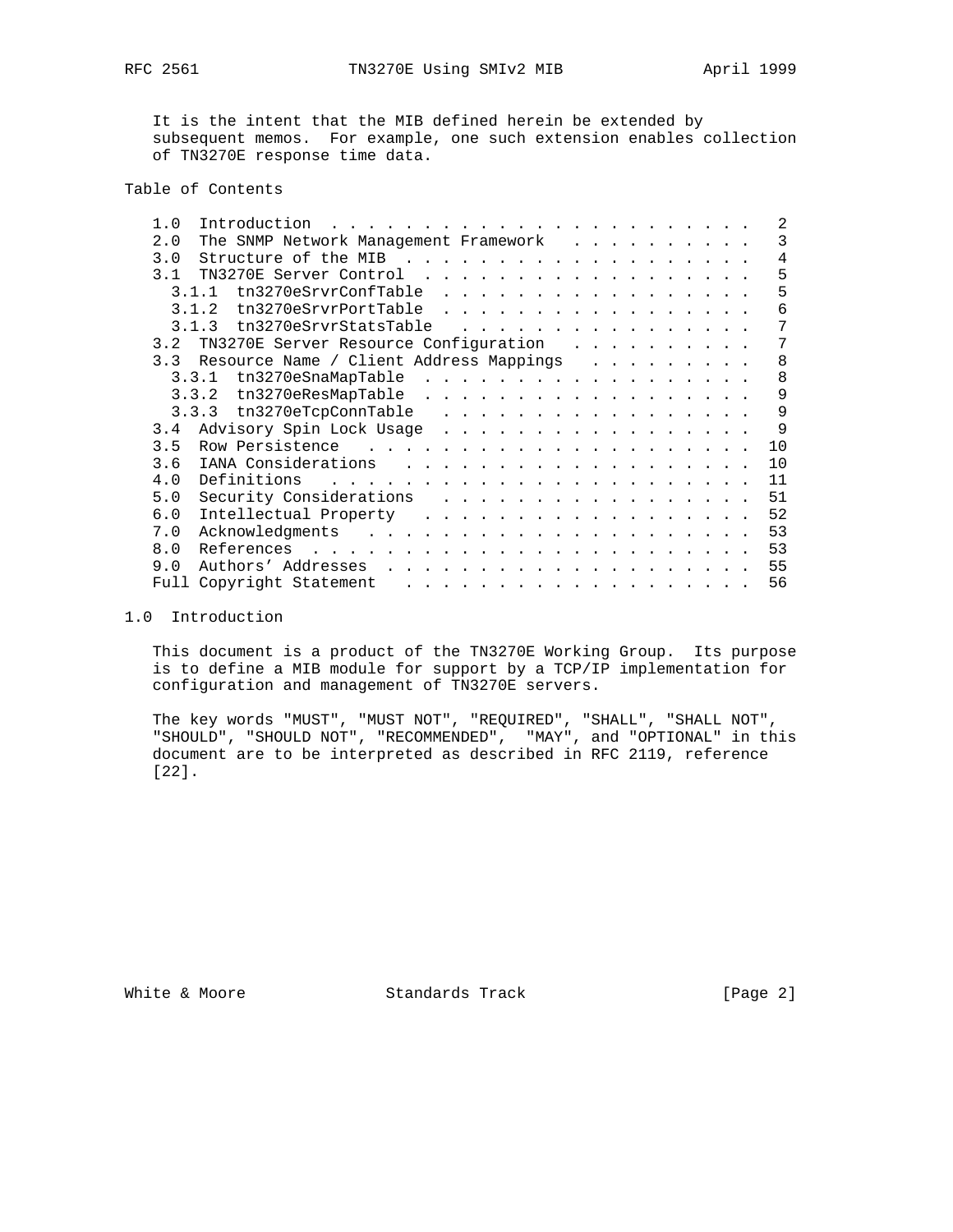- 
- 2.0 The SNMP Network Management Framework

 The SNMP Management Framework presently consists of five major components:

- o An overall architecture, described in RFC 2271 [1].
- o Mechanisms for describing and naming objects and events for the purpose of management. The first version of this Structure of Management Information (SMI) is called SMIv1 and described in STD 16, RFC 1155 [2], STD 16, RFC 1212 [3] and RFC 1215 [4]. The second version, called SMIv2, is described in RFC 1902 [5], RFC 1903 [6] and RFC 1904 [7].
- o Message protocols for transferring management information. The first version of the SNMP message protocol is called SNMPv1 and described in STD 15, RFC 1157 [8]. A second version of the SNMP message protocol, which is not an Internet standards track protocol, is called SNMPv2c and described in RFC 1901 [9] and RFC 1906 [10]. The third version of the message protocol is called SNMPv3 and described in RFC 1906 [10], RFC 2272 [11] and RFC 2274 [12].
- o Protocol operations for accessing management information. The first set of protocol operations and associated PDU formats is described in STD 15, RFC 1157 [8]. A second set of protocol operations and associated PDU formats is described in RFC 1905 [13].
- o A set of fundamental applications described in RFC 2273 [14] and the view-based access control mechanism described in RFC 2275 [15].

 Managed objects are accessed via a virtual information store, termed the Management Information Base or MIB. Objects in the MIB are defined using the mechanisms defined in the SMI.

 This memo specifies a MIB module that is compliant to the SMIv2. A MIB conforming to the SMIv1 can be produced through the appropriate translations. The resulting translated MIB must be semantically equivalent, except where objects or events are omitted because no translation is possible (use of Counter64). Some machine readable information in SMIv2 will be converted into textual descriptions in SMIv1 during the translation process. However, this loss of machine readable information is not considered to change the semantics of the MIB.

White & Moore Standards Track [Page 3]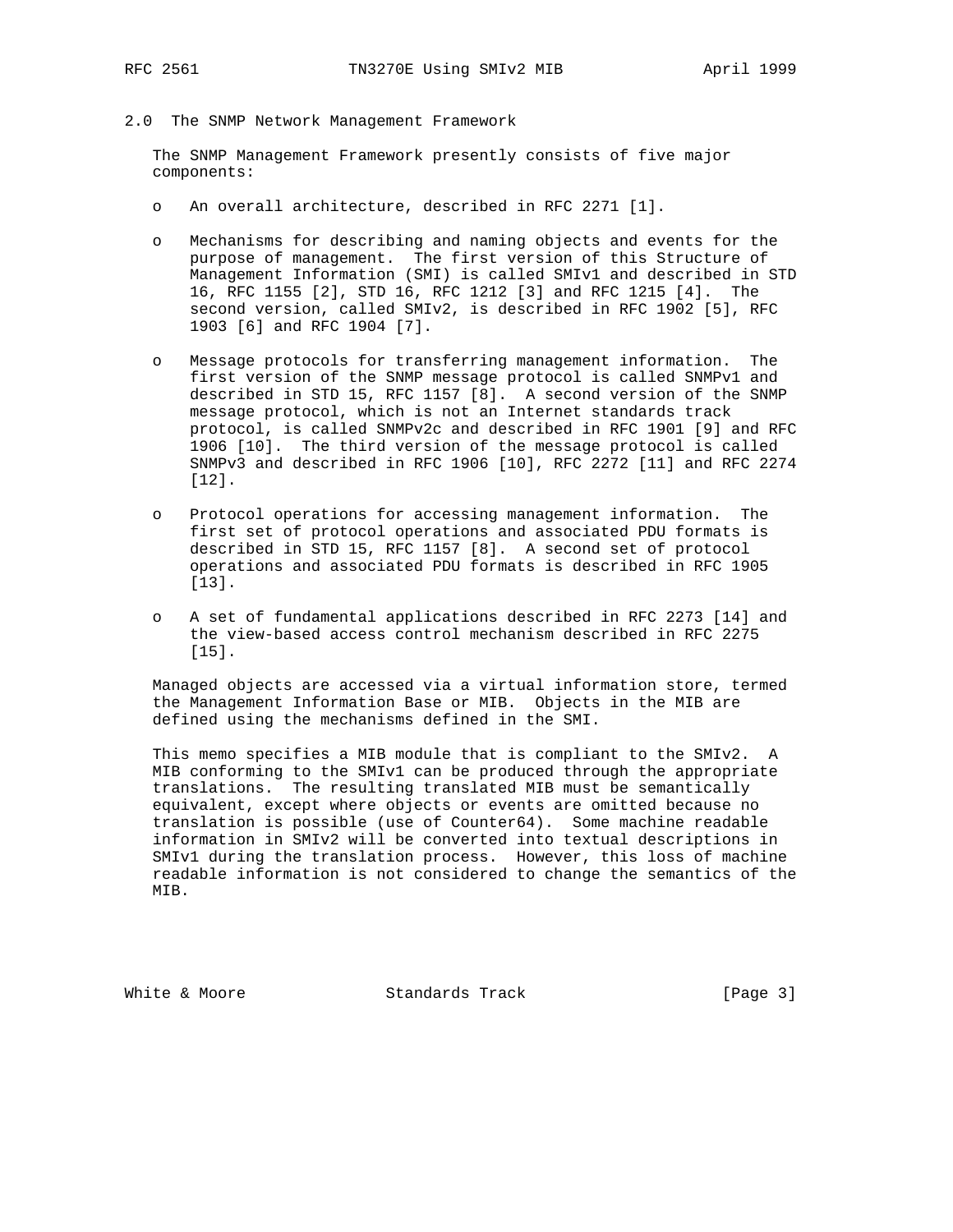## 3.0 Structure of the MIB

The TN3270E-MIB is split into the following components:

- o TN3270E Server Control
- o TN3270E Server Resource Configuration
- o Resource/Client Address Mappings

There are three additional sections to address:

- o Advisory Spin Lock Usage
- o Row Persistence
- o IANA Considerations

 The TN3270E-MIB is defined primarily for TN3270E servers. This memo does not explicitly address use of the MIB by TN3270 servers that do not support the TN3270E protocol. Even though a significant number of the objects in the MIB do apply in the TN3270-only case, the case was not addressed, since it is unlikely that a TN3270-only server would implement this MIB.

 The SYSAPPL-MIB, reference [24], contains the Utf8String textual convention (TC) that the TN3270E-MIB imports. This TC, which is used for some MIB objects containing textual information, enables internationalization of text strings, whereas the DisplayString TC does not. The SNMP-FRAMEWORK-MIB, reference [1], contains the SnmpAdminString TC that the TN3270E-MIB also imports. Like the Utf8String TC, this TC also enables internationalization of text strings; in addition, it provides some guidelines on the length and content of the strings.

 It is important to note that implementation of the SYSAPPL-MIB is not actually a prerequisite for implementing the TN3270E-MIB. On the other hand, implementation of the TN3270E-MIB does not preclude implementing the SYSAPPL-MIB as well. When both MIBs are implemented, the primary index into most of the TN3270E-MIB tables, tn3270eSrvrConfIndex, SHOULD equal one of the SYSAPPL-MIB's sysApplElmtRunIndex values. In this case the entry in the sysApplElmtRunTable provides additional information on a TN3270E server.

 The MIB defined by this memo supports use of both IPv4 and IPv6 addressing. Two textual conventions, IANATn3270eAddrType and Tn3270eAddress, are defined for this purpose. IANATn3270eAddress is essentially equivalent to the TAddress TC, defined by RFC 1903. The difference between the two is that IANATn3270eAddress allows a zero length octet string, while TAddress doesn't. It is important that IANATn3270eAddress allow for the absence of an address, because some

White & Moore **Standards Track** [Page 4]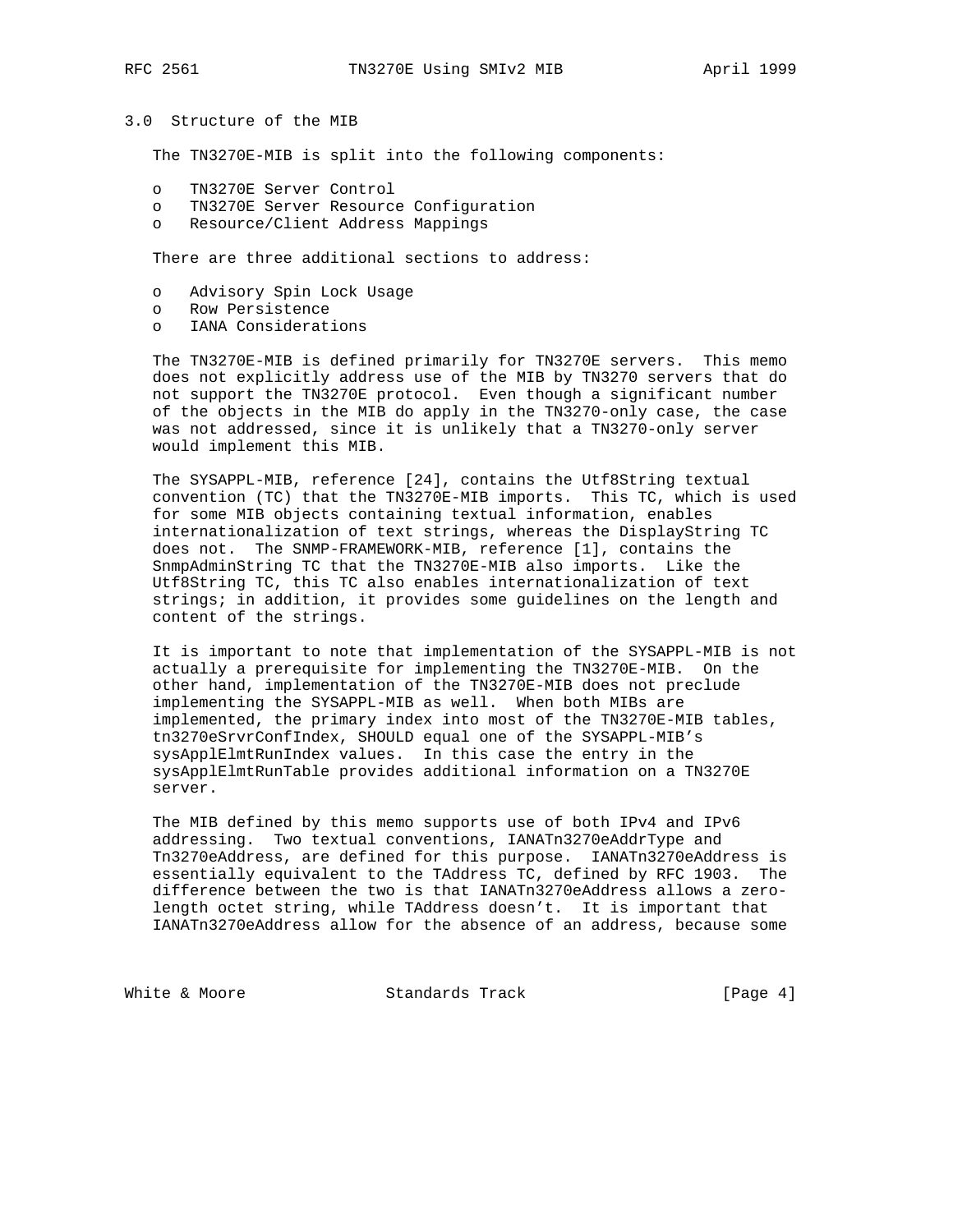objects with this syntax are used as table indexes, and have special meanings when they contain zero-length strings.

 The IANATn3270eAddrType textual convention is used rather than the TDomain TC (defined by RFC 1903) for identifying the contents of a tn3270eTAddress object. TDomain uses an OID to characterize the contents of an associated TAddress object. IANATn3270eAddrType was chosen over TDomain because, with a SYNTAX of Unsigned32 (enumeration type), it is much simpler to use as a component in an instance identifier. It was placed in the IANA-administered module to allow for the addition of values to cover cases (such as proxy servers) not covered by the TN3270E-MIB itself.

#### 3.1 TN3270E Server Control

 This group of objects provides for TN3270E server configuration and control. It consists of three tables:

- o tn3270eSrvrConfTable
- o tn3270eSrvrPortTable
- o tn3270eSrvrStatsTable

 The tn3270eSrvrConfTable is the primary table within the entire TN3270E-MIB. As section 3.1.1 indicates, each TN3270E server is represented by an entry in this table, indexed by tn3270eSrvrConfIndex. Most of the other tables defined by the TN3270E-MIB have tn3270eSrvrConfIndex as their primary index. Entries in these tables MUST NOT exist for a TN3270E server when it does not have a tn3270eSrvrConfigEntry.

#### 3.1.1 tn3270eSrvrConfTable

 The tn3270eSrvrConfTable contains a set of objects primarily used for configuring and managing TN3270E servers. As with most of the other tables in the TN3270E-MIB, this table is indexed by an unsigned integer, tn3270eSrvrConfIndex. This primary index element enables support of multiple TN3270E servers by a single SNMP agent. Within the set of MIB objects returned by one SNMP agent, tn3270eSrvrConfIndex values MUST be unique, and need not be contiguous.

 The tn3270eSrvrConfInactivityTimer object defines the inactivity period for user traffic on TN3270 and TN3270E sessions.

White & Moore **Standards Track** [Page 5]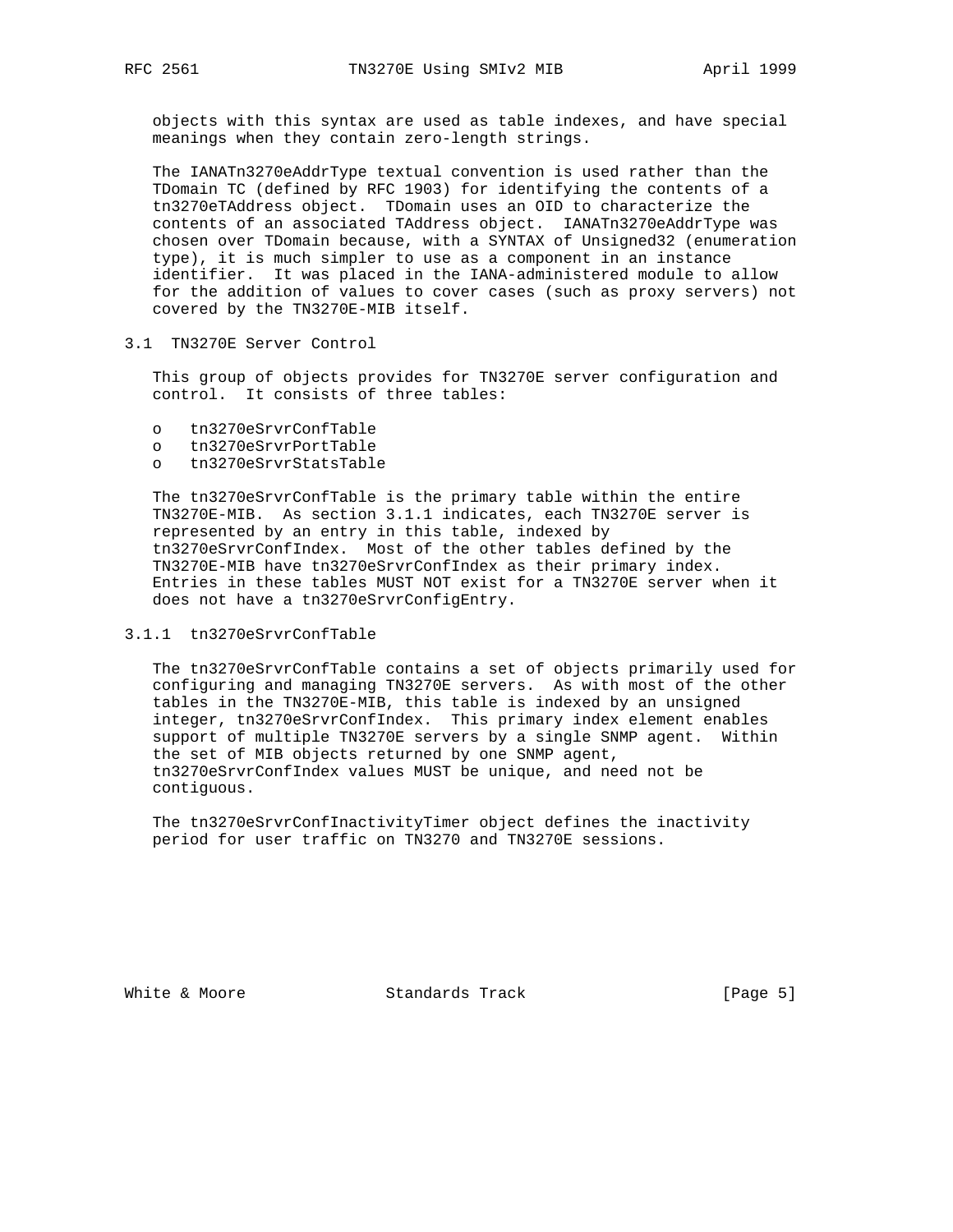The four objects:

- o tn3270eSrvrConfConnectivityChk
- o tn3270eSrvrConfTmNopInterval
- o tn3270eSrvrConfTmNopInactTime
- o tn3270eSrvrConfTmTimeout

 define the parameters for performing the "Telnet Timing Mark Option" as defined by RFC 860 [17]. The object tn3270eSrvrConfConnectivityChk allows a Management Station to select either a NOP command or a TIMING-MARK command. Sending a NOP command results in less overhead then a TIMING-MARK command, since a client doesn't send a reply.

 The objects tn3270eSrvrConfAdminStatus and tn3270eSrvrConfOperStatus enable remote starting and stopping of a TN3270E server, and report the current state of the server. The object tn3270eSrvrConfFunctionsSupported indicates which of the TN3270 and TN3270E options a server supports. The object tn3270eSrvrConfSessionTermState defines as a TN3270E server-wide option what SHOULD occur when the SNA portion of a TN3270 or TN3270E session terminates with respect to the associated TCP connection. The object tn3270eSrvrConfSrvrType indicates whether the TN3270E server represented by a tn3270eSrvrConfEntry is a host or a gateway server. The object tn3270eSrvrConfContact provides a scratch pad area for a TN3270E server administrator to store information for later retrieval. The object tn3270eSrvrConfLastActTime reports the DateAndTime when the server was most recently activated. The special value of all '00'Hs indicates that the server has never been active.

 The object tn3270eSrvrConfRowStatus provides the capability to perform row creation and deletion operations on this table.

#### 3.1.2 tn3270eSrvrPortTable

 The tn3270eSrvrPortTable represents the local TCP ports associated with a TN3270E server. This information is important because some TN3270E server implementations support usage of multiple local ports. A tn3270eSrvrPortEntry is indexed by:

- o tn3270eSrvrConfIndex
- o tn3270eSrvrConfPort
- o tn3270eSrvrConfPortAddrType
- o tn3270eSrvrConfPortAddress

 Certain TN3270E server implementations restrict a local TCP port to a particular local IP address, instead of allowing connections for any local IP address to occur via the port. tn3270eSrvrConfPortAddrType

White & Moore **Standards Track** [Page 6]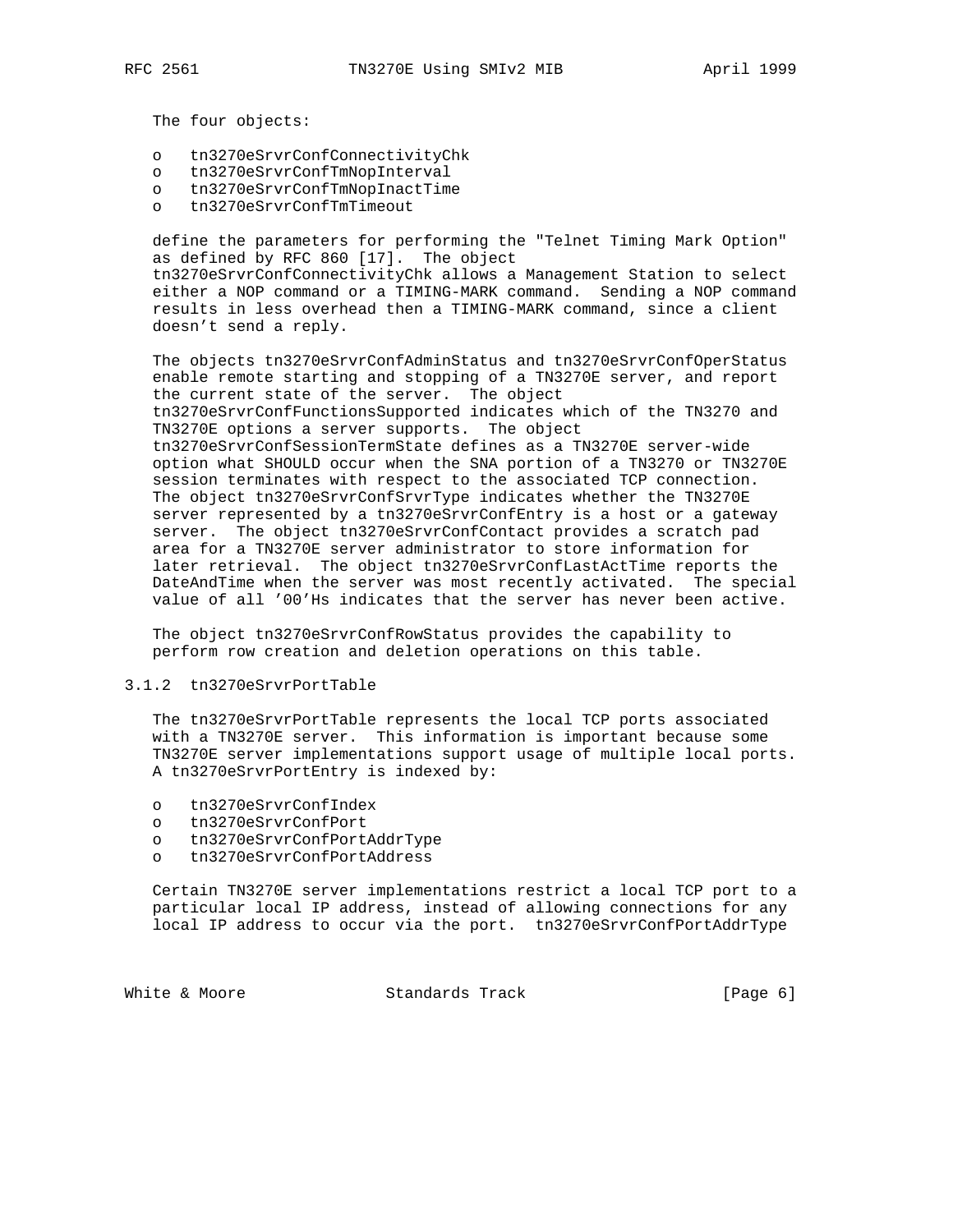and tn3270eSrvrConfPortAddress allow this restriction to be represented in the MIB. A TN3270E server that doesn't restrict connections over a port to a local IP Address SHALL use the value unknown(0) for tn3270eSrvrConfPortAddrType, and a zero-length octet string for tn3270eSrvrConfPortAddress.

#### 3.1.3 tn3270eSrvrStatsTable

 The tn3270eSrvrStatsTable defines a series of objects that provide general usage statistics for a TN3270E server. An entry can represent the total activity for a server, or it can represent the activity occurring at the server on either a port or a port-and local-address basis.

 An implementation of this table MUST use only one of the three levels of refinement that the indexing of this table supports for the entries associated with a single TN3270E server.

 The objects in this table reporting maximum, in-use, and spare LUs for terminals and printers presuppose an implementation where terminal resources and printer resources come from disjoint, dedicated pools. An implementation where resources for the two types of LUs come from a single shared pool should return the following values:

- o maximum: maximum size of the shared pool
- o in-use: number currently in use as this type of LU
- o spare: maximum (terminal in-use + printer in-use)
- 3.2 TN3270E Server Resource Configuration

 The following three tables provide for configuration of resources at a TN3270E server:

- o tn3270eClientGroupTable
- o tn3270eResPoolTable
- o tn3270eClientResMapTable

 tn3270eClientGroupTable and tn3270eResPoolTable enable implementations to define groupings of both client addresses and resource pools for mapping client addresses to resources. The tn3270eClientResMapTable provides a mapping from a client group to a resource pool.

White & Moore **Standards Track** [Page 7]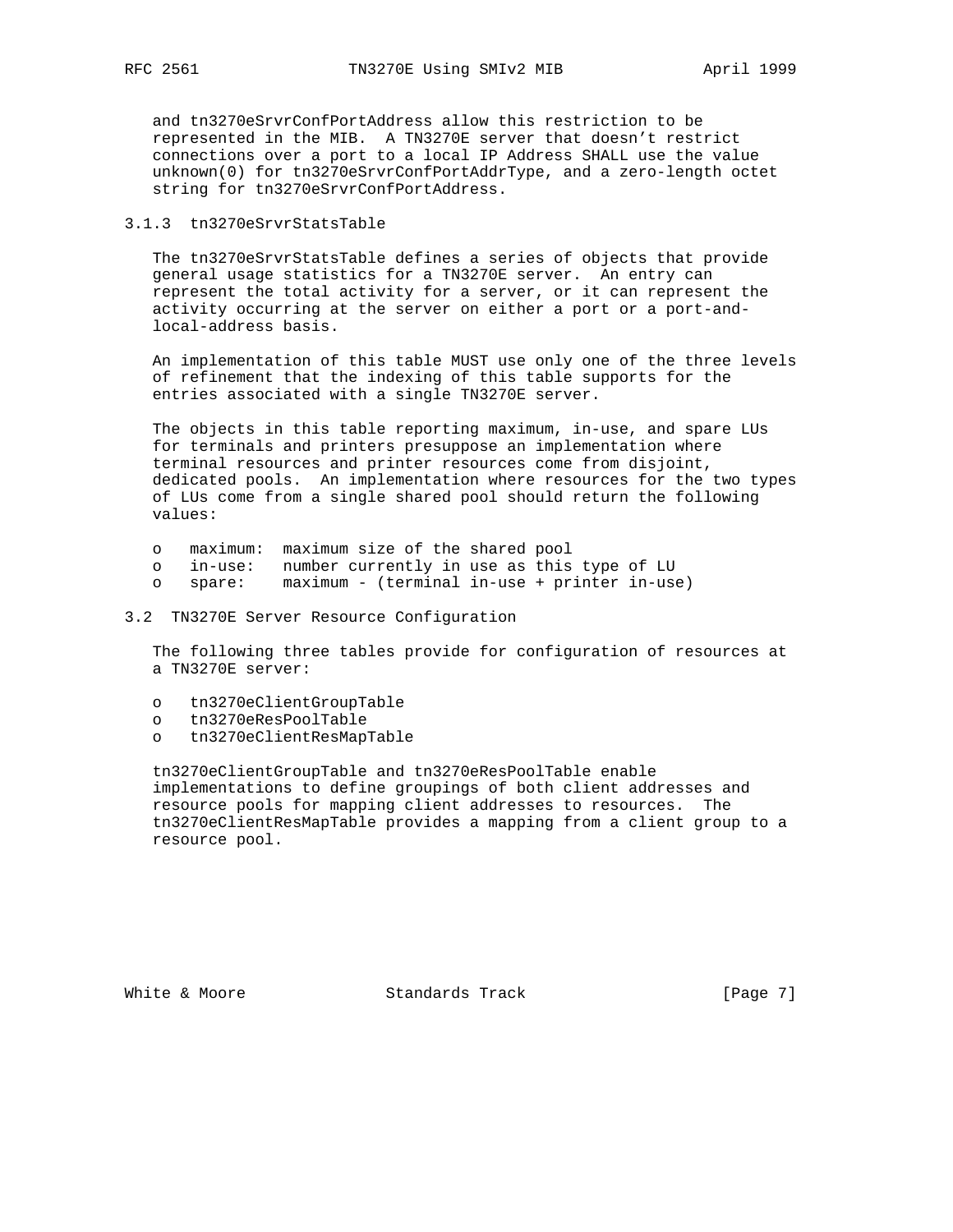#### 3.3 Resource Name / Client Address Mappings

 The TN3270E-MIB contains three tables for mapping resource names to client addresses, and client addresses to resource names:

- o tn3270eSnaMapTable
- o tn3270eResMapTable
- o tn3270eTcpConnTable

#### 3.3.1 tn3270eSnaMapTable

 The tn3270eSnaMapTable is a read-only table that maps a secondary LU's SNA network name to the name by which it is known locally at the TN3270E server. For correlation with data from the SNA network, the name of the associated primary LU also appears in a tn3270eSnaMapEntry. An entry in this table is created when the Activate LU (ACTLU) request carrying the SNA network name of the SLU is received from the SSCP. The entry is deleted when the SLU is deactivated.

 A TN3270E server provides a client with access to an SNA application by associating a TCP connection from the client with an SNA secondary LU (SLU) at the server. This SLU in turn has an SNA session with a primary LU (PLU) running on an SNA host. This PLU represents the application with which the client is communicating. The TN3270E-MIB includes two tables for mapping back and forth among the SNA name identifying the PLU, the SNA name identifying the SLU, and the TCP connection with the client.

 In order to understand how these name mappings work, it is necessary to understand a subtlety involving the names of the SLUs at the TN3270E server: these names are often different from the names by which the SLUs are known in the rest of the SNA network. In the TN3270E-MIB, these two types of SLU names are termed "local names" and "SSCP-supplied names"; the latter term indicates that the name by which the SLU is known in the SNA network comes to the TN3270E server from the SNA System Services Control Point.

 SSCPs don't always send SLU names down to secondary LUs; in some cases this capability must be turned on. In the case of SLUs served by a Dependent LU Requester (DLUR), an SSCP always sends SLU names to the DLUR. It is necessary, however, to enable the DLUR's PU/LU Network Name Forwarding function, so that it forwards the SLU names it receives from the SSCP down to the PUs that it serves.

White & Moore Standards Track [Page 8]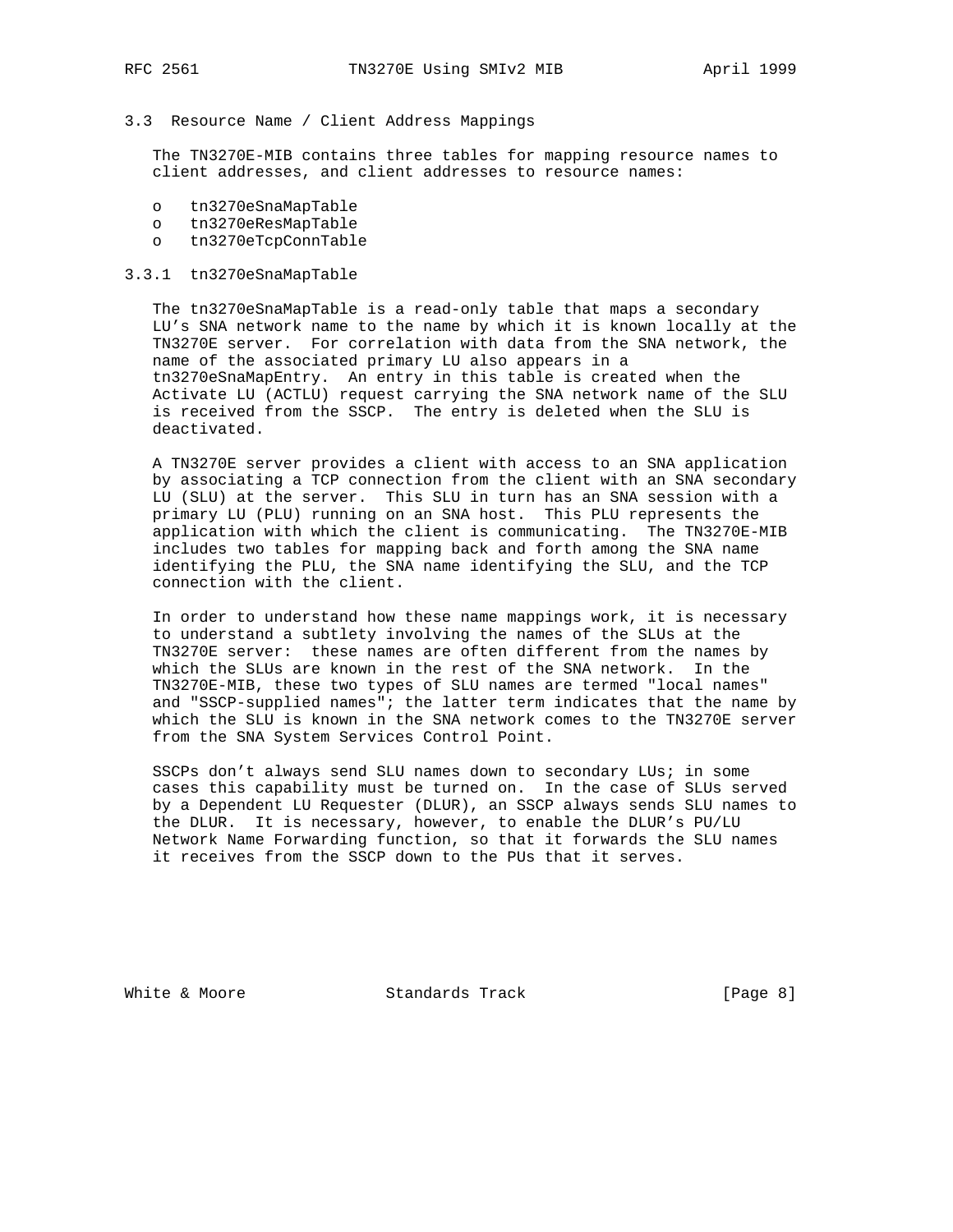For SLUs associated with an SNA type 2.0 node (or with a boundary function-attached type 2.1 node) not served by a DLUR, inclusion of SLU names on ACTLU must be enabled explicitly at the SSCP via local configuration.

#### 3.3.2 tn3270eResMapTable

 The tn3270eResMapTable is a read-only table that maps a resource name to a client's address. An entry in this table is created when a TCP connection is received by a TN3270E server and mapped to a resource. The entry is deleted when the resource-to-address association is no longer valid.

3.3.3 tn3270eTcpConnTable

 The TCP Connection Table is currently defined by RFC 2012 (Refer to reference [20], TCP-MIB Definitions). It contains the following objects:

- o tcpConnState (INTEGER)
- o tcpConnLocalAddress (IpAddress)
- o tcpConnLocalPort (INTEGER)
- o tcpConnRemAddress (IpAddress)
- o tcpConnRemPort (INTEGER)

 It is indexed by: tcpConnLocalAddress, tcpConnLocalPort, tcpConnRemAddress, and tcpConnRemPort.

 The tn3270eTcpConnTable contains objects for keeping a list of the current set of TN3270 and TN3270E sessions at a TN3270E server. The relationship between the tcpConnTable and the Tn3270eTcpConnTable is not one-to-one, since the tn3270eTcpConnTable contains information pertaining only to TN3270(E) sessions.

 The tn3270eTcpConnTable has a different indexing structure from that of the tcpConnTable. Instead of using IpAddress objects, Tn3270eAddress and IANATn3270eAddrType object pairs are used to specify client addresses (both local and remote). This enables support of IPv6 addresses. In addition, the remote address pair precedes the local address pair in the index clause, in order to enable a GET-NEXT operation using only the remote address pair.

3.4 Advisory Spin Lock Usage

 Within the TN3270E-MIB, tn3270eConfSpinLock is defined as an advisory lock that allows cooperating TN3270E-MIB applications to coordinate their use of the tn3270eSrvrConfTable, the tn3270eSrvrPortTable, the tn3270eClientGroupTable, the tn3270eResPoolTable, and the

White & Moore **Standards Track** [Page 9]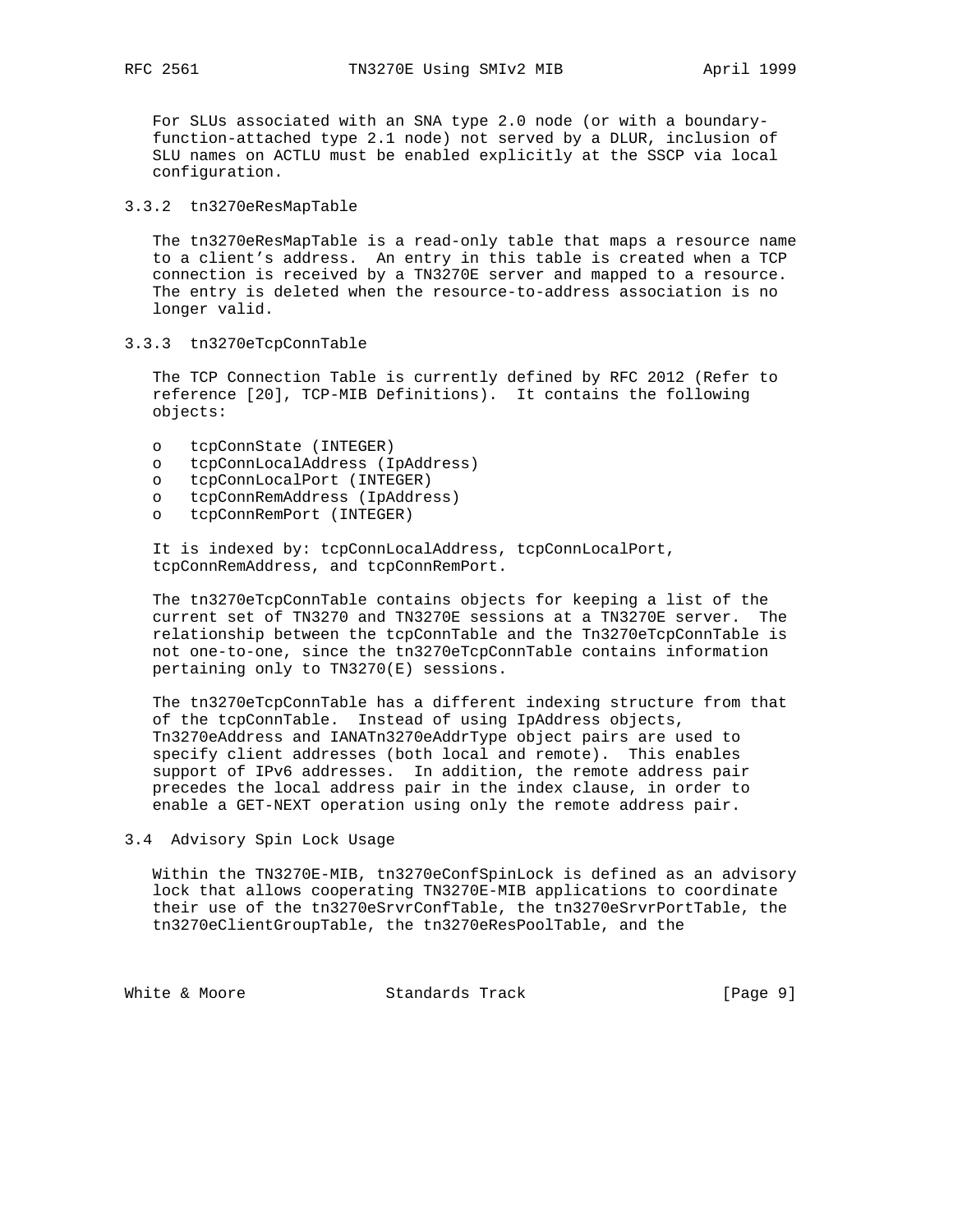tn3270eClientResMapTable. When creating a new entry or altering an existing entry in any of these tables, an application SHOULD make use of tn3270eConfSpinLock to serialize application changes or additions. Since this is an advisory lock, its use by management applications SHALL NOT be enforced by agents. Agents MUST, however, implement the tn3270eConfSpinLock object.

#### 3.5 Row Persistence

 The following tables enable remote creation of their entries by including RowStatus objects:

- o tn3270eSrvrConfTable
- o tn3270eSrvrPortTable
- o tn3270eClientGroupTable
- o tn3270eResPoolTable
- o tn3270eClientResMapTable

 An implementation SHOULD NOT retain SNMP-created entries in these tables across reIPLs (Initial Program Loads) of the corresponding TN3270E server, since management applications need to see consistent behavior with respect to the persistence of the table entries that they create.

 It is expected that local, implementation-dependent configuration information will be used to define the initial and persistent configurations for TN3270E server usage. Thus it is not necessary to enable persistence of table entries by adding StorageType (refer to RFC 1903 [6]) objects to these tables.

# 3.6 IANA Considerations

 The tn3270eSrvrFunctionsSupported, tn3270eTcpConnFunctions, tn3270eTcpConnClientIdFormat, and tn3270eTcpConnLogInfo objects, as well as a number of objects identifying various address types, resource types, and device types, use textual conventions imported from the IANATn3270eTC-MIB. The purpose of defining these textual conventions in a separate MIB module is to allow additional values to be defined without having to issue a new version of this document. The Internet Assigned Numbers Authority (IANA) is responsible for the assignment of all Internet numbers, including various SNMP-related numbers; it will administer the values associated with these textual conventions.

 The rules for additions or changes to the IANATn3270eTC-MIB are outlined in the DESCRIPTION clause associated with its MODULE- IDENTITY statement.

White & Moore Standards Track [Page 10]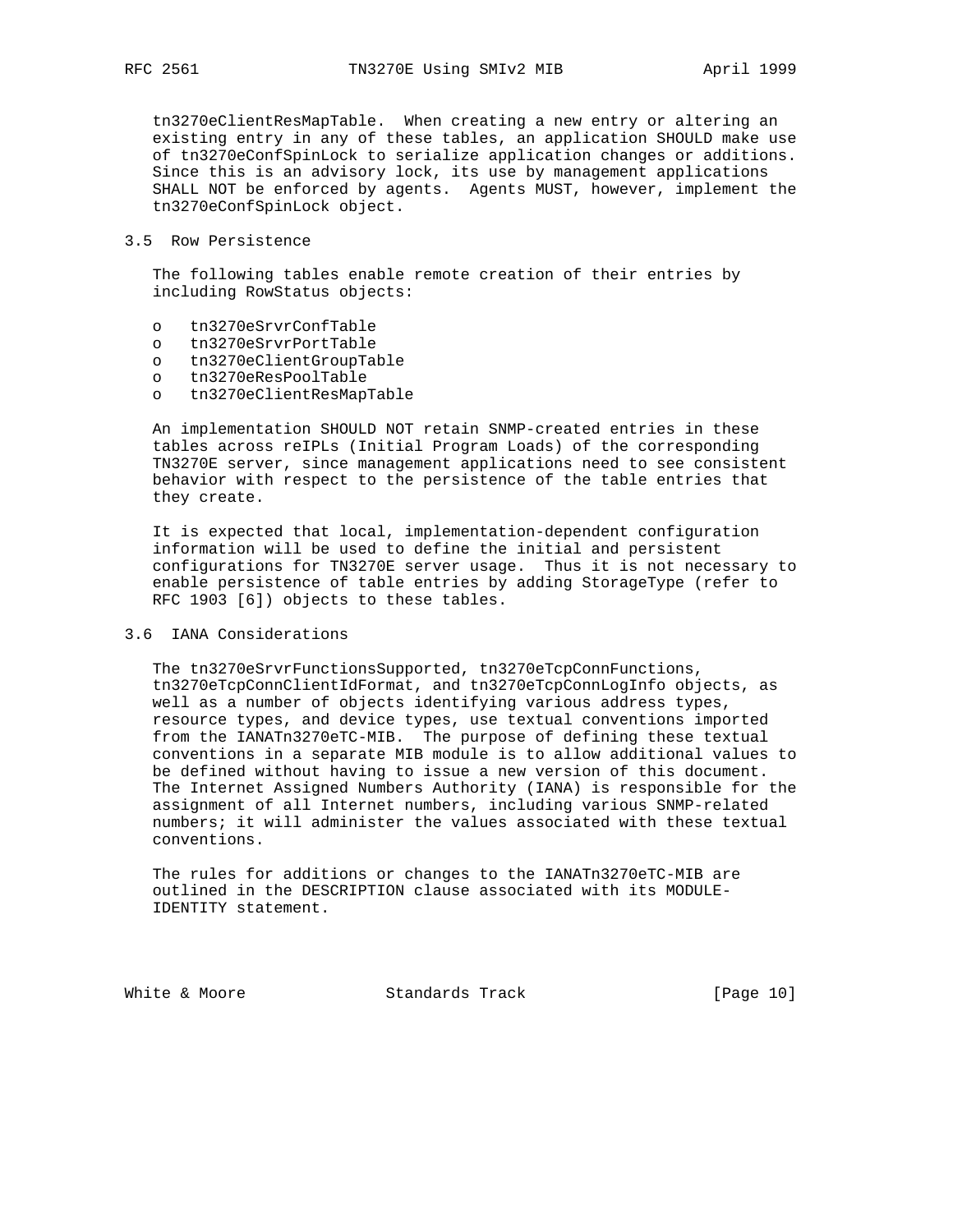The current version of the IANATn3270eTC-MIB can be accessed from the IANA home page at: "http://www.iana.org/".

4.0 Definitions

TN3270E-MIB DEFINITIONS ::= BEGIN

```
 IMPORTS
```

```
 MODULE-IDENTITY, OBJECT-TYPE, Unsigned32, TimeTicks,
   IpAddress, Counter32, Gauge32, Counter64
      FROM SNMPv2-SMI
  TEXTUAL-CONVENTION, RowStatus, TestAndIncr, DateAndTime,
  TimeStamp
      FROM SNMPv2-TC
  MODULE-COMPLIANCE, OBJECT-GROUP
      FROM SNMPv2-CONF
   snanauMIB
      FROM SNA-NAU-MIB
  Utf8String
      FROM SYSAPPL-MIB
   SnmpAdminString
      FROM SNMP-FRAMEWORK-MIB
   IANATn3270eAddrType, IANATn3270eAddress,
  IANATn3270eClientType, IANATn3270Functions,
   IANATn3270ResourceType, IANATn3270DeviceType,
   IANATn3270eLogData
       FROM IANATn3270eTC-MIB;
 tn3270eMIB MODULE-IDENTITY
     LAST-UPDATED "9807270000Z" -- July 27, 1998
     ORGANIZATION "TN3270E Working Group"
     CONTACT-INFO
         "Kenneth White (kennethw@vnet.ibm.com)
         IBM Corp. - Dept. BRQA/Bldg. 501/G114
          P.O. Box 12195
          3039 Cornwallis
          RTP, NC 27709-2195
          USA
          Robert Moore (remoore@us.ibm.com)
          IBM Corp. - Dept. BRQA/Bldg. 501/G114
          P.O. Box 12195
          3039 Cornwallis
          RTP, NC 27709-2195
         USA
          +1-919-254-4436"
     DESCRIPTION
         "This module defines a portion of the management
```
White & Moore **Standards Track** [Page 11]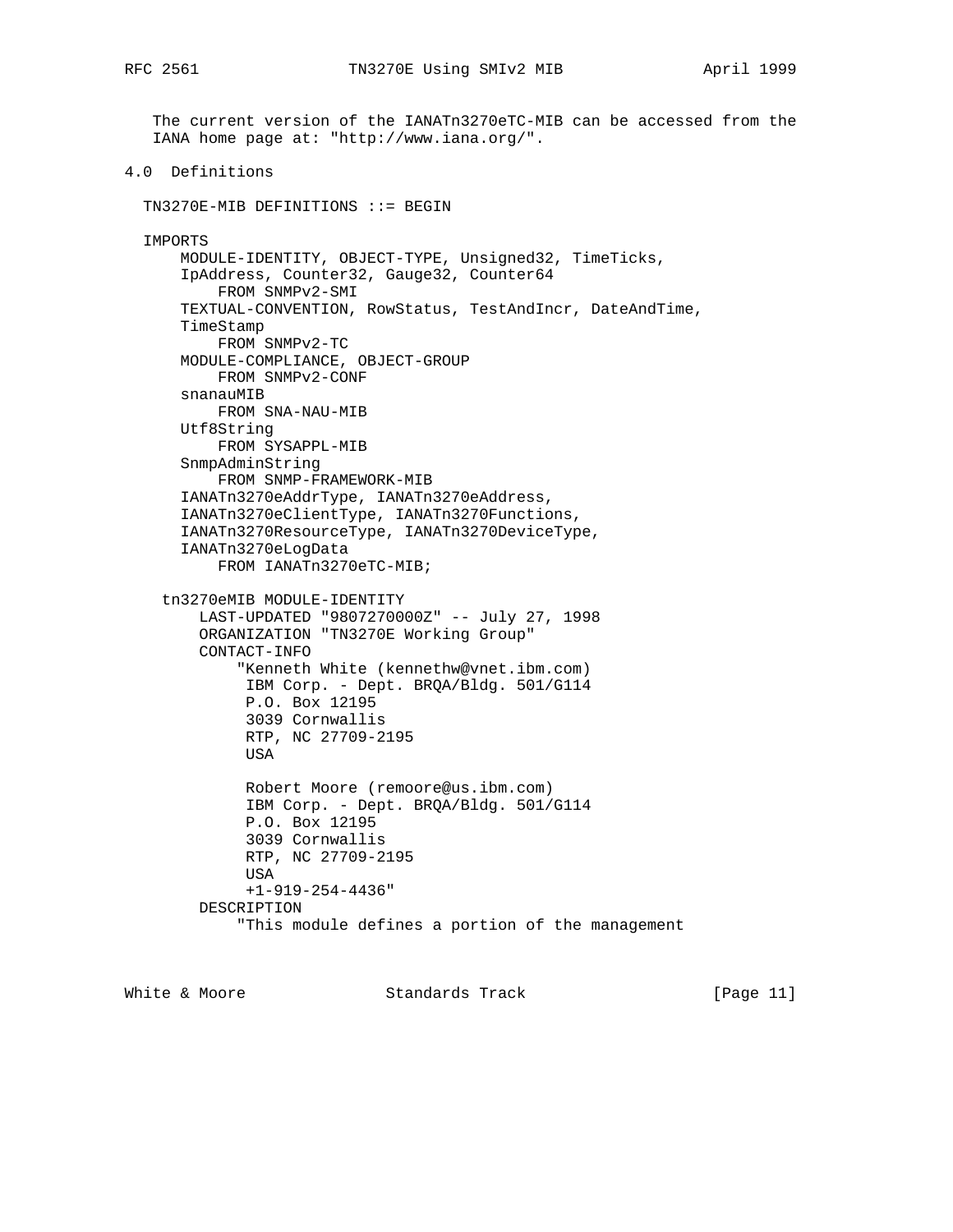information base (MIB) for managing TN3270E servers." REVISION "9807270000Z" -- July 27, 1998 DESCRIPTION "RFC nnnn (Proposed Standard)" -- RFC Editor to fill in  $::=$  { snanauMIB 8 } -- Textual Conventions SnaResourceName ::= TEXTUAL-CONVENTION STATUS current DESCRIPTION "The textual convention for defining an SNA resource name. A fully qualified SNA resource name, consisting of a 1 to 8 character network identifier (NetId), a period ('.'), and a 1 to 8 character resource name (ResName). The NetId and ResName are constructed from the uppercase letters 'A' - 'Z' and the numerics '0' - '9', all encoded in ASCII, with the restriction that the first character of each must be a letter. Blanks are not allowed. Earlier versions of SNA permitted three additional characters in NetIds and ResNames: '#', '@', and '\$'. While this use of these characters has been retired, a Management Station should still accept them for backward compatibility. Note: This Textual Convention is not subject to internationalization, and does not use the character encodings used by the Utf8String Textual Convention." SYNTAX OCTET STRING (SIZE(0..17)) Tn3270eTraceData ::= TEXTUAL-CONVENTION STATUS current DESCRIPTION "An octet string representing trace data from the Telnet half of a TN3270E session, from the SNA half, or from both. The octet string contains a sequence of trace elements, with the trace elements in the string ordered from earliest to latest. Each trace element has the following form: +---+---+----+----------------------+ !length !type!data ! +---+---+----+----------------------+

White & Moore **Standards Track** [Page 12]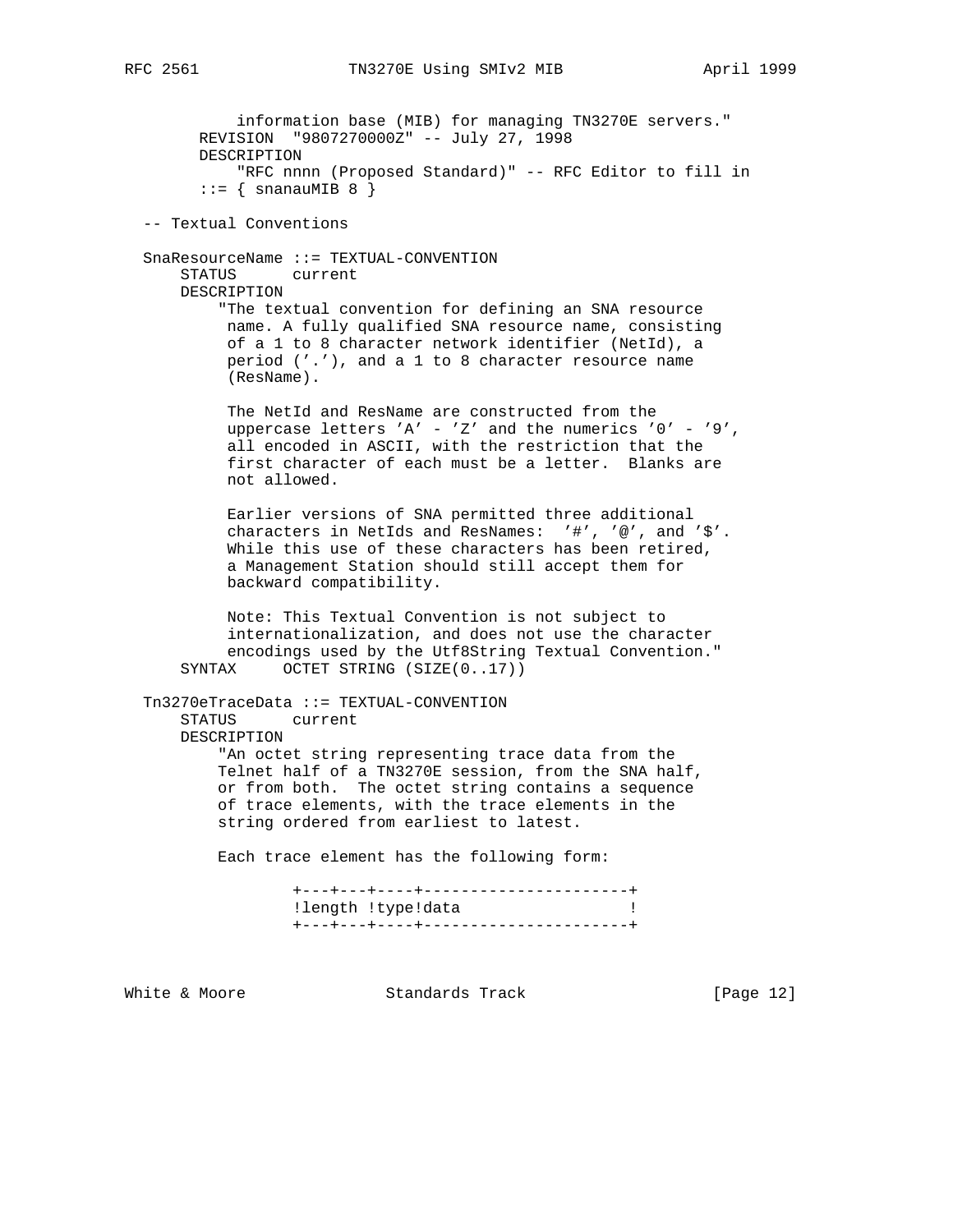where:

- length = two-octet length of the data portion of the trace element, not including the length and type octets
- type = one-octet code point characterizing the data; defined values are:

 X'01' telnet PDU from the server to the client X'02' telnet PDU from the client to the server X'03' SNA data from the server to the SNA host X'04' SNA data from the SNA host to the server

data = initial part of a PDU.

 It is implementation-dependent where the 'initial part of a PDU' starts. For SNA data, however, the starting point SHOULD be the first byte of the TH. For IP data the starting point SHOULD be the first byte of the IP header.

 It is left to implementations to determine how much of each PDU to return in a trace element.

 The zero-length string indicates that no trace data is available." SYNTAX OCTET STRING (SIZE (0 | 3..4096))

-- Top-level structure of the MIB

| tn3270eNotifications OBJECT IDENTIFIER ::= $\{$ tn3270eMIB 0 $\}$ |  |                                          |
|-------------------------------------------------------------------|--|------------------------------------------|
| tn3270eObjects                                                    |  | OBJECT IDENTIFIER ::= $\{tn3270eMIB 1\}$ |
| tn3270eConformance                                                |  | OBJECT IDENTIFIER $::=$ { tn3270eMIB 3 } |

-- MIB Objects

 tn3270eSrvrConfTable OBJECT-TYPE SYNTAX SEQUENCE OF Tn3270eSrvrConfEntry MAX-ACCESS not-accessible STATUS current DESCRIPTION "This table defines the configuration elements for TN3270E servers. The number of entries in this table is expected to vary depending on the location of the table. A particular TN3270E server is expected to have a single entry. Modeling of the configuration elements as a table allows multiple TN3270E servers to be serviced by the same SNMP agent.

White & Moore **Standards Track** [Page 13]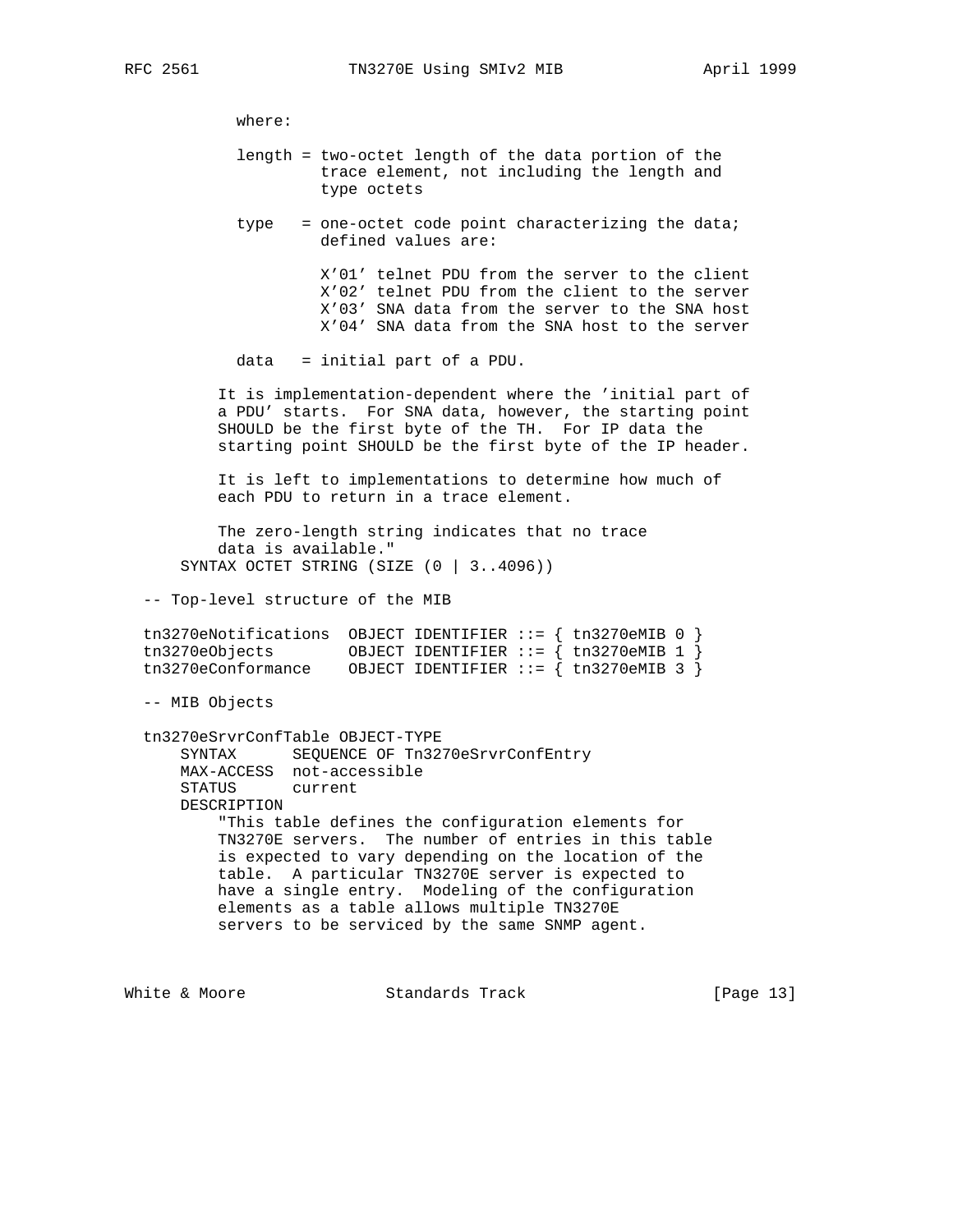An implementation SHOULD NOT retain an SNMP-created entry in this table across re-IPLs (Initial Program Loads) of the corresponding TN3270E server."  $::=$  { tn3270eObjects 1 } tn3270eSrvrConfEntry OBJECT-TYPE SYNTAX Tn3270eSrvrConfEntry MAX-ACCESS not-accessible STATUS current DESCRIPTION "Definition of the configuration elements for a single TN3270E server." INDEX { tn3270eSrvrConfIndex } ::= { tn3270eSrvrConfTable 1 } Tn3270eSrvrConfEntry ::= SEQUENCE { tn3270eSrvrConfIndex Unsigned32, tn3270eSrvrConfInactivityTimeout Unsigned32, tn3270eSrvrConfConnectivityChk INTEGER, tn3270eSrvrConfTmNopInactTime Unsigned32, tn3270eSrvrConfTmNopInterval Unsigned32, tn3270eSrvrFunctionsSupported IANATn3270Functions, tn3270eSrvrConfAdminStatus INTEGER, tn3270eSrvrConfOperStatus INTEGER, tn3270eSrvrConfSessionTermState INTEGER, tn3270eSrvrConfSrvrType INTEGER, tn3270eSrvrConfContact SnmpAdminString, tn3270eSrvrConfRowStatus RowStatus, tn3270eSrvrConfLastActTime DateAndTime, tn3270eSrvrConfTmTimeout Unsigned32 } tn3270eSrvrConfIndex OBJECT-TYPE SYNTAX Unsigned32 (1..4294967295) MAX-ACCESS not-accessible STATUS current DESCRIPTION "Identifier for a single TN3270E server. tn3270eSrvrConfIndex values need not be contiguous." ::= { tn3270eSrvrConfEntry 1 } tn3270eSrvrConfInactivityTimeout OBJECT-TYPE SYNTAX Unsigned32 (0..99999999) UNITS "seconds" MAX-ACCESS read-create

White & Moore Standards Track [Page 14]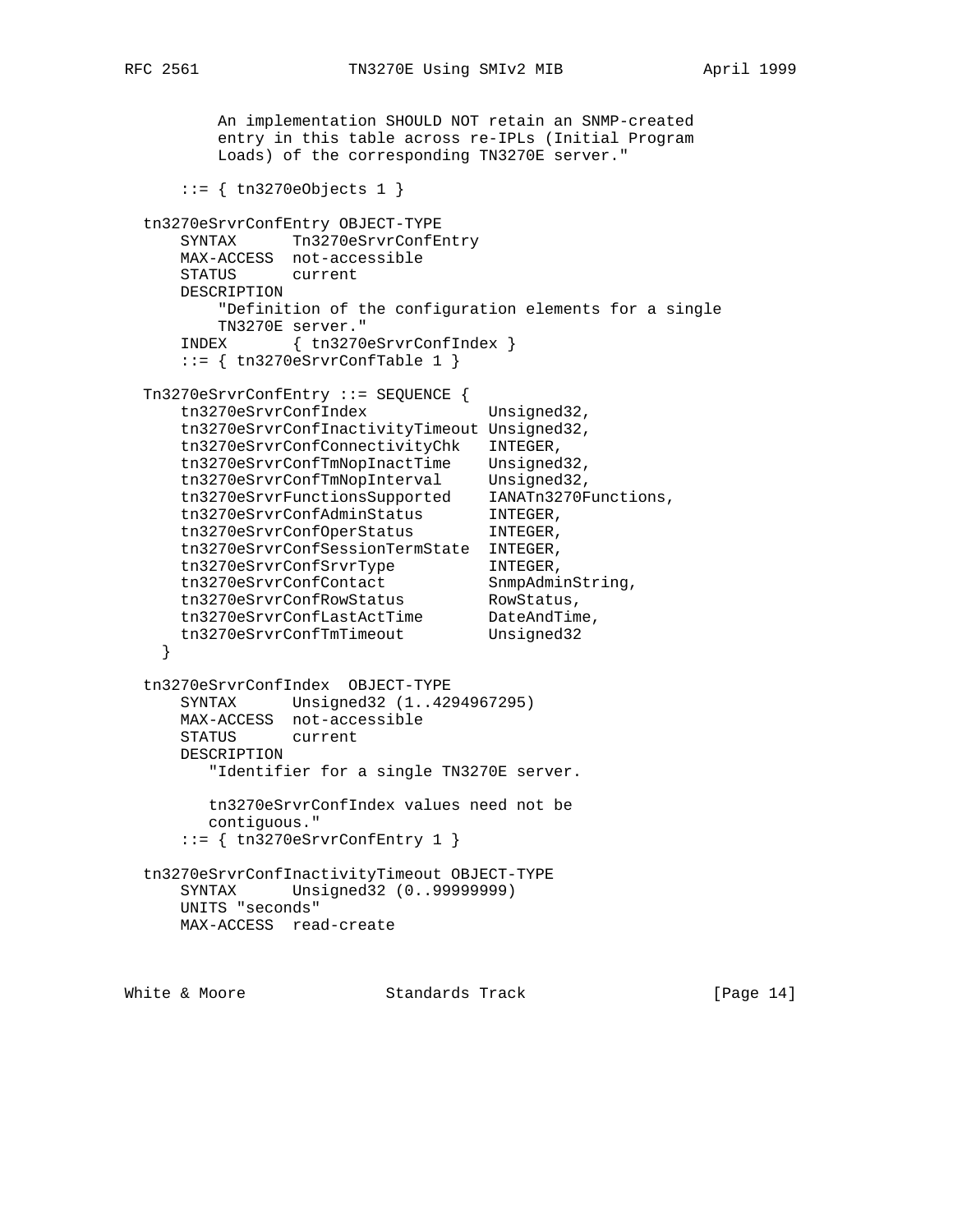STATUS current DESCRIPTION "The inactivity time-out specified in seconds. When a connection has been inactive for the number of seconds specified by this object it is closed. Only user traffic is considered when determining whether there has been activity on a connection. The default value 0 means that no inactivity time-out is in effect." DEFVAL { 0 } ::= { tn3270eSrvrConfEntry 2 } tn3270eSrvrConfConnectivityChk OBJECT-TYPE SYNTAX INTEGER { timingMark(1), nop(2), noCheck(3) } MAX-ACCESS read-create STATUS current DESCRIPTION "This object enables TIMING-MARK processing, NOP processing, or neither for a TN3270E server." DEFVAL { noCheck }  $::=$  { tn3270eSrvrConfEntry 3 } tn3270eSrvrConfTmNopInactTime OBJECT-TYPE SYNTAX Unsigned32 (1..86400) -- 1 second to 24 hours UNITS "seconds" MAX-ACCESS read-create STATUS current DESCRIPTION "The amount of time a connection must have had no traffic on it in order for a TIMING-MARK or NOP request to be sent on the connection. This value applies only when connections are being examined for recent activity on a scan interval controlled by the value of the tn3270eSrvrConfTmNopInterval object." DEFVAL { 600 } -- 10 minutes ::= { tn3270eSrvrConfEntry 4 } tn3270eSrvrConfTmNopInterval OBJECT-TYPE SYNTAX Unsigned32 (1..86400) -- 1 second to 24 hours UNITS "seconds" MAX-ACCESS read-create STATUS current DESCRIPTION

White & Moore **Standards Track** [Page 15]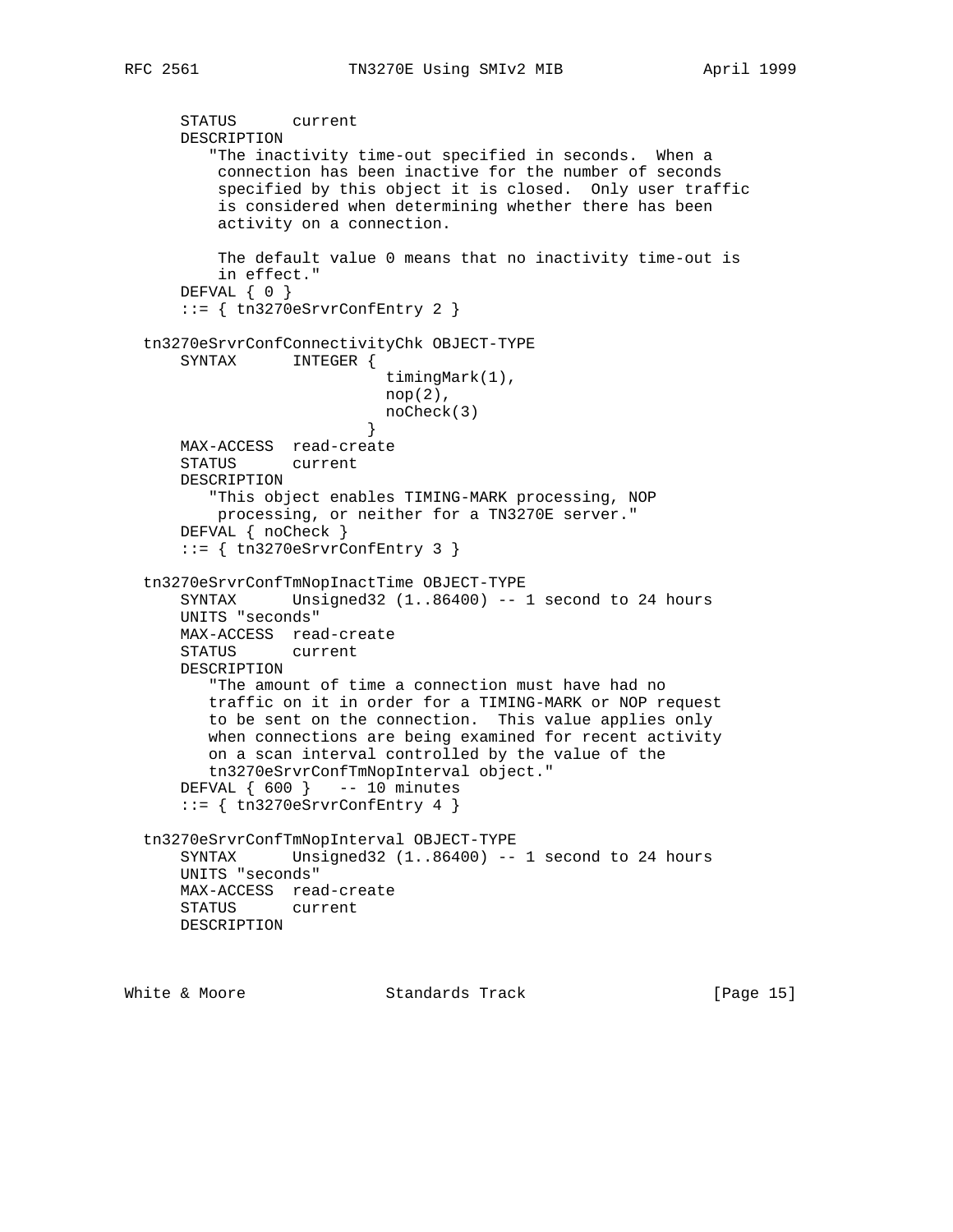"The scan interval to be used by a TN3270E server when it examines its Telnet connections for recent activity. The server scans its Telnet connections on the interval provided by this object, looking for ones that have been idle for more than the value provided by the tn3270eSrvrConfTmNopInactTime object. A TIMING-MARK or NOP request is sent for each connection that has exhibited no activity for this period of time." DEFVAL  $\{ 120 \}$  -- 2 minutes ::= { tn3270eSrvrConfEntry 5 } tn3270eSrvrFunctionsSupported OBJECT-TYPE SYNTAX IANATn3270Functions MAX-ACCESS read-only STATUS current DESCRIPTION "This object indicates the functions supported by a TN3270E server." DEFVAL { { scsCtlCodes, dataStreamCtl, responses, bindImage, sysreq } }  $::=$  { tn3270eSrvrConfEntry 6 } tn3270eSrvrConfAdminStatus OBJECT-TYPE SYNTAX INTEGER { up(1), down(2), stopImmediate(3) } MAX-ACCESS read-create STATUS current DESCRIPTION "The desired state of the TN3270E server represented by this entry in the table:  $up(1)$  - Activate this TN3270E server. down(2) - Informs the associated TN3270E server to gracefully terminate its processing.  $stopImage(3)$  - Informs the associated TN3270E server to terminate itself immediately. When a managed system creates an entry in this table, tn3270eSrvrConfAdminStatus and tn3270eSrvrConfOperStatus are initialized as up(1) by default. The exact behavior of a server in response to a down(2) or stopImmediate(3) command is left implementation-White & Moore **Standards Track** [Page 16]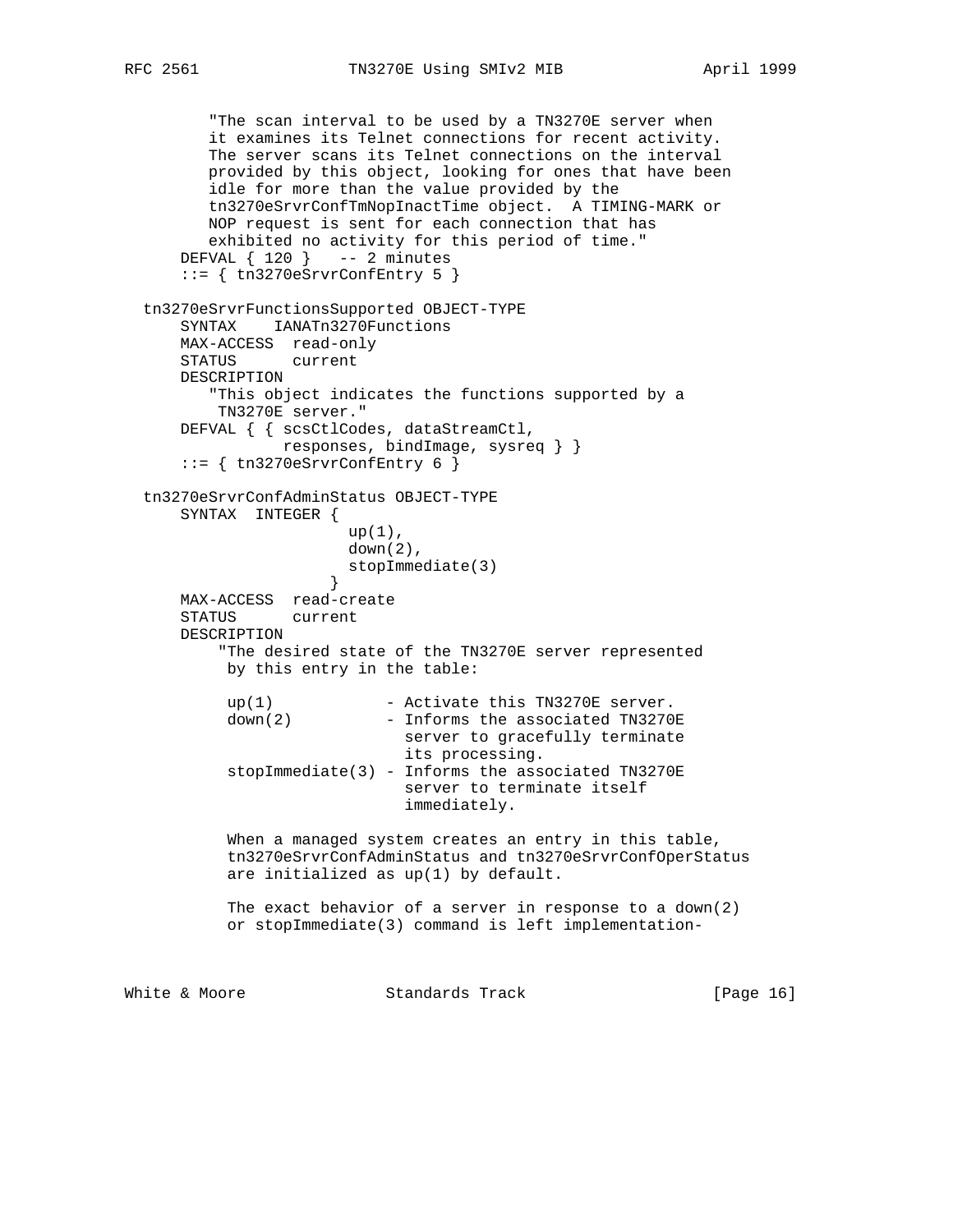```
RFC 2561 TN3270E Using SMIv2 MIB April 1999
```
 dependent. A TN3270E server that is capable of it SHOULD close all of its TN3270 and TN3270E sessions during a graceful termination.

```
 Often the function enabled via stopImmediate(3) is used
 as a last resort by a system administrator, to attempt
 to either bring down a hung TN3270E server or free up
 its resources immediately to aid in general system
 availability, or to shut down a TN3270E server that is
 not recognizing a down(2) request.
```

```
 A TN3270E server that does not distinguish between
           down(2) or stopImmediate(3) transitions should not
           support stopImmediate(3)."
      DEFVAL { up }
      ::= { tn3270eSrvrConfEntry 7 }
  tn3270eSrvrConfOperStatus OBJECT-TYPE
      SYNTAX INTEGER {
                      up(1),
                       down(2),
                      busy(3),
                     shuttingDown(4)<br>}
 }
      MAX-ACCESS read-only
      STATUS current
      DESCRIPTION
         "The current operational state of a TN3270E server.
         The following values are defined:
         up(1) - the server is active and accepting
                           new client connections
         down(2) - the server is not active
         busy(3) - the server is active, but is not
                            accepting new client connections
                            because it lacks the resources to
                            do so
         shuttingDown(4) - the server is active, but is not
                             accepting new client connections
                             because it is in the process of
                            performing a graceful shutdown."
      DEFVAL { up }
      ::= { tn3270eSrvrConfEntry 8 }
  tn3270eSrvrConfSessionTermState OBJECT-TYPE
      SYNTAX INTEGER {
                        terminate(1),
                        luSessionPend(2),
```
White & Moore **Standards Track** [Page 17]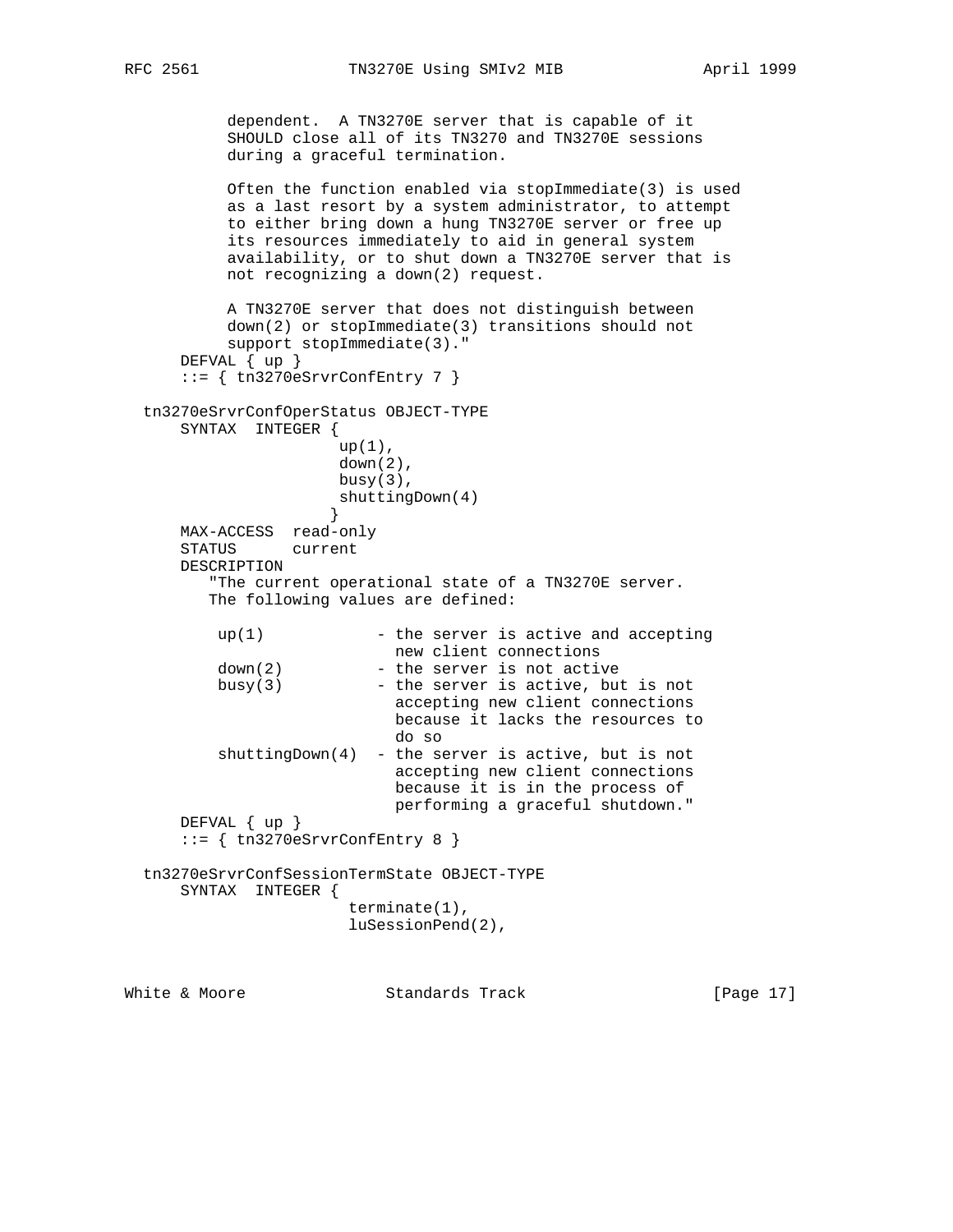```
queueSession(3)<br>}
 }
      MAX-ACCESS read-create
      STATUS current
      DESCRIPTION
         "This object determines what a TN3270E server
          should do when a TN3270 Session terminates:
        \text{terminate}(1) \implies \text{Terminate} \text{ the TCP connection.}luSessionPend(2) => Do not drop the TCP connection
                             associated with a client when its
                             TN3270 session ends. Processing
                             should redrive session initialization
                             as if the client were first connecting.
         queueSession(3) => This value relates to the Close
                             Destination PASS (CLSDST PASS) operation
                             in VTAM. An example provides the
                             easiest explanation. Suppose a TN3270E
                             client is in session with APPL1, and
                             APPL1 does a CLSDST PASS of the client's
                            session to APPL2. queueSession(3)
                             specifies that the TN3270E server must
                             keep the TCP connection with the client
                             active after it receives the UNBIND from
                             APPL1, waiting for the BIND from APPL2."
      DEFVAL { terminate }
     ::= { tn3270eSrvrConfEntry 9 }
  tn3270eSrvrConfSrvrType OBJECT-TYPE
      SYNTAX INTEGER {
                           host(1),
                            gateway(2)
 }
      MAX-ACCESS read-only
      STATUS current
      DESCRIPTION
           "This object indicates the type of TN3270E server.
          The existence of MIB tables and objects that will be
          defined by follow-on MIBs may be predicated on whether
          the TN3270E server can be local to the same host as a
          target application (host(1)) or will always be remote
          (gateway(2)).
          A host TN3270E server refers to an implementation where
          the TN3270E server is collocated with the Systems
          Network Architecture (SNA) System Services Control Point
          (SSCP) for the dependent Secondary Logical Units (SLUs)
          that the server makes available to its clients for
          connecting into an SNA network.
```
White & Moore **Standards Track** [Page 18]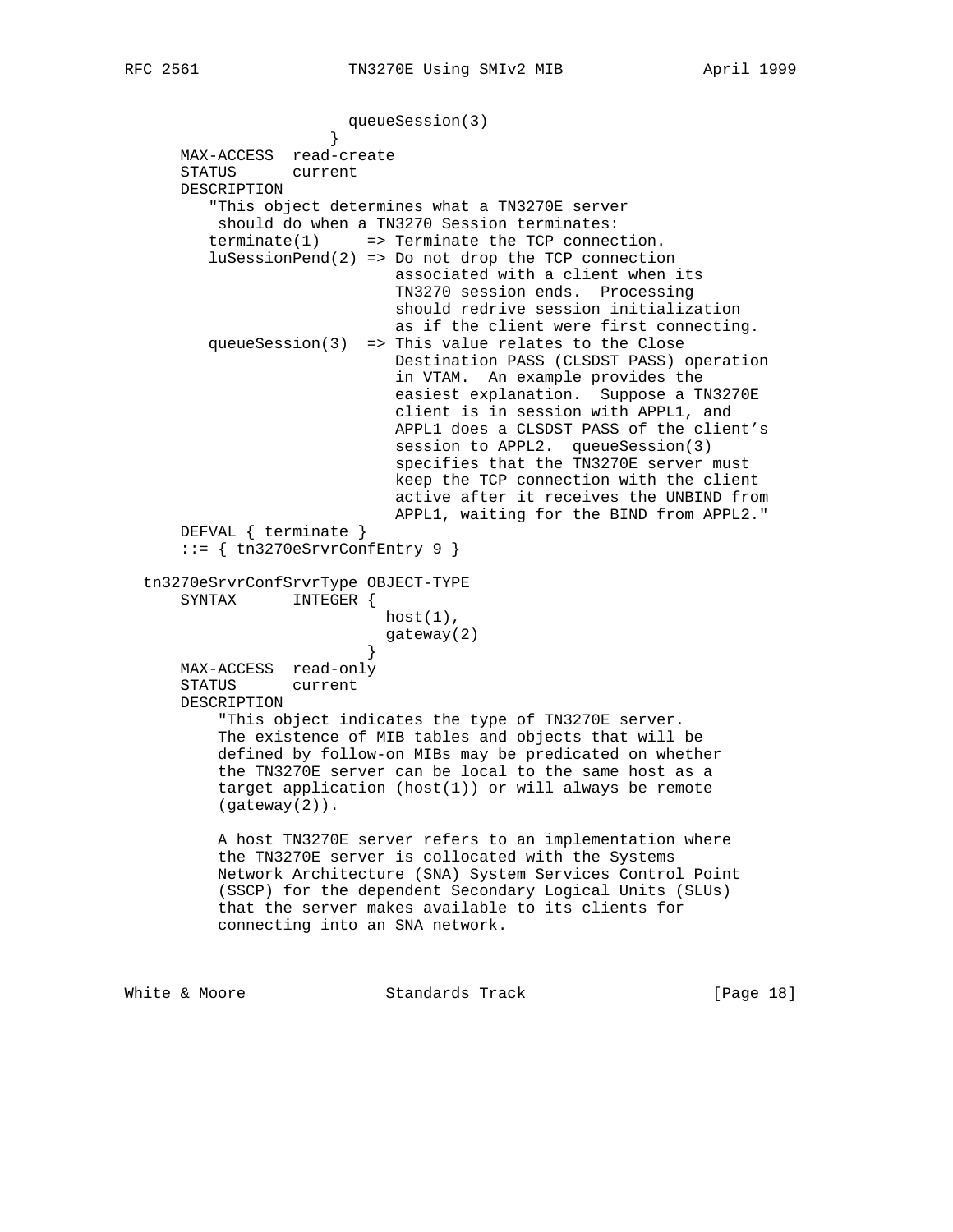A gateway TN3270E server resides on an SNA node other than an SSCP, either an SNA type 2.0 node or an APPN node acting in the role of a Dependent LU Requester (DLUR).

 Host and gateway TN3270E server implementations typically differ greatly as to their internal implementation and system definition (SYSDEF) requirements."  $::=$  { tn3270eSrvrConfEntry 10 }

```
 tn3270eSrvrConfContact OBJECT-TYPE
     SYNTAX SnmpAdminString
    MAX-ACCESS read-create
    STATUS current
    DESCRIPTION
         "This object provides a scratch pad for a TN3270E
        server administrator for storing information for
        later retrieval."
   DEFVAL \{ 'H \} -- the empty string
     ::= { tn3270eSrvrConfEntry 11 }
```
tn3270eSrvrConfRowStatus OBJECT-TYPE

 SYNTAX RowStatus MAX-ACCESS read-create STATUS current DESCRIPTION "This object allows entries to be created and deleted in the tn3270eSrvrConfTable. Entries may also be created and deleted as a result of implementation dependent operations.

 With the exception of tn3270eSrvrConfSrvrType, which an implementation can easily fill in for itself, all the columnar objects in this table have DEFVALs associated with them. Consequently, a Management Station can create a conceptual row via a SET operation that specifies a value only for this object.

 When a tn3270eSrvrConfEntry is deleted (by setting this object to destroy $(6)$ ), this has the side-effect of removing all the associated entries (i.e., those having the same tn3270eSrvrConfIndex) from the tn3270eSrvrPortTable, the tn3270eSrvrStatsTable, the tn3270eClientGroupTable, the tn3270eResPoolTable, the tn3270eSnaMapTable, the tn3270eClientResMapTable, and the tn3270eResMapTable. All entries in the tn3270eTcpConnTable that belong to a TN3270E server that has been deleted MUST also be removed.

White & Moore Standards Track [Page 19]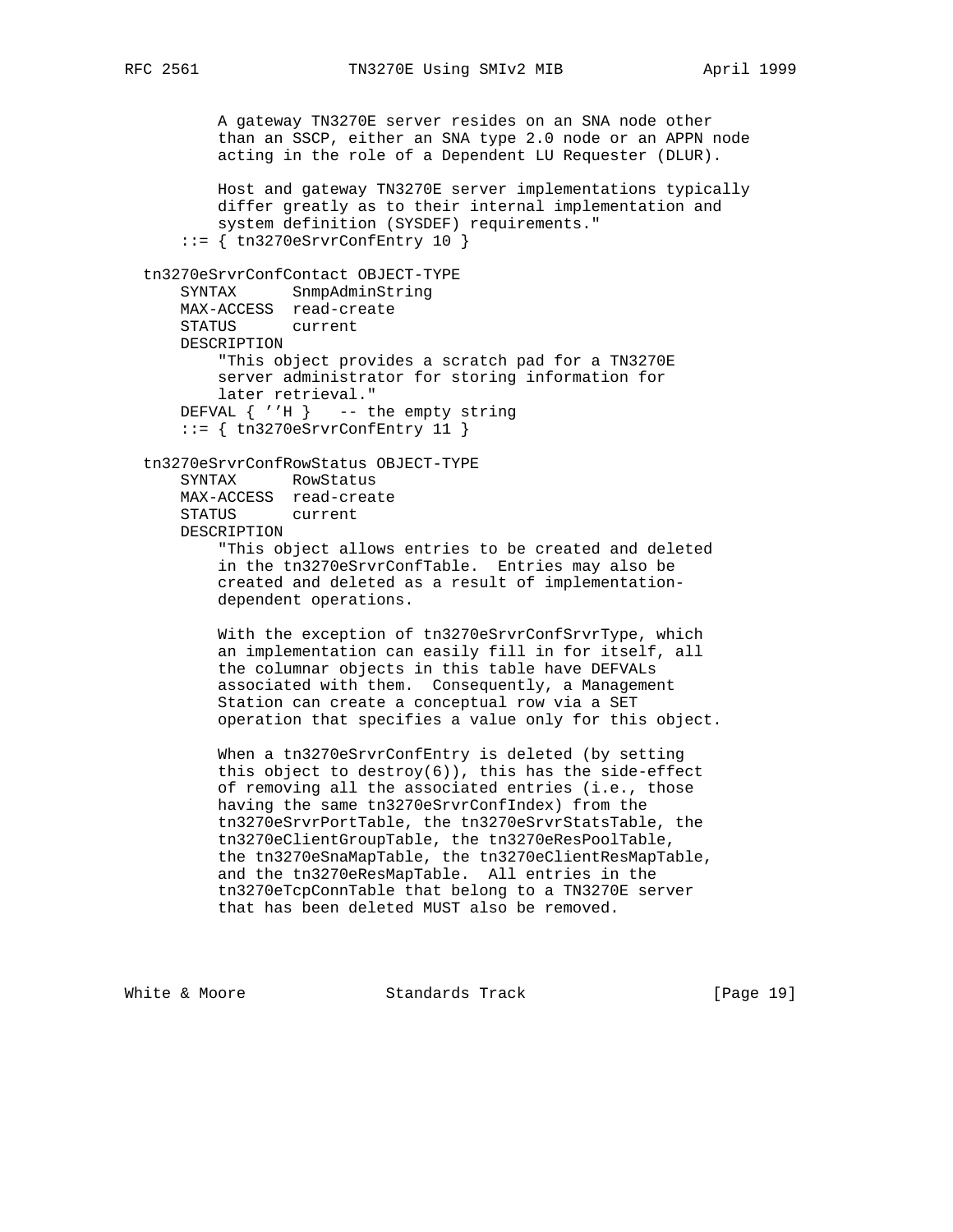```
RFC 2561 TN3270E Using SMIv2 MIB April 1999
```
 In other words, a tn3270eSrvrConfEntry must exist for a TN3270E server in order for it to have entries in any of the other tables defined by this MIB." REFERENCE "RFC 1903, 'Textual Conventions for version 2 of the Simple Network Management Protocol (SNMPv2).'" ::= { tn3270eSrvrConfEntry 12 } tn3270eSrvrConfLastActTime OBJECT-TYPE SYNTAX DateAndTime MAX-ACCESS read-only STATUS current DESCRIPTION "This object reports the DateAndTime when a TN3270E server was most recently activated. The special value of all '00'Hs indicates that the server has never been active, i.e., that the value of tn3270eSrvrOperStatus has never been anything other than down(2)." DEFVAL { '0000000000000000'H } ::= { tn3270eSrvrConfEntry 13 } tn3270eSrvrConfTmTimeout OBJECT-TYPE SYNTAX Unsigned32 (1..600) -- 1 second to 10 minutes UNITS "seconds" MAX-ACCESS read-create STATUS current DESCRIPTION "The TIMING-MARK time-out, specified in seconds." DEFVAL  $\{5\}$  -- 5 seconds  $::=$  { tn3270eSrvrConfEntry 14 } tn3270eSrvrPortTable OBJECT-TYPE SYNTAX SEQUENCE OF Tn3270eSrvrPortEntry MAX-ACCESS not-accessible STATUS current DESCRIPTION "This table defines the TCP ports associated with TN3270E servers. No entry in this table shall exist without a corresponding (same tn3270eSrvrConfIndex) entry in the tn3270eSrvrConfTable existing. An implementation SHOULD NOT retain SNMP-created entries in this table across re-IPLs (Initial Program Loads) of the corresponding TN3270E server." ::= { tn3270eObjects 2 }

White & Moore **Standards Track** [Page 20]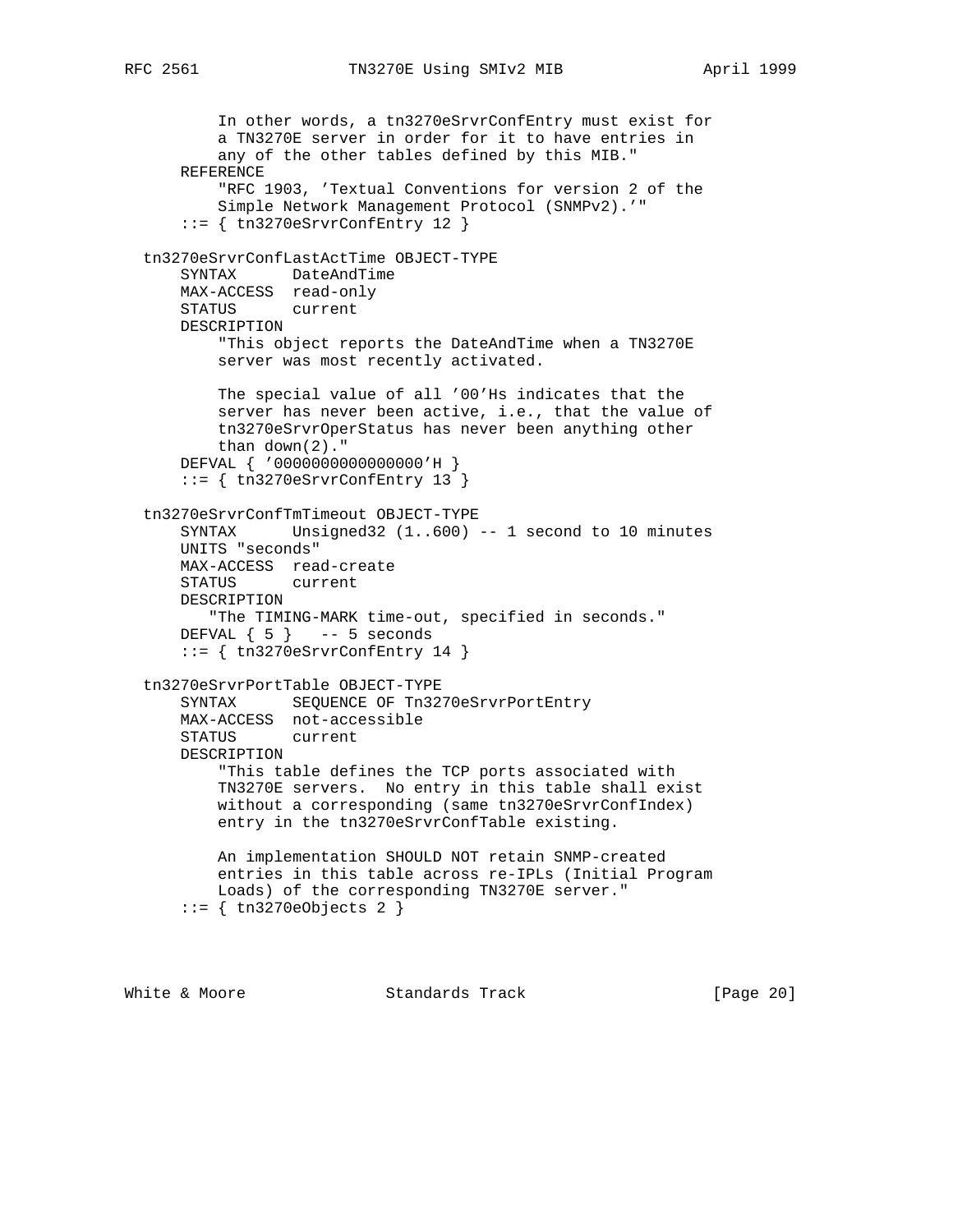```
 tn3270eSrvrPortEntry OBJECT-TYPE
 SYNTAX Tn3270eSrvrPortEntry
 MAX-ACCESS not-accessible
      STATUS current
      DESCRIPTION
          "Definition of a single TCP port assignment to a
          TN3270E server. Assignment of a port on a local
           address basis is enabled though use of
           tn3270eSrvrPortAddrType and tn3270eSrvrPortAddress.
           A TCP port assignment that is not restricted to
           a local address SHALL specify a tn3270eSrvrPortAddrType
           of unknown(0), and SHALL use a zero-length octet string
           for the tn3270eSrvrPortAddress."
      INDEX {
                   tn3270eSrvrConfIndex,
                   tn3270eSrvrPort,
                   tn3270eSrvrPortAddrType,
                   tn3270eSrvrPortAddress
 }
      ::= { tn3270eSrvrPortTable 1 }
  Tn3270eSrvrPortEntry ::= SEQUENCE {
tn3270eSrvrPort Unsigned32,
 tn3270eSrvrPortAddrType IANATn3270eAddrType,
 tn3270eSrvrPortAddress IANATn3270eAddress,
 tn3270eSrvrPortRowStatus RowStatus
    }
  tn3270eSrvrPort OBJECT-TYPE
      SYNTAX Unsigned32 (0..65535)
      MAX-ACCESS not-accessible
      STATUS current
      DESCRIPTION
         "Indicates a port assigned to a server."
     ::= { tn3270eSrvrPortEntry 1 }
  tn3270eSrvrPortAddrType OBJECT-TYPE
      SYNTAX IANATn3270eAddrType
      MAX-ACCESS not-accessible
     STATUS
      DESCRIPTION
          "Indicates the type of an address local to the host on
          which the TN3270E server resides that is represented
          in tn3270eSrvrPortAddress. A value of unknown(0)
          SHALL be used for this object when the port is not
          to be restricted to a local address."
      ::= { tn3270eSrvrPortEntry 2 }
```
White & Moore **Standards Track** [Page 21]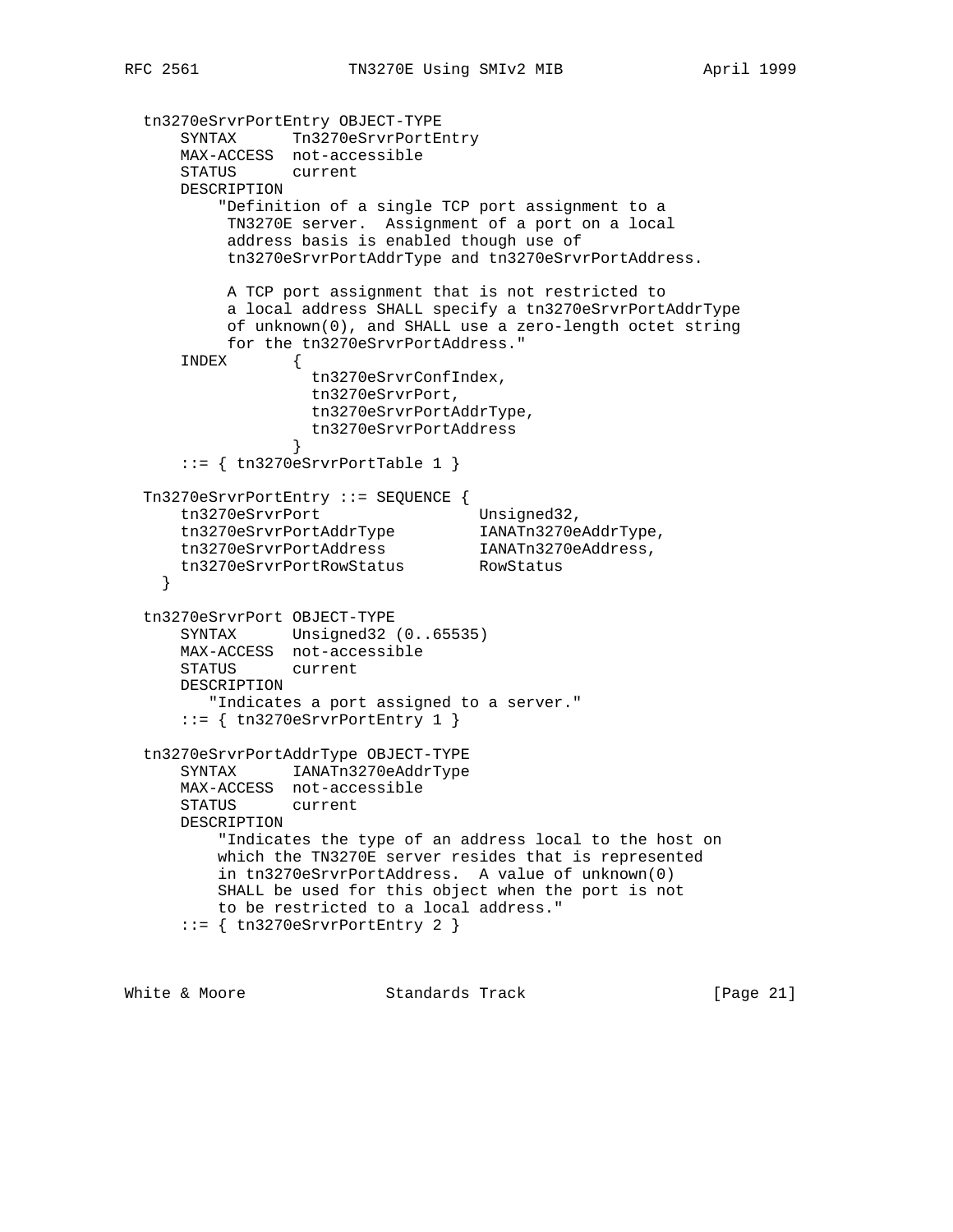tn3270eSrvrPortAddress OBJECT-TYPE SYNTAX IANATn3270eAddress MAX-ACCESS not-accessible STATUS current DESCRIPTION "A local address on the host that a TN3270E server resides on that is associated with a TCP port that is to be used or is in use by a TN3270E server. tn3270eClientGroupAddrType indicates the address type (IPv4 or IPv6, for example). A zero-length octet string SHALL be used as the value of this object when a local address isn't being specified." ::= { tn3270eSrvrPortEntry 3 } tn3270eSrvrPortRowStatus OBJECT-TYPE SYNTAX RowStatus MAX-ACCESS read-create STATUS current DESCRIPTION "This object allows entries to be created and deleted in the tn3270eSrvrPortTable. Entries may also be created and deleted as a result of implementation dependent operations. Since this is the only accessible object in this table, a Management Station can create a conceptual row via a SET operation that specifies a value only for this object. An entry in this table is deleted by setting this object to destroy(6). Deletion of a tn3270eSrvrPortEntry has no effect on any other table entry defined by this MIB." REFERENCE "RFC 1903, 'Textual Conventions for version 2 of the Simple Network Management Protocol (SNMPv2).'" ::= { tn3270eSrvrPortEntry 4 } tn3270eSrvrStatsTable OBJECT-TYPE SYNTAX SEQUENCE OF Tn3270eSrvrStatsEntry MAX-ACCESS not-accessible STATUS current DESCRIPTION "This table defines a set of statistics concerning TN3270E server performance. No entry in this table shall exist without a corresponding (same tn3270eSrvrConfIndex) entry in White & Moore **Standards Track** [Page 22]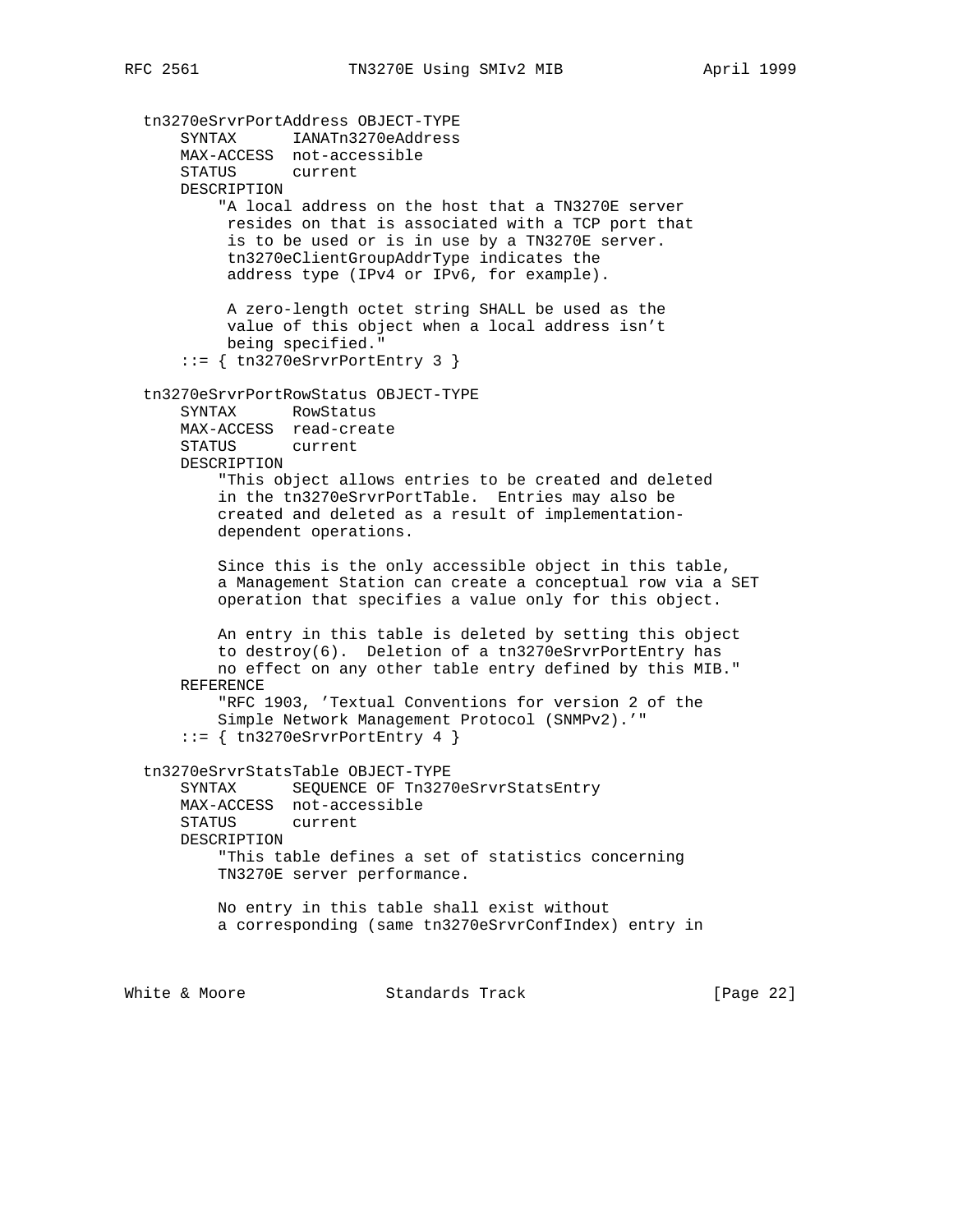| ∠ ∪ ∪ ⊥ | ᆂᇇᇰᇰᅵᇅ |
|---------|--------|
|         |        |
|         |        |
|         |        |
|         |        |

 the tn3270eSrvrConfTable existing." ::= { tn3270eObjects 3 } tn3270eSrvrStatsEntry OBJECT-TYPE SYNTAX Tn3270eSrvrStatsEntry MAX-ACCESS not-accessible STATUS current DESCRIPTION "A collection of statistical and maximum usage objects for a single TN3270 server. An entry can represent the total activity of the server, or it can represent the activity occurring at the server on either a port or a port-and-local-address basis. Collection of the statistics represented by the objects in this table is not mandatory. An implementation of this table MUST use only one of the three levels of refinement that this table supports for the entries associated with each TN3270E server. The indexing for a row that represents total server statistics is as follows: tn3270eSrvrConfIndex value identifying the server<br>tn3270eSrvrPort 0 tn3270eSrvrPort tn3270eSrvrPortAddrType unknown(0) tn3270eSrvrPortAddress zero-length octet string. On a port basis: tn3270eSrvrConfIndex value identifying the server tn3270eSrvrPort > 0 tn3270eSrvrPortAddrType unknown(0) tn3270eSrvrPortAddress zero-length octet string. On a port-and-local-address basis: tn3270eSrvrConfIndex value identifying the server tn3270eSrvrPort > 0 tn3270eSrvrPortAddrType valid value other than unknown(0) tn3270eSrvrPortAddress non-zero-length octet string. " INDEX { tn3270eSrvrConfIndex, tn3270eSrvrPort, tn3270eSrvrPortAddrType, tn3270eSrvrPortAddress

White & Moore **Standards Track** [Page 23]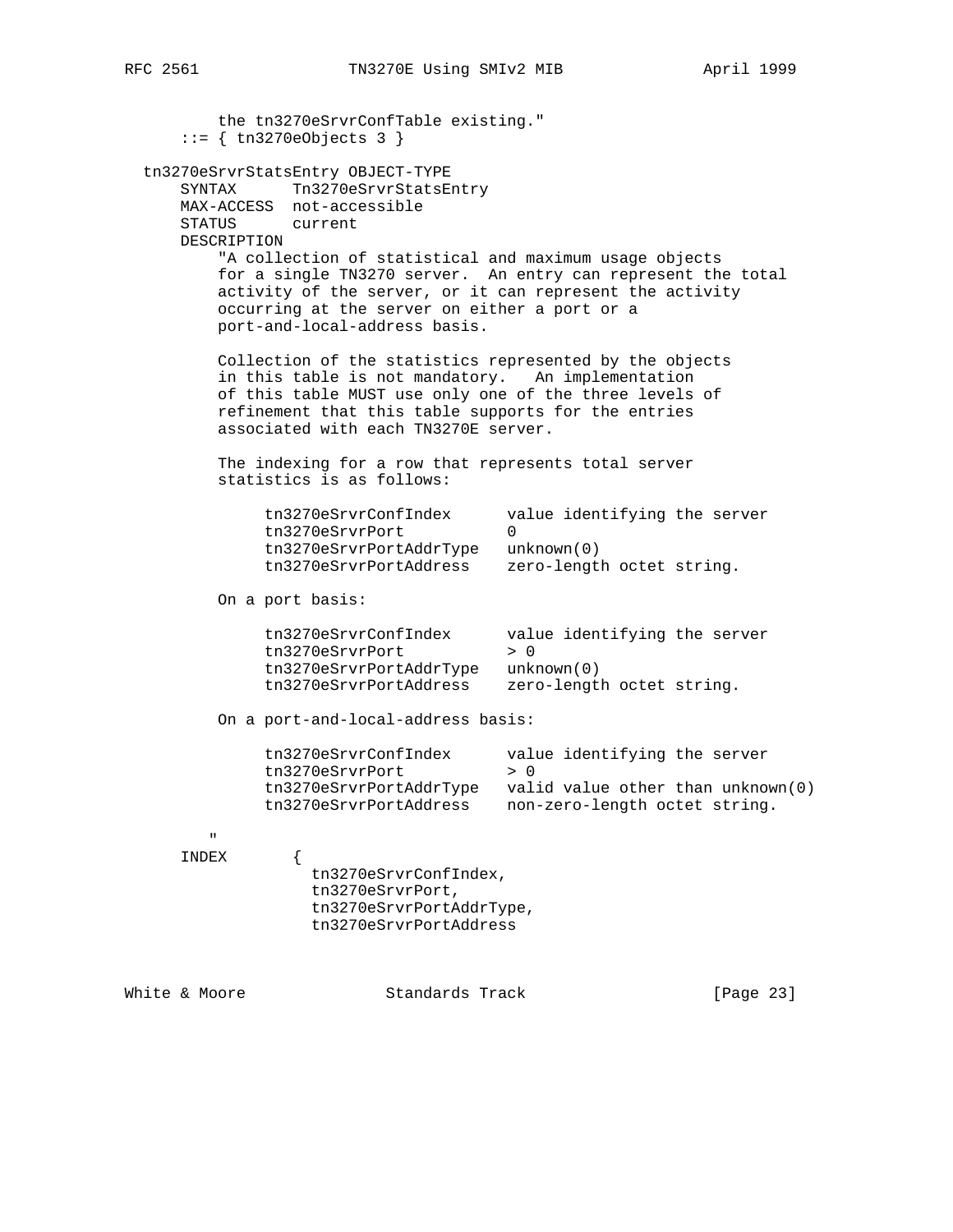```
 }
    ::= { tn3270eSrvrStatsTable 1 }
```

```
 Tn3270eSrvrStatsEntry ::= SEQUENCE {
tn3270eSrvrStatsUpTime TimeStamp,
tn3270eSrvrStatsMaxTerms Unsigned32,
 tn3270eSrvrStatsInUseTerms Gauge32,
 tn3270eSrvrStatsSpareTerms Gauge32,
tn3270eSrvrStatsMaxPtrs Unsigned32,
 tn3270eSrvrStatsInUsePtrs Gauge32,
 tn3270eSrvrStatsSparePtrs Gauge32,
 tn3270eSrvrStatsInConnects Counter32,
 tn3270eSrvrStatsConnResrceRejs Counter32,
 tn3270eSrvrStatsDisconnects Counter32,
 tn3270eSrvrStatsHCInOctets Counter64,
 tn3270eSrvrStatsInOctets Counter32,
 tn3270eSrvrStatsHCOutOctets Counter64,
 tn3270eSrvrStatsOutOctets Counter32,
     tn3270eSrvrStatsConnErrorRejs Counter32
    }
  tn3270eSrvrStatsUpTime OBJECT-TYPE
     SYNTAX TimeStamp
     MAX-ACCESS read-only
     STATUS current
```
 DESCRIPTION "The value of the sysUpTime object the last time the TN3270E server was re-initialized.

```
 Server re-initialization is the only discontinuity
    event for the counters in this table. Even if table
    entries are on a port or port-and-local-address
    basis, port deactivation and reactivation do not
    result in counter discontinuities."
::= { tn3270eSrvrStatsEntry 2 }
```

```
 tn3270eSrvrStatsMaxTerms OBJECT-TYPE
 SYNTAX Unsigned32
 UNITS "LUs"
      MAX-ACCESS read-only
      STATUS current
      DESCRIPTION
         "Indicates the maximum number of terminal LUs available
        for use at a TN3270E server for the granularity of this
        conceptual row (server-wide, port, or
        port-and-local-address)."
     ::= { tn3270eSrvrStatsEntry 3 }
```
White & Moore Standards Track [Page 24]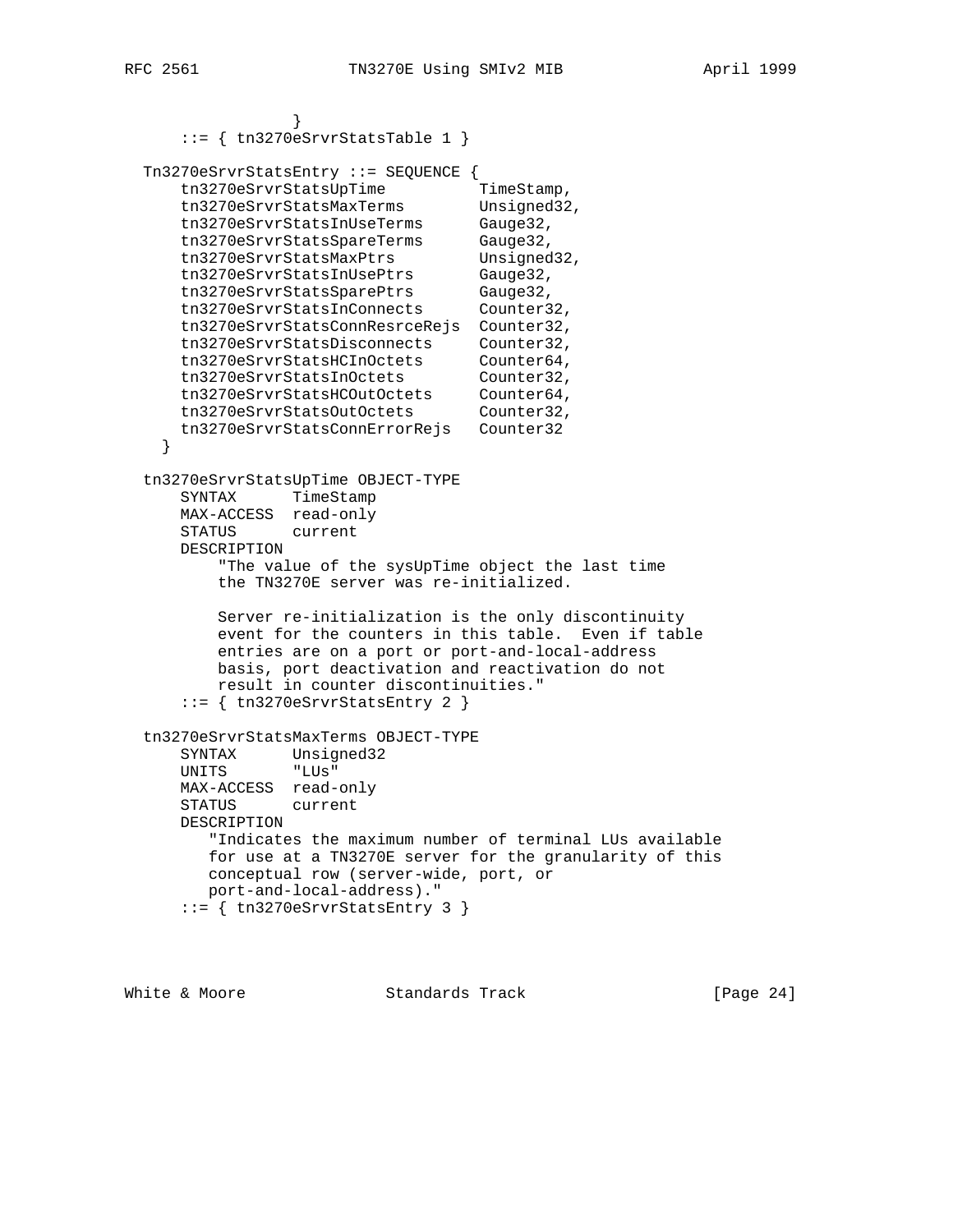tn3270eSrvrStatsInUseTerms OBJECT-TYPE SYNTAX Gauge32 UNITS "LUs" MAX-ACCESS read-only STATUS current DESCRIPTION "Indicates the number of terminal LUs currently in use at a TN3270E server for the granularity of this conceptual row (server-wide, port, or port-and-local-address)."  $::=$  { tn3270eSrvrStatsEntry 4 } tn3270eSrvrStatsSpareTerms OBJECT-TYPE SYNTAX Gauge32 UNITS "LUs" MAX-ACCESS read-only STATUS current DESCRIPTION "Indicates the number of free terminal LUs at a TN3270E server for the granularity of this conceptual row (server-wide, port, or port-and-local-address). It is possible that the difference between tn3270eSrvrStatsMaxTerms and tn3270eSrvrStatsInUseTerms in a conceptual row does not equal the value of tn3270eSrvrStatsSpareTerms in that row: an LU may exist but not be usable by a client connection. Alternatively, the administrative ceiling represented by tn3270eSrvrStatsMaxTerms may have been lowered to a point where it is less than the current value of tn3270eSrvrStatsInUseTerms. In this case tn3270eSrvrStatsSpareTerms returns the value 0." ::= { tn3270eSrvrStatsEntry 5 } tn3270eSrvrStatsMaxPtrs OBJECT-TYPE SYNTAX Unsigned32 UNITS "Printer Resources" MAX-ACCESS read-only STATUS current DESCRIPTION "Indicates the maximum number of printer resources

 available for use by a TN3270E server for the granularity of this conceptual row (server-wide, port, or port-and-local-address)."  $::=$  { tn3270eSrvrStatsEntry 6 }

White & Moore **Standards Track** [Page 25]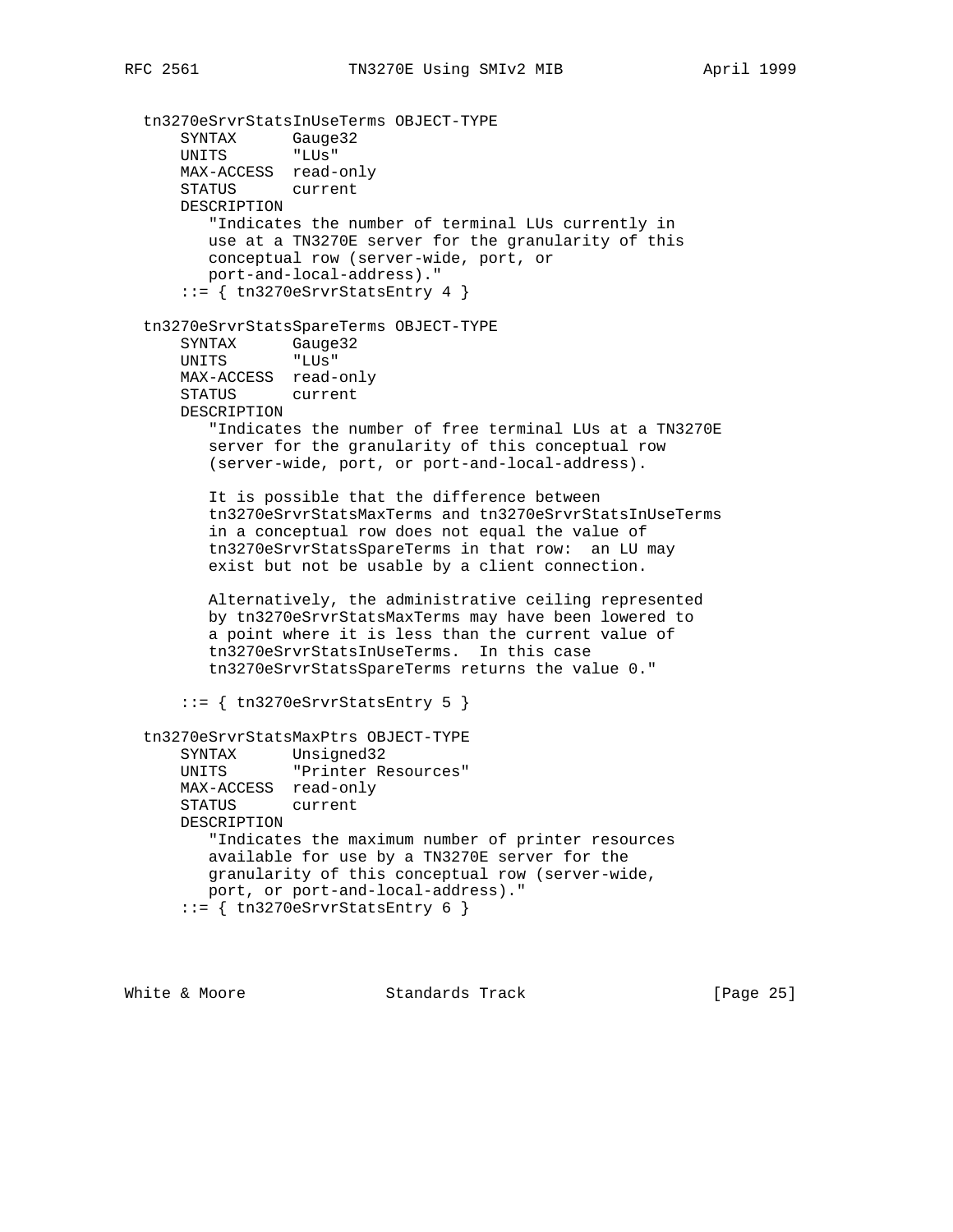tn3270eSrvrStatsInUsePtrs OBJECT-TYPE SYNTAX Gauge32 UNITS "Printer Resources" MAX-ACCESS read-only STATUS current DESCRIPTION "Indicates the number of printer resources currently in use by a TN3270E server for the granularity of this conceptual row (server-wide, port, or port-and-local-address)."  $::=$  { tn3270eSrvrStatsEntry 7 } tn3270eSrvrStatsSparePtrs OBJECT-TYPE SYNTAX Gauge32 UNITS "Spare Printer Resources" MAX-ACCESS read-only STATUS current DESCRIPTION "Indicates the number of free printer resources at a TN3270E server for the granularity of this conceptual row (server-wide, port, or port-and-local-address). It is possible that the difference between tn3270eSrvrStatsMaxPtrs and tn3270eSrvrStatsInUsePtrs in a conceptual row does not equal the value of tn3270eSrvrStatsSparePtrs in that row: a printer resource may exist but not be usable by a client connection. Alternatively, the administrative ceiling represented by tn3270eSrvrStatsMaxPtrs may have been lowered to a point where it is less than the current value of tn3270eSrvrStatsInUsePtrs. In this case tn3270eSrvrStatsSparePtrs returns the value 0."  $::=$  { tn3270eSrvrStatsEntry 8 } tn3270eSrvrStatsInConnects OBJECT-TYPE SYNTAX Counter32 UNITS "connections" MAX-ACCESS read-only STATUS current DESCRIPTION "Indicates the number of client (TCP) connections that succeeded at a TN3270E server for the granularity of this conceptual row (server-wide, port, or port-and-local-address). The tn3270eSrvrStatsConnResrceRejs and

White & Moore **Standards Track** [Page 26]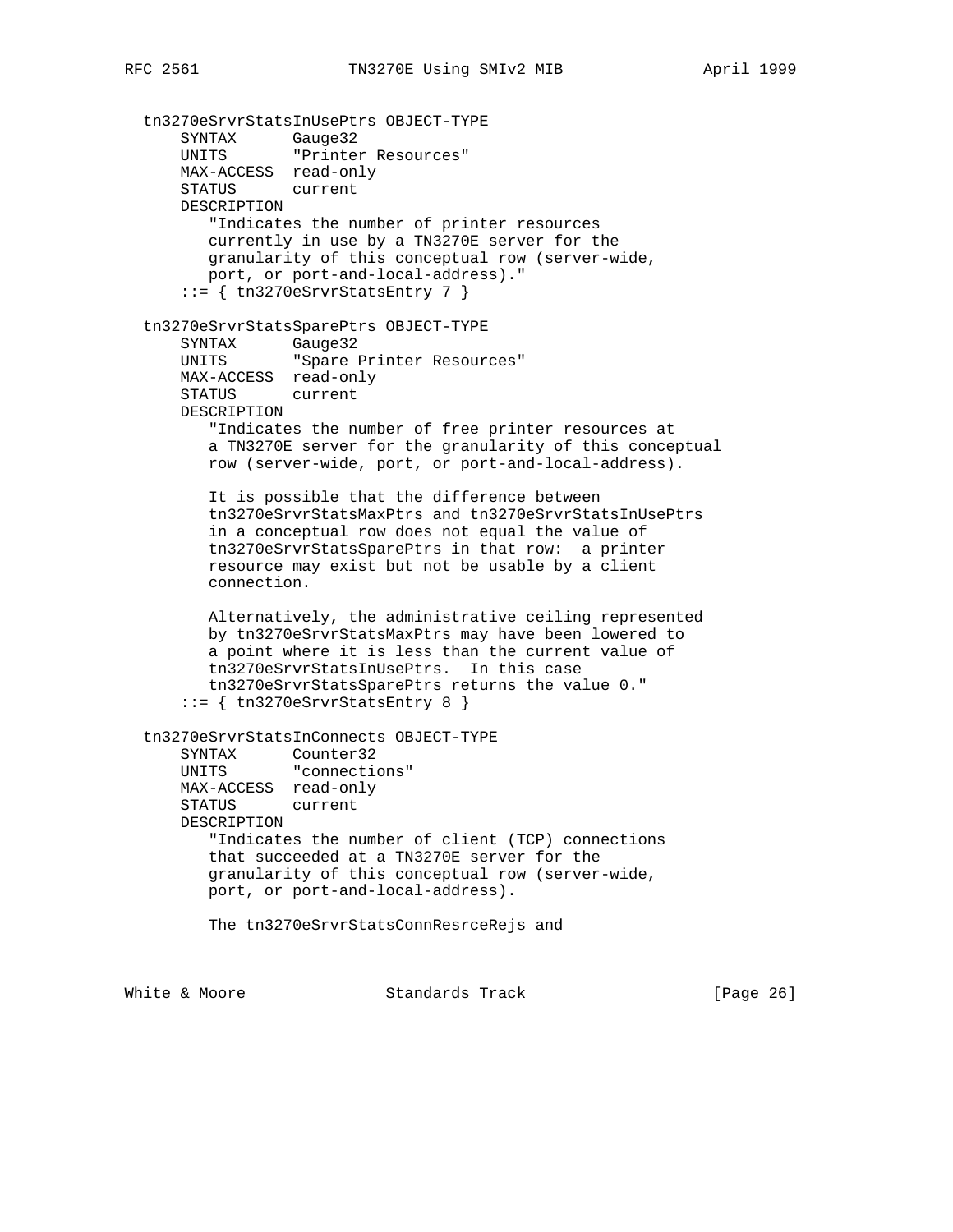tn3270eSrvrStatsConnErrorRejs objects provide a count of failed connection attempts. A Management Station can detect discontinuities in this counter by monitoring the tn3270eSrvrStatsUpTime object." ::= { tn3270eSrvrStatsEntry 9 } tn3270eSrvrStatsConnResrceRejs OBJECT-TYPE SYNTAX Counter32 UNITS "connection attempts" MAX-ACCESS read-only STATUS current DESCRIPTION "Indicates the number of (TCP) connections rejected during connection setup at a TN3270E server for the granularity of this conceptual row (server-wide, port, or port-and-local-address) due to a lack of resources at the server. An example of when this counter would be incremented is when no terminal or printer resource is available to associate with a client's TCP connection. A Management Station can detect discontinuities in this counter by monitoring the tn3270eSrvrStatsUpTime object." ::= { tn3270eSrvrStatsEntry 10 } tn3270eSrvrStatsDisconnects OBJECT-TYPE SYNTAX Counter32 UNITS "disconnections" MAX-ACCESS read-only STATUS current DESCRIPTION "Indicates the number of (TCP) connections that were disconnected at a TN3270E server for the granularity of this conceptual row (server-wide, port, or port-and-local-address). A Management Station can detect discontinuities in this counter by monitoring the tn3270eSrvrStatsUpTime object." ::= { tn3270eSrvrStatsEntry 11 } tn3270eSrvrStatsHCInOctets OBJECT-TYPE SYNTAX Counter64 UNITS "octets" MAX-ACCESS read-only

White & Moore **Standards Track** [Page 27]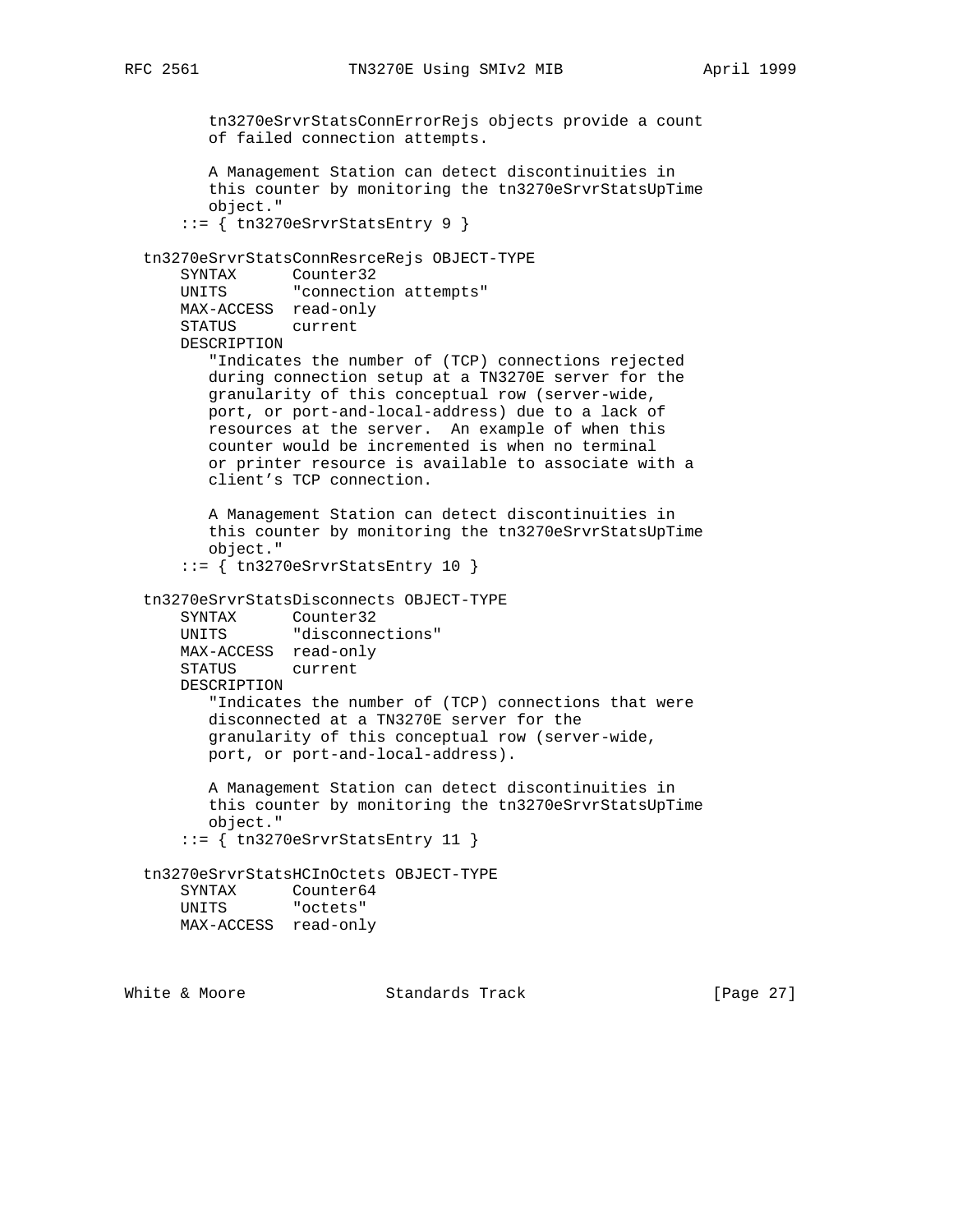STATUS current DESCRIPTION "Indicates the number of octets received from TN3270 and TN3270E clients for the granularity of this conceptual row (server-wide, port, or port-and-local-address). A Management Station can detect discontinuities in this counter by monitoring the tn3270eSrvrStatsUpTime object." ::= { tn3270eSrvrStatsEntry 12 } tn3270eSrvrStatsInOctets OBJECT-TYPE SYNTAX Counter32 UNITS "octets" MAX-ACCESS read-only STATUS current DESCRIPTION "Low-order 32 bits of tn3270eSrvrStatsHCInOctets for this conceptual row. A Management Station can detect discontinuities in this counter by monitoring the tn3270eSrvrStatsUpTime object." ::= { tn3270eSrvrStatsEntry 13 } tn3270eSrvrStatsHCOutOctets OBJECT-TYPE SYNTAX Counter64 UNITS "octets" MAX-ACCESS read-only STATUS current DESCRIPTION "Indicates the number of octets sent to TN3270 and TN3270E clients for the granularity of this conceptual row (server-wide, port, or port-and-local-address). A Management Station can detect discontinuities in this counter by monitoring the tn3270eSrvrStatsUpTime object." ::= { tn3270eSrvrStatsEntry 14 } tn3270eSrvrStatsOutOctets OBJECT-TYPE SYNTAX Counter32 UNITS "octets" MAX-ACCESS read-only STATUS current DESCRIPTION

White & Moore **Standards Track** [Page 28]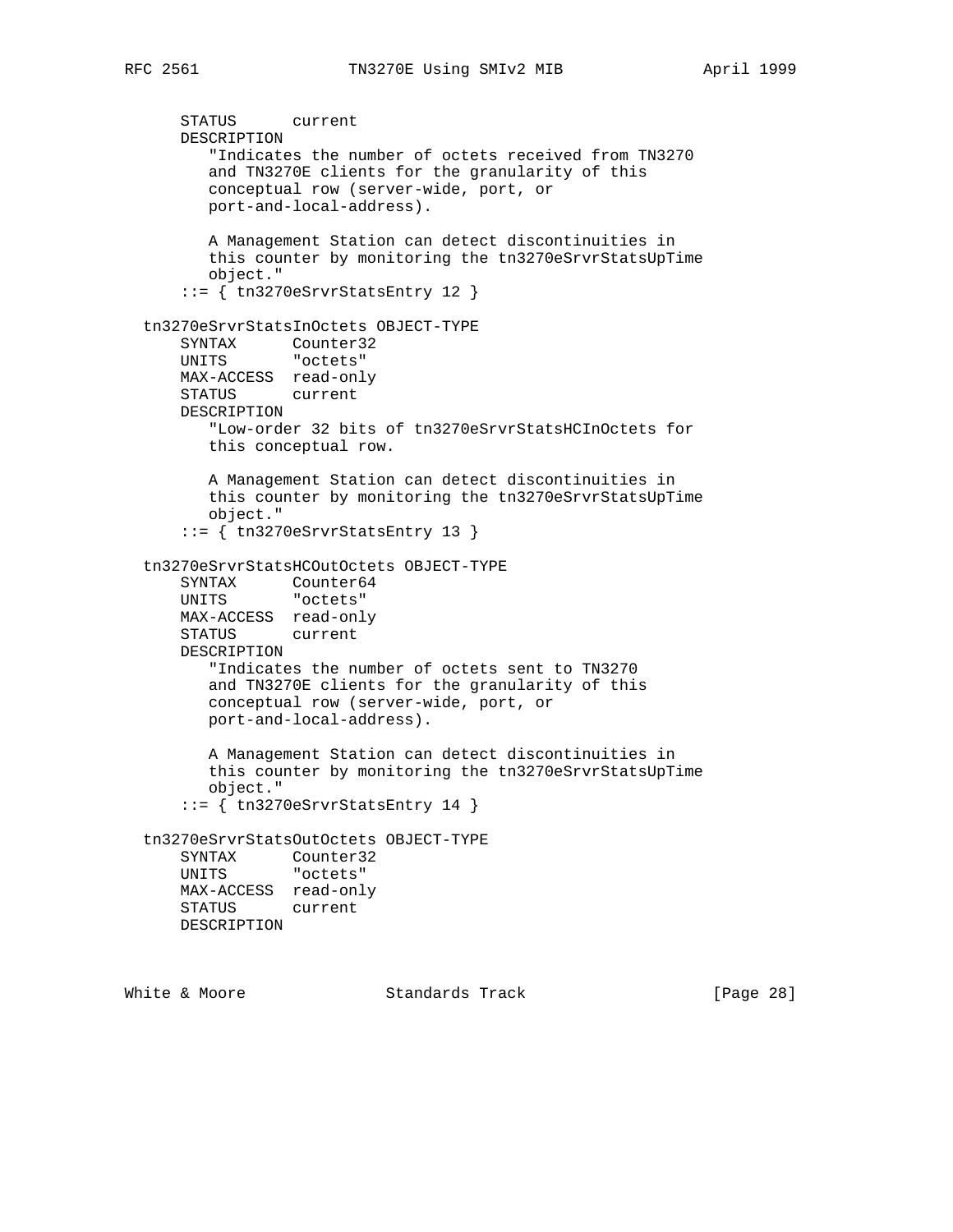"Low-order 32 bits of tn3270eSrvrStatsHCOutOctets for this conceptual row. A Management Station can detect discontinuities in this counter by monitoring the tn3270eSrvrStatsUpTime object." ::= { tn3270eSrvrStatsEntry 15 } tn3270eSrvrStatsConnErrorRejs OBJECT-TYPE SYNTAX Counter32 UNITS "connection attempts" MAX-ACCESS read-only STATUS current DESCRIPTION "Indicates the number of (TCP) connections rejected during connection setup at a TN3270E server for the granularity of this conceptual row (server-wide, port, or port-and-local-address) due to an error of some type. An example of when this counter would be incremented is when the client and the server cannot agree on a common set of TN3270E functions for the connection. A Management Station can detect discontinuities in this counter by monitoring the tn3270eSrvrStatsUpTime object." ::= { tn3270eSrvrStatsEntry 16 } tn3270eClientGroupTable OBJECT-TYPE SYNTAX SEQUENCE OF Tn3270eClientGroupEntry MAX-ACCESS not-accessible STATUS current DESCRIPTION "This table defines client address groupings for use by a TN3270E server. No entry in this table shall exist without a corresponding (same tn3270eSrvrConfIndex) entry in the tn3270eSrvrConfTable existing. An implementation SHOULD NOT retain SNMP-created entries in this table across re-IPLs (Initial Program Loads) of the corresponding TN3270E server."  $::=$  { tn3270eObjects 4 } tn3270eClientGroupEntry OBJECT-TYPE SYNTAX Tn3270eClientGroupEntry MAX-ACCESS not-accessible

White & Moore **Standards Track** [Page 29]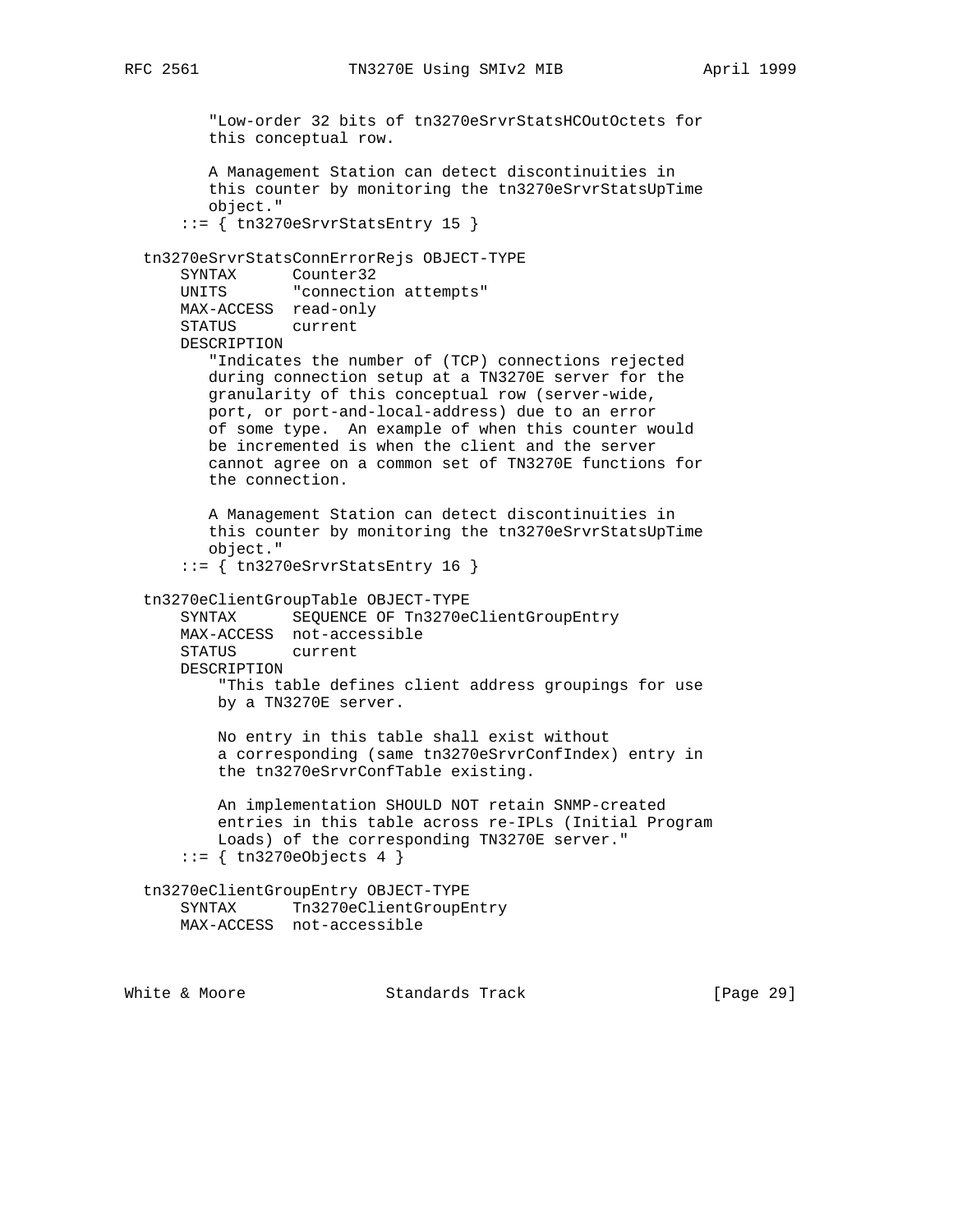STATUS current DESCRIPTION "Definition of a single client address entry. All entries with the same first two indexes, tn3270eSrvrConfIndex and tn3270eClientGroupName, are considered to be in the same client group." INDEX { tn3270eSrvrConfIndex, tn3270eClientGroupName, tn3270eClientGroupAddrType, tn3270eClientGroupAddress } ::= { tn3270eClientGroupTable 1 } Tn3270eClientGroupEntry ::= SEQUENCE { tn3270eClientGroupName Utf8String, tn3270eClientGroupAddrType IANATn3270eAddrType, tn3270eClientGroupAddress IANATn3270eAddress, tn3270eClientGroupSubnetMask IpAddress, tn3270eClientGroupPfxLength Unsigned32, tn3270eClientGroupRowStatus RowStatus } tn3270eClientGroupName OBJECT-TYPE SYNTAX Utf8String (SIZE(1..24)) MAX-ACCESS not-accessible STATUS current DESCRIPTION "The name of a client group. Note: client group names are required to be unique only with respect to a single TN3270E server." ::= { tn3270eClientGroupEntry 1 } tn3270eClientGroupAddrType OBJECT-TYPE SYNTAX IANATn3270eAddrType MAX-ACCESS not-accessible STATUS current DESCRIPTION "Indicates the type of the address represented in tn3270eClientGroupAddress." ::= { tn3270eClientGroupEntry 2 } tn3270eClientGroupAddress OBJECT-TYPE SYNTAX IANATn3270eAddress MAX-ACCESS not-accessible STATUS current DESCRIPTION "The client address of a member of a client group. The value of tn3270eClientGroupAddrType indicates the address type (IPv4 or IPv6, for example)."

White & Moore **Standards Track** [Page 30]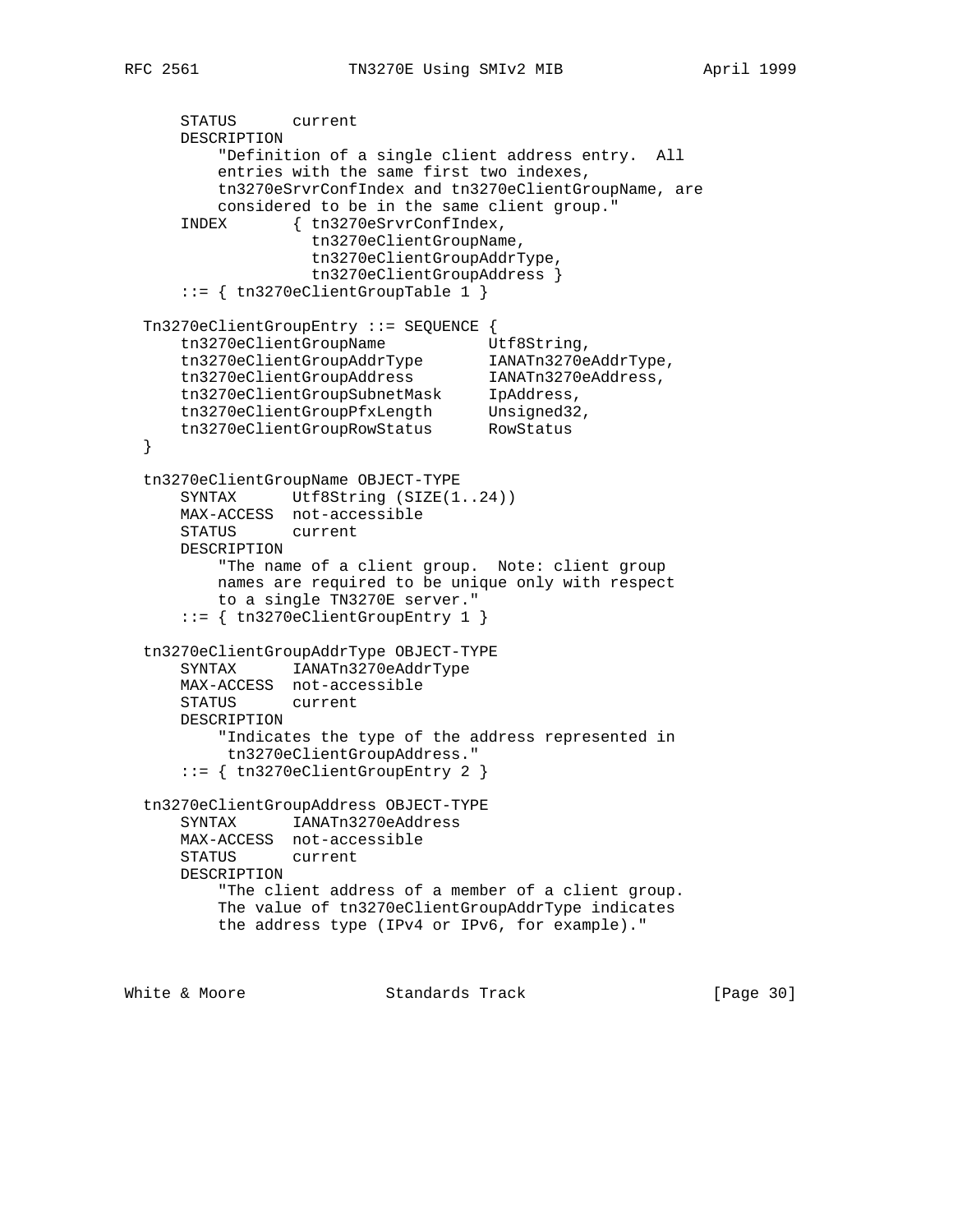::= { tn3270eClientGroupEntry 3 } tn3270eClientGroupSubnetMask OBJECT-TYPE SYNTAX IpAddress MAX-ACCESS read-create STATUS current DESCRIPTION "The corresponding subnet mask associated with tn3270eClientGroupAddress. A single IP address is represented by having this object contain the value of 255.255.255.255. This object's value is meaningful only if tn3270eClientGroupAddrType has a value of ipv4(1)." DEFVAL { 'FFFFFFFF'H } ::= { tn3270eClientGroupEntry 4 } tn3270eClientGroupPfxLength OBJECT-TYPE SYNTAX Unsigned32 (0..128) UNITS "bits" MAX-ACCESS read-create STATUS current DESCRIPTION "The corresponding IPv6 network prefix length. This object's value is meaningful only if tn3270eClientGroupAddrType has a value of ipv6(2)." DEFVAL { 0 } ::= { tn3270eClientGroupEntry 5 } tn3270eClientGroupRowStatus OBJECT-TYPE SYNTAX RowStatus MAX-ACCESS read-create STATUS current DESCRIPTION "This object allows entries to be created and deleted in the tn3270eClientGroupTable. Entries may also be created and deleted as a result of implementation dependent operations. An entry in this table is deleted by setting this object to destroy(6). When the number of entries in this table for a given client group becomes 0, this has the side effect of removing any entries for the group in the tn3270eClientResMapTable." REFERENCE "RFC 1903, 'Textual Conventions for version 2 of the Simple Network Management Protocol (SNMPv2).'"

White & Moore **Standards Track** [Page 31]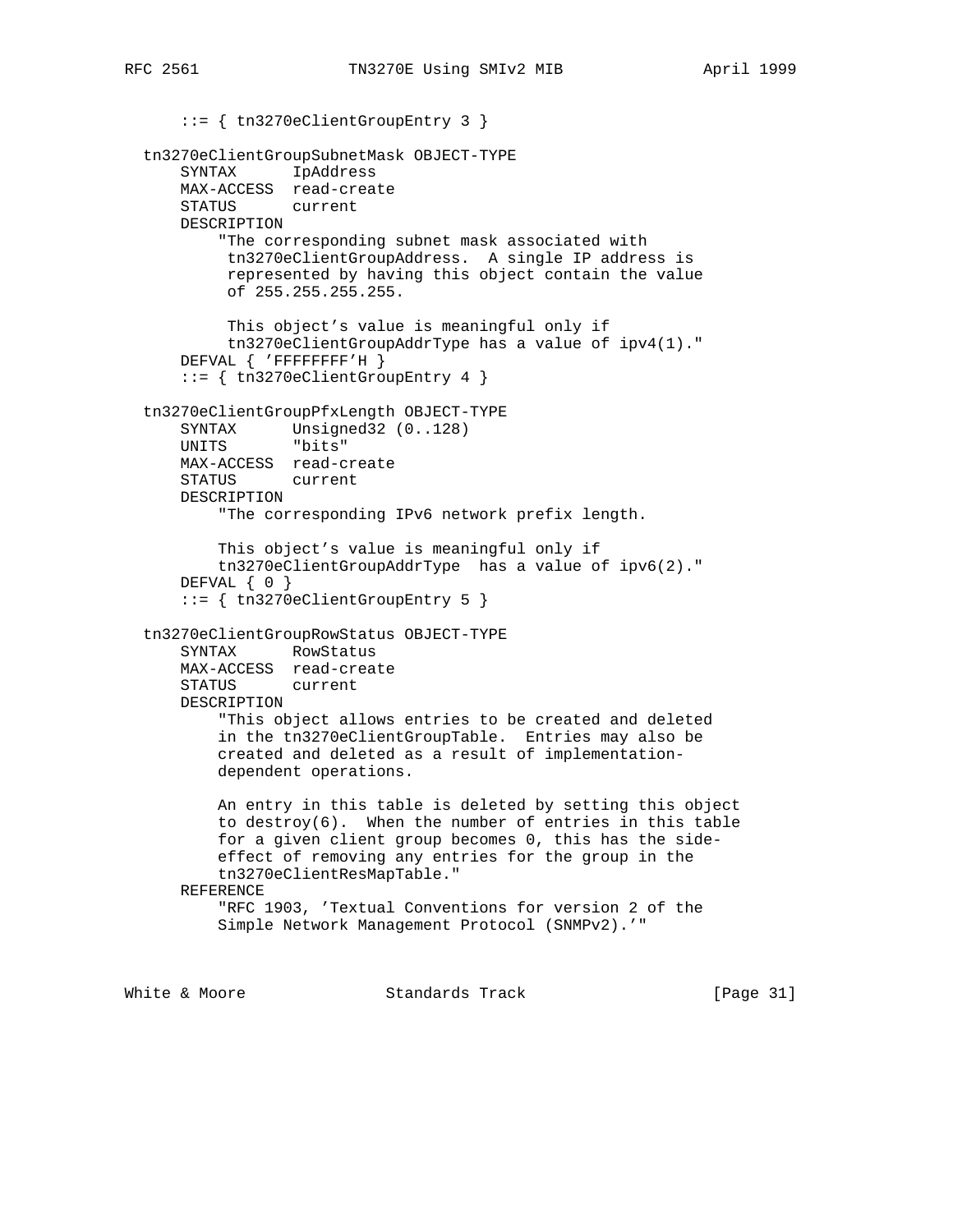::= { tn3270eClientGroupEntry 6 } tn3270eResPoolTable OBJECT-TYPE SYNTAX SEQUENCE OF Tn3270eResPoolEntry MAX-ACCESS not-accessible STATUS current DESCRIPTION "This table defines resource groupings; the term 'pool' is used as it is defined by RFC 2355. No entry in this table shall exist without a corresponding (same tn3270eSrvrConfIndex) entry in the tn3270eSrvrConfTable existing. An implementation SHOULD NOT retain SNMP-created entries in this table across re-IPLs (Initial Program Loads) of the corresponding TN3270E server." ::= { tn3270eObjects 5 } tn3270eResPoolEntry OBJECT-TYPE SYNTAX Tn3270eResPoolEntry MAX-ACCESS not-accessible STATUS current DESCRIPTION "Definition of a single resource pool member. All entries with the same first two indexes, tn3270eSrvrConfIndex and tn3270eResPoolName, are considered to be in the same pool." INDEX { tn3270eSrvrConfIndex, tn3270eResPoolName, tn3270eResPoolElementName }  $::=$  { tn3270eResPoolTable 1 } Tn3270eResPoolEntry ::= SEQUENCE { tn3270eResPoolName Utf8String, tn3270eResPoolElementName SnaResourceName, tn3270eResPoolElementType IANATn3270ResourceType, tn3270eResPoolRowStatus RowStatus } tn3270eResPoolName OBJECT-TYPE SYNTAX Utf8String (SIZE(1..24)) MAX-ACCESS not-accessible STATUS current DESCRIPTION "The name of a resource pool." ::= { tn3270eResPoolEntry 1 } tn3270eResPoolElementName OBJECT-TYPE

White & Moore **Standards Track** [Page 32]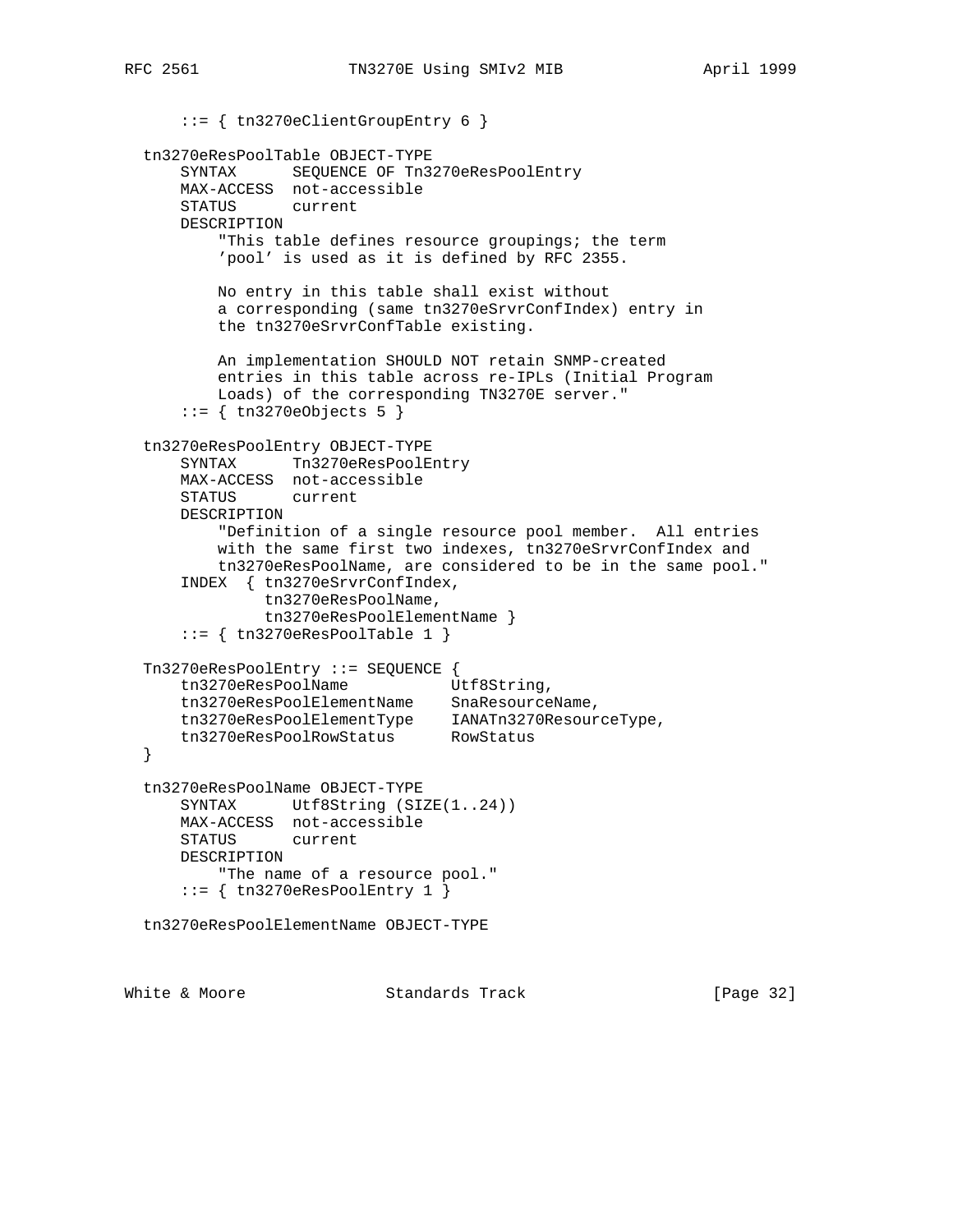```
 SYNTAX SnaResourceName
    MAX-ACCESS not-accessible
    STATUS current
    DESCRIPTION
         "The name of a member of a resource pool."
     ::= { tn3270eResPoolEntry 2 }
 tn3270eResPoolElementType OBJECT-TYPE
     SYNTAX IANATn3270ResourceType
    MAX-ACCESS read-create
    STATUS current
    DESCRIPTION
        "The type of the entity in a resource pool."
     ::= { tn3270eResPoolEntry 3 }
 tn3270eResPoolRowStatus OBJECT-TYPE
    SYNTAX RowStatus
    MAX-ACCESS read-create
    STATUS current
    DESCRIPTION
        "This object allows entries to be created and deleted
        in the tn3270eResPoolTable. Entries may also be
        created and deleted as a result of implementation-
        dependent operations.
        An entry in this table is deleted by setting this object
        to destroy(6). When all entries in this table associated
        with the same tn3270eResPoolElementName have been removed,
        then any associated (tn3270eResPoolElementName matching
        tn3270eClientResMapPoolName with same tn3270eSrvrConfIndex
        values) entries in the tn3270eClientResMapTable SHALL
        also be removed."
    REFERENCE
        "RFC 1903, 'Textual Conventions for version 2 of the
        Simple Network Management Protocol (SNMPv2).'"
     ::= { tn3270eResPoolEntry 4 }
 tn3270eSnaMapTable OBJECT-TYPE
     SYNTAX SEQUENCE OF Tn3270eSnaMapEntry
    MAX-ACCESS not-accessible
     STATUS current
    DESCRIPTION
        "This table provide a mapping from the name by which
        a secondary LU is known in the SNA network to the
        name by which it is known locally at the TN3270e
        server. This latter name serves as an index into
        the tn3270eResPoolTable and the tn3270eResMapTable.
```
White & Moore **Standards Track** [Page 33]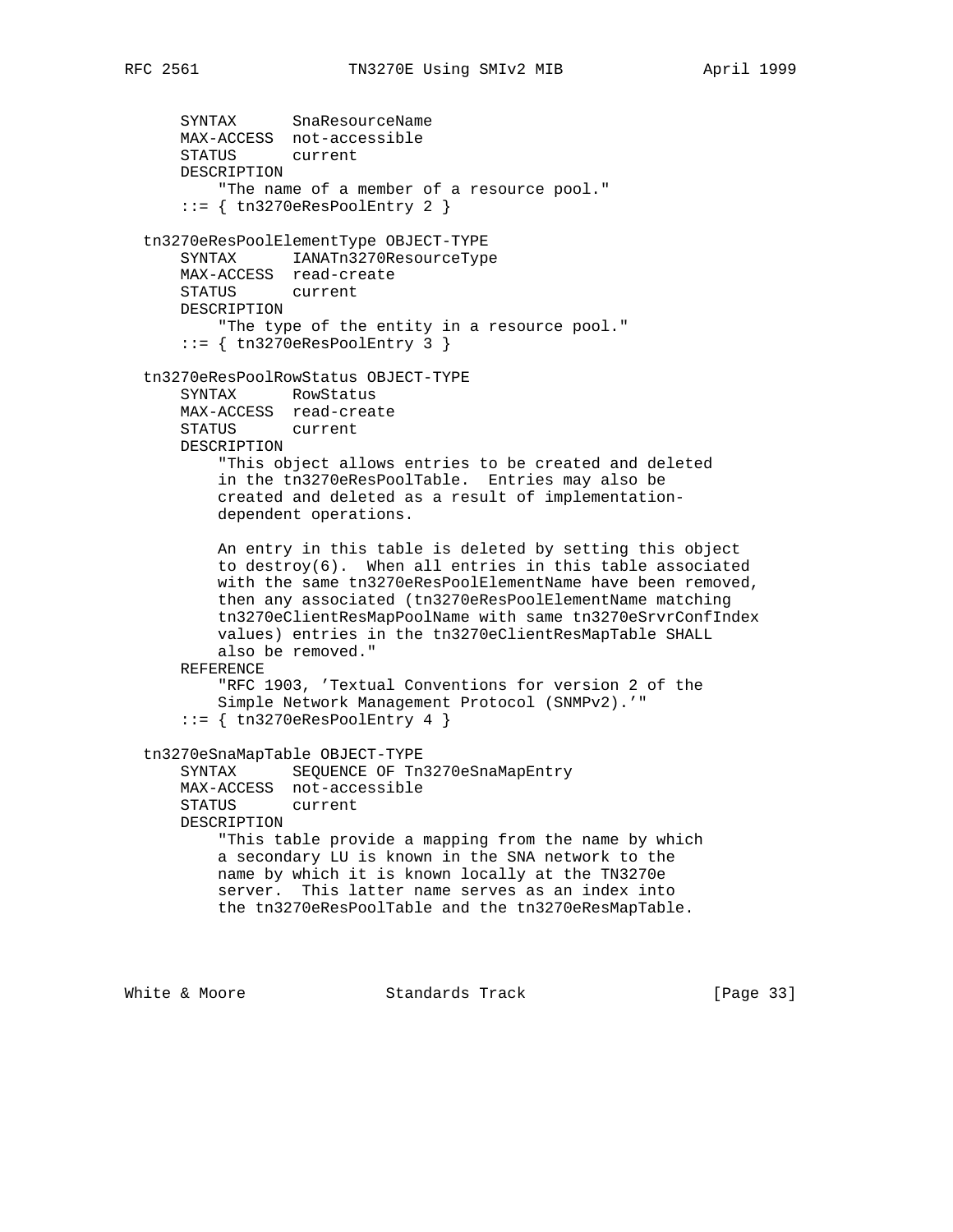```
 No entry in this table shall exist without
          a corresponding (same tn3270eSrvrConfIndex) entry in
          the tn3270eSrvrConfTable existing."
      ::= { tn3270eObjects 6 }
  tn3270eSnaMapEntry OBJECT-TYPE
     SYNTAX Tn3270eSnaMapEntry
      MAX-ACCESS not-accessible
      STATUS current
      DESCRIPTION
          "Definition of a single mapping from an SSCP-supplied
          SLU name to a local SLU name.
          Note: In certain pathological cases, it is possible
          that an SSCP will send on an ACTLU for a local LU an
          SLU name currently represented by an entry in this
          table that associates it with a different local LU.
          In these cases the association from the newer ACTLU
          SHOULD be the one represented in this table."
      INDEX { tn3270eSrvrConfIndex,
              tn3270eSnaMapSscpSuppliedName }
     ::= { tn3270eSnaMapTable 1 }
  Tn3270eSnaMapEntry ::= SEQUENCE {
 tn3270eSnaMapSscpSuppliedName SnaResourceName,
tn3270eSnaMapLocalName SnaResourceName,
 tn3270eSnaMapPrimaryLuName SnaResourceName
  }
  tn3270eSnaMapSscpSuppliedName OBJECT-TYPE
      SYNTAX SnaResourceName
      MAX-ACCESS not-accessible
      STATUS current
      DESCRIPTION
          "The name of the secondary LU (SLU) as it is known in
           the SNA network. This name is sent by the SSCP on
           the Activate Logical Unit (ACTLU) request."
     ::= { tn3270eSnaMapEntry 1 }
  tn3270eSnaMapLocalName OBJECT-TYPE
      SYNTAX SnaResourceName
      MAX-ACCESS read-only
      STATUS current
      DESCRIPTION
          "The local name of the secondary LU (SLU)."
      ::= { tn3270eSnaMapEntry 2 }
  tn3270eSnaMapPrimaryLuName OBJECT-TYPE
```
White & Moore Standards Track [Page 34]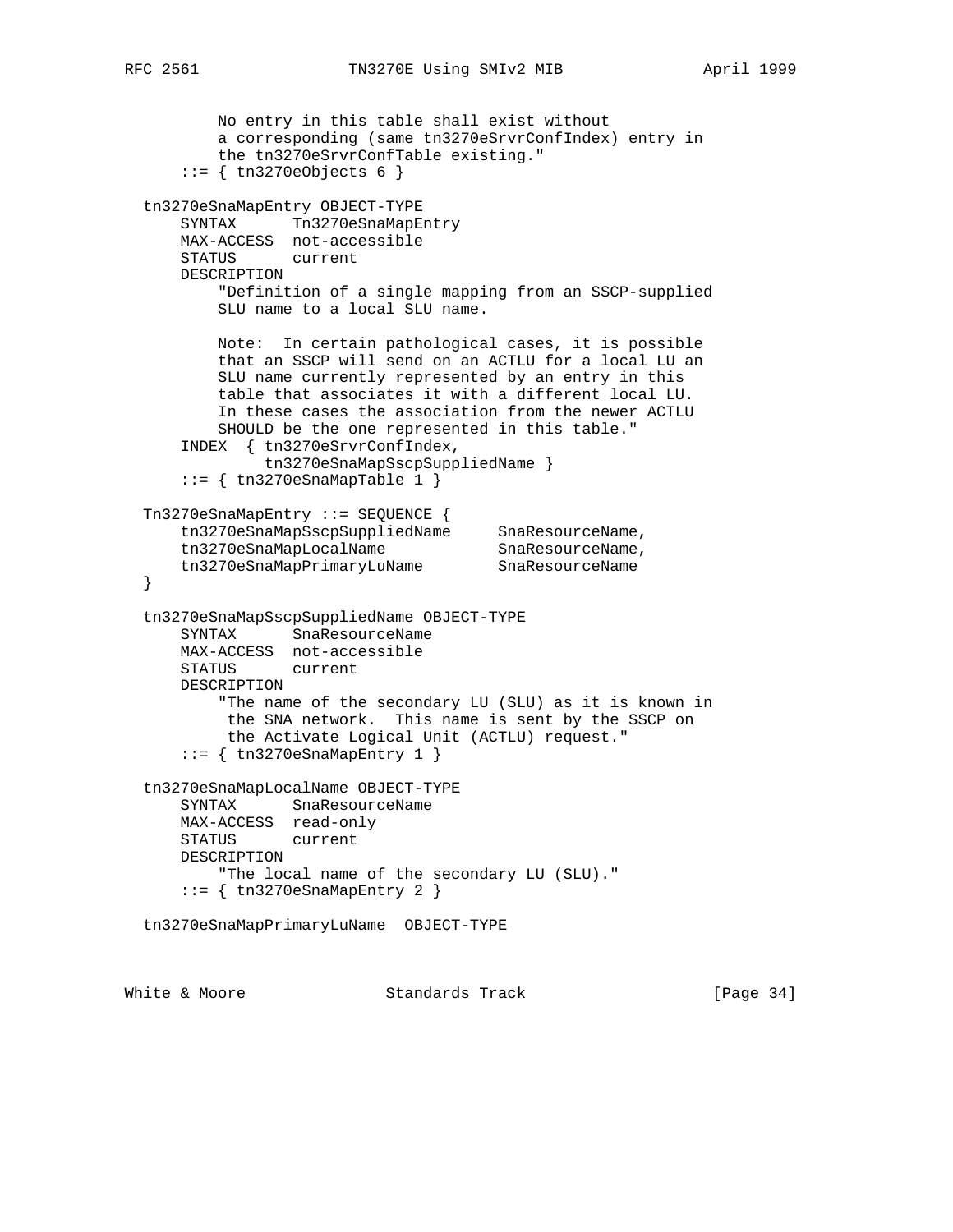```
 SYNTAX SnaResourceName
      MAX-ACCESS read-only
      STATUS current
      DESCRIPTION
           "When there is a currently active LU-LU session for
          this connection, this object returns the primary LU
          (PLU) name from the BIND. When there is no active
          LU-LU session, or when the PLU name is unavailable
          for some other reason, this object returns a
          zero-length octet string."
      ::= { tn3270eSnaMapEntry 3 }
  tn3270eClientResMapTable OBJECT-TYPE
      SYNTAX SEQUENCE OF Tn3270eClientResMapEntry
      MAX-ACCESS not-accessible
      STATUS current
      DESCRIPTION
          "This table defines resource-pool to client-group
          mappings. Since both the resource pool name and client
          group name are included in the index clause of this
          table, multiple resource pools can be assigned to the
          same client group. This enables use of multiple
          resource pools for use in client to resource mapping.
          Assigning multiple client groups to the same resource
          pool is also allowed, but is not the primary purpose
          for how the indexing is structured.
          Assignment of a resource pool to client group can be
          restricted based on TCP port. An index value of 0 for
          tn3270eClientResMapClientPort disables restriction of
          resource assignment based on client target port
          selection.
          No entry in this table shall exist without
          a corresponding (same tn3270eSrvrConfIndex) entry in
          the tn3270eSrvrConfTable existing.
          An implementation SHOULD NOT retain SNMP-created
          entries in this table across re-IPLs (Initial Program
          Loads) of the corresponding TN3270E server."
       ::= { tn3270eObjects 7 }
  tn3270eClientResMapEntry OBJECT-TYPE
     SYNTAX Tn3270eClientResMapEntry
      MAX-ACCESS not-accessible
      STATUS current
      DESCRIPTION
           "Definition of a single resource pool to client group
White & Moore Standards Track [Page 35]
```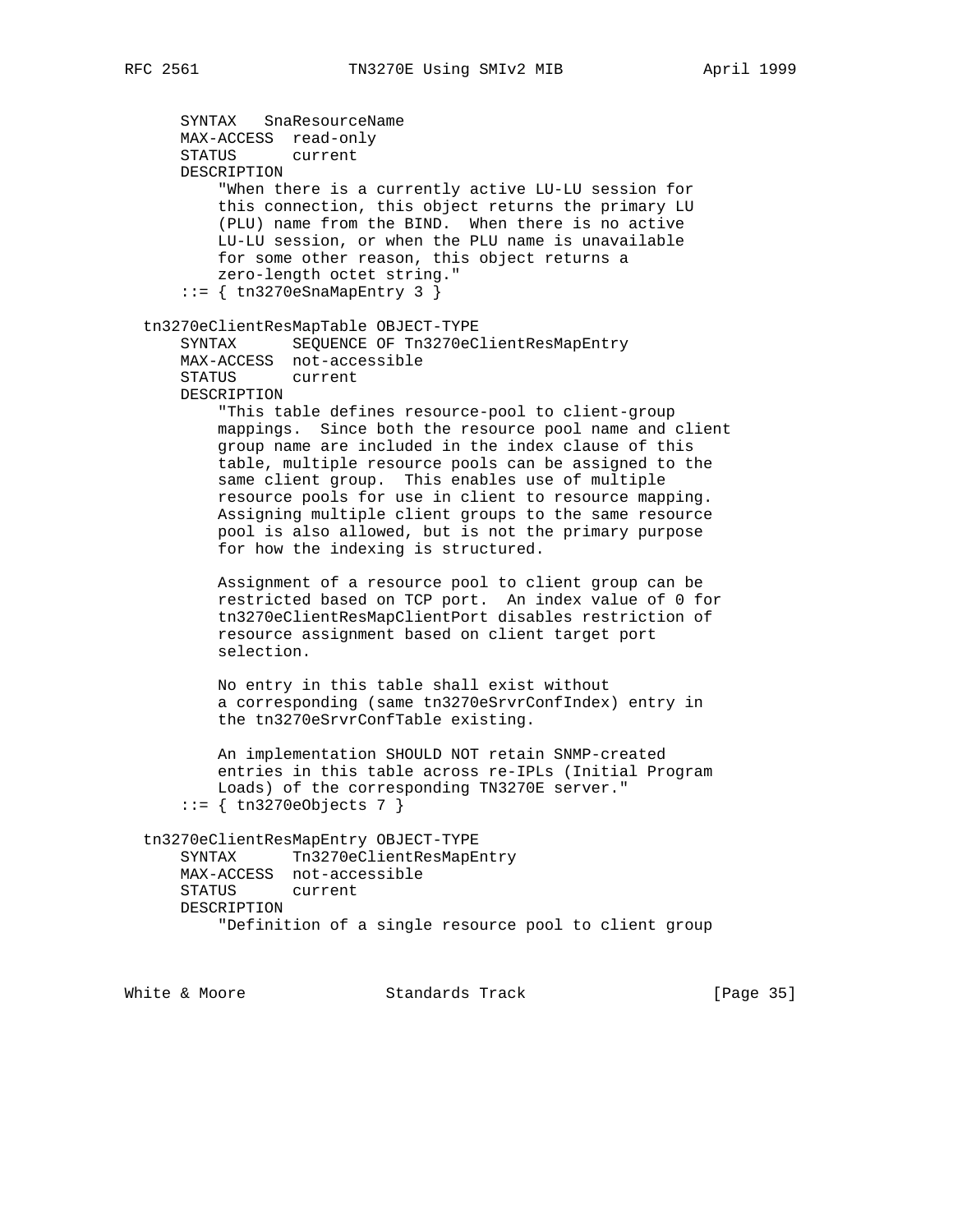```
 mapping."
      INDEX { tn3270eSrvrConfIndex,
               tn3270eClientResMapPoolName,
               tn3270eClientResMapClientGroupName,
               tn3270eClientResMapClientPort }
      ::= { tn3270eClientResMapTable 1 }
  Tn3270eClientResMapEntry ::= SEQUENCE {
     tn3270eClientResMapPoolName Utf8String,
 tn3270eClientResMapClientGroupName Utf8String,
tn3270eClientResMapClientPort Unsigned32,
 tn3270eClientResMapRowStatus RowStatus
  }
  tn3270eClientResMapPoolName OBJECT-TYPE
     SYNTAX Utf8String (SIZE(1..24))
      MAX-ACCESS not-accessible
      STATUS current
      DESCRIPTION
         "The name of a resource pool."
      ::= { tn3270eClientResMapEntry 1 }
  tn3270eClientResMapClientGroupName OBJECT-TYPE
     SYNTAX Utf8String (SIZE(1..24))
      MAX-ACCESS not-accessible
      STATUS current
      DESCRIPTION
          "The name of the client group that is mapped to a
           resource pool."
      ::= { tn3270eClientResMapEntry 2 }
  tn3270eClientResMapClientPort OBJECT-TYPE
      SYNTAX Unsigned32 (0..65535)
      MAX-ACCESS not-accessible
      STATUS current
      DESCRIPTION
          "A port number restricting the scope of a mapping
          from a resource pool to a client group. The
          value 0 for this object indicates that the scope
          of the mapping is not restricted."
      ::= { tn3270eClientResMapEntry 3 }
  tn3270eClientResMapRowStatus OBJECT-TYPE
      SYNTAX RowStatus
      MAX-ACCESS read-create
      STATUS current
      DESCRIPTION
          "This object allows entries to be created and deleted
```
White & Moore **Standards Track** [Page 36]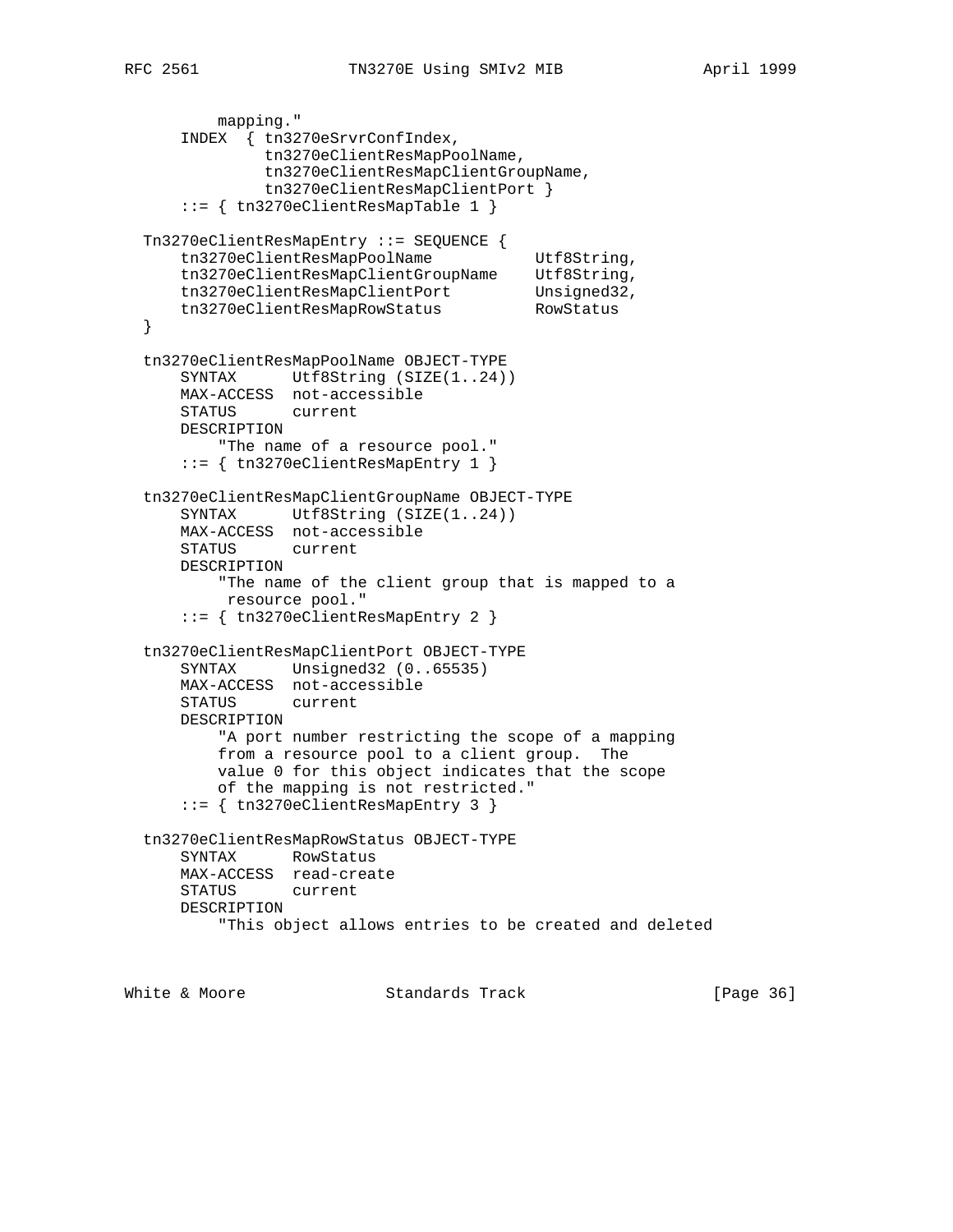```
 in the tn3270eClientResMapTable. Entries may also be
          created and deleted as a result of implementation-
          dependent operations.
          An entry in this table is deleted by setting this object
          to destroy(6). Removing an entry from this table doesn't
          affect any other table entry defined in this MIB."
      REFERENCE
          "RFC 1903, 'Textual Conventions for version 2 of the
          Simple Network Management Protocol (SNMPv2).'"
      ::= { tn3270eClientResMapEntry 4 }
  tn3270eResMapTable OBJECT-TYPE
      SYNTAX SEQUENCE OF Tn3270eResMapEntry
      MAX-ACCESS not-accessible
      STATUS current
      DESCRIPTION
          "This table defines the actual mapping of a resource
          to a client address.
          No entry in this table shall exist without
          a corresponding (same tn3270eSrvrConfIndex) entry in
          the tn3270eSrvrConfTable existing."
     ::= { tn3270eObjects 8 }
  tn3270eResMapEntry OBJECT-TYPE
     SYNTAX Tn3270eResMapEntry
      MAX-ACCESS not-accessible
      STATUS current
      DESCRIPTION
          "Definition of the mapping of a Resource Element to
          a client address."
      INDEX { tn3270eSrvrConfIndex,
              tn3270eResMapElementName }
      ::= { tn3270eResMapTable 1 }
  Tn3270eResMapEntry ::= SEQUENCE {
tn3270eResMapElementName SnaResourceName,
 tn3270eResMapAddrType IANATn3270eAddrType,
 tn3270eResMapAddress IANATn3270eAddress,
tn3270eResMapPort Unsigned32,
 tn3270eResMapElementType IANATn3270ResourceType,
      tn3270eResMapSscpSuppliedName SnaResourceName
  }
  tn3270eResMapElementName OBJECT-TYPE
      SYNTAX SnaResourceName
      MAX-ACCESS not-accessible
```
White & Moore **Standards Track** [Page 37]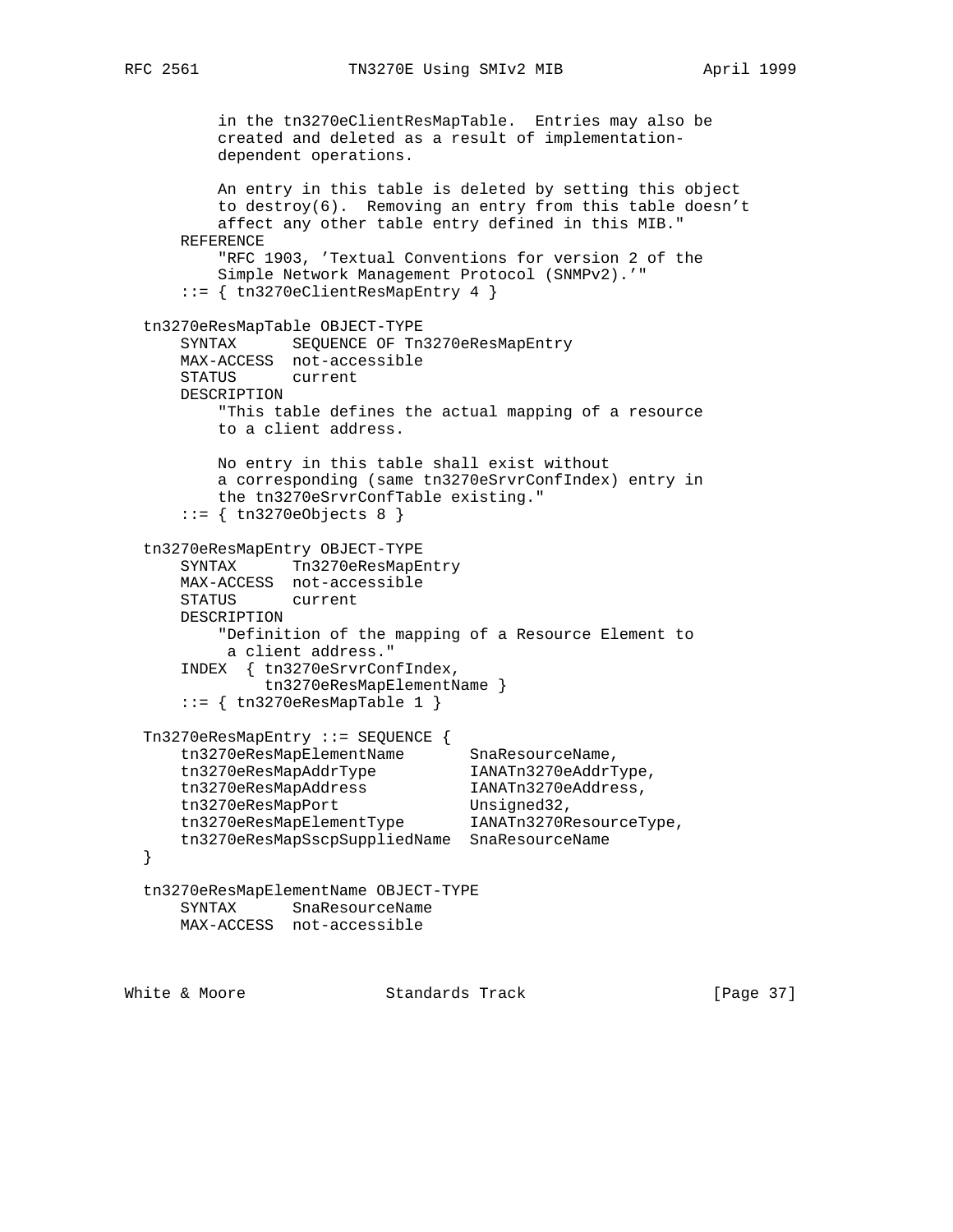```
 STATUS current
      DESCRIPTION
          "The name of a resource element. This is the name by
          which the server implementing this table knows the
          resource. It may be different from the name by which
          the resource is known in the SNA network. This latter
          name is returned in the tn3270eResMapSscpSuppliedName
          object."
      ::= { tn3270eResMapEntry 1 }
  tn3270eResMapAddrType OBJECT-TYPE
      SYNTAX IANATn3270eAddrType
      MAX-ACCESS read-only
      STATUS current
      DESCRIPTION
          "Indicates the type of the client address represented
          in tn3270eResMapAddress."
      ::= { tn3270eResMapEntry 2 }
  tn3270eResMapAddress OBJECT-TYPE
      SYNTAX IANATn3270eAddress
      MAX-ACCESS read-only
      STATUS current
      DESCRIPTION
          "A client address."
      ::= { tn3270eResMapEntry 3 }
  tn3270eResMapPort OBJECT-TYPE
 SYNTAX Unsigned32 (0..65535)
 MAX-ACCESS read-only
      STATUS current
      DESCRIPTION
          "A client port."
     ::= { tn3270eResMapEntry 4 }
  tn3270eResMapElementType OBJECT-TYPE
      SYNTAX IANATn3270ResourceType
      MAX-ACCESS read-only
      STATUS current
      DESCRIPTION
          "The type of the associated resource element."
      ::= { tn3270eResMapEntry 5 }
  tn3270eResMapSscpSuppliedName OBJECT-TYPE
      SYNTAX SnaResourceName
      MAX-ACCESS read-only
      STATUS current
      DESCRIPTION
```
White & Moore **Standards Track** [Page 38]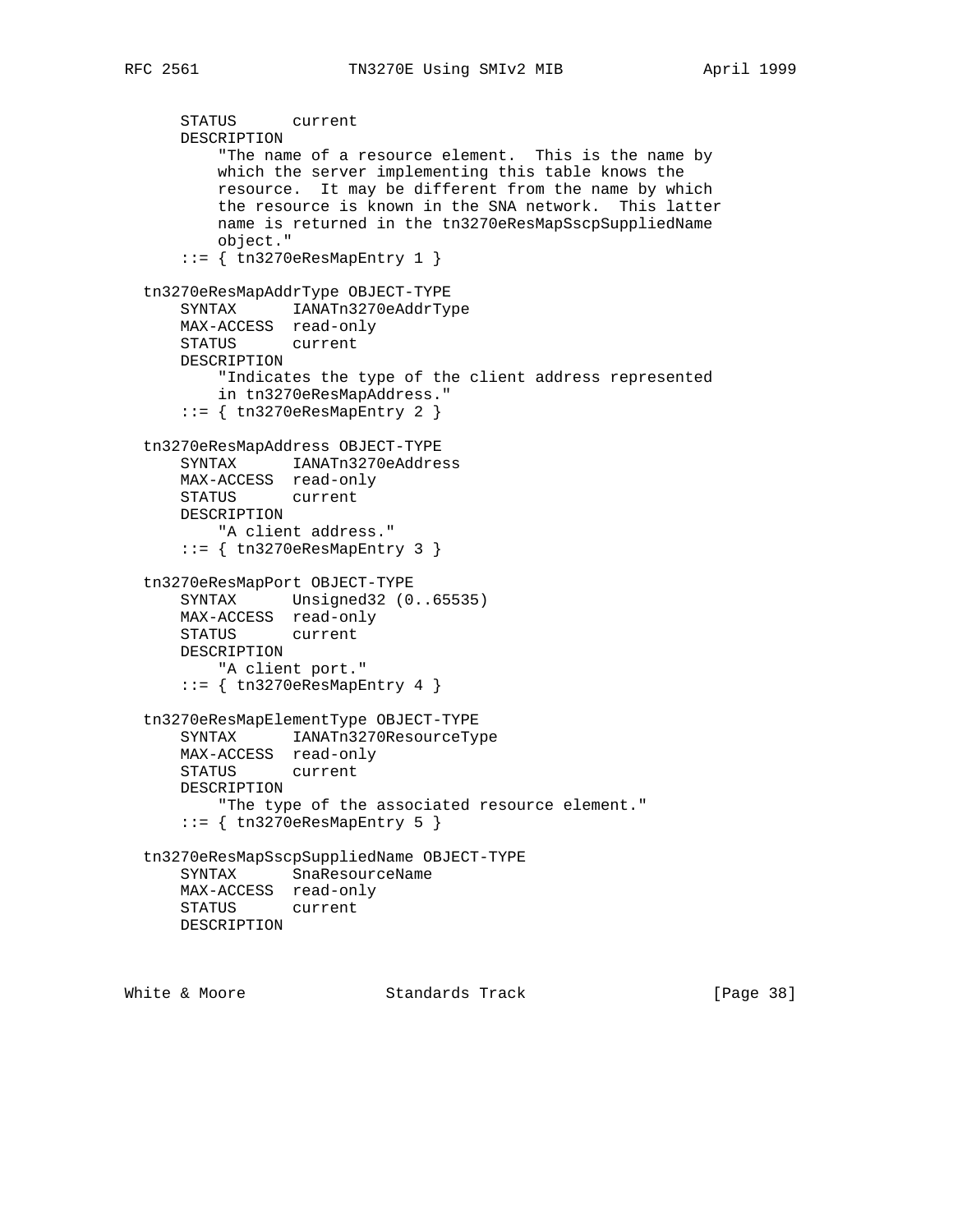"The name of the secondary LU (SLU) as it is known in a SNA network. This name is sent by the SSCP on the Activate Logical Unit (ACTLU) request. If this name is not known, this object returns a zero-length octet string."  $::=$  { tn3270eResMapEntry 6 } -- Define the set of objects to supplement the TCP Connection Table tn3270eTcpConnTable OBJECT-TYPE SYNTAX SEQUENCE OF Tn3270eTcpConnEntry MAX-ACCESS not-accessible STATUS current DESCRIPTION "This table has an entry for each TN3270(E) client connection that is currently active at a TN3270E server. An implementation MAY retain entries for connections that have been terminated, but which entries are retained, how many entries are retained, and how long they are retained is entirely implementation-dependent. The indexing for this table is designed to support the use of an SNMP GET-NEXT operation using only the remote address type, remote address, and remote port, as a way for a Management Station to retrieve the table entries related to a particular TN3270(E) client." ::= { tn3270eObjects 9 } tn3270eTcpConnEntry OBJECT-TYPE SYNTAX Tn3270eTcpConnEntry MAX-ACCESS not-accessible STATUS current DESCRIPTION "Provides information about a single TN3270/TN3270E session. Note: a tn3270eSrvrConfIndex is not needed in this table, since the combination of remote and local addresses and ports is sufficient to guarantee uniqueness across the TN3270E servers serviced by an SNMP agent. Because of this indexing structure, however, this table does not support view-based access control policies that provide access to table rows on a per-server basis." INDEX { tn3270eTcpConnRemAddrType, tn3270eTcpConnRemAddress, tn3270eTcpConnRemPort, tn3270eTcpConnLocalAddrType, tn3270eTcpConnLocalAddress, tn3270eTcpConnLocalPort

White & Moore **Standards Track** [Page 39]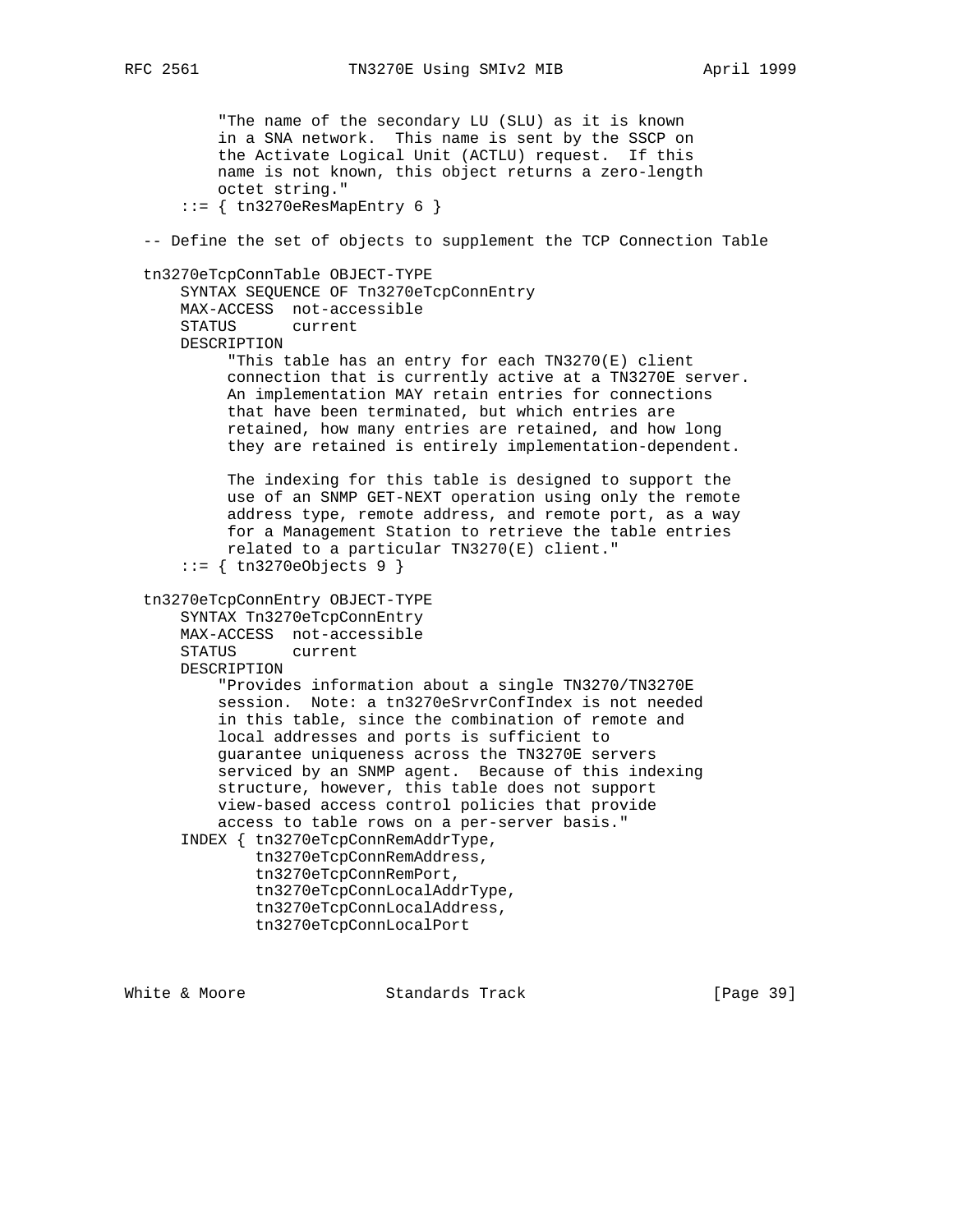```
 }
    ::= { tn3270eTcpConnTable 1 }
  Tn3270eTcpConnEntry ::=
     SEQUENCE
\{ tn3270eTcpConnRemAddrType IANATn3270eAddrType,
 tn3270eTcpConnRemAddress IANATn3270eAddress,
tn3270eTcpConnRemPort Unsigned32,
 tn3270eTcpConnLocalAddrType IANATn3270eAddrType,
 tn3270eTcpConnLocalAddress IANATn3270eAddress,
tn3270eTcpConnLocalPort Unsigned32,
tn3270eTcpConnLastActivity TimeTicks,
tn3270eTcpConnBytesIn Counter32,
tn3270eTcpConnBytesOut Counter32,
 tn3270eTcpConnResourceElement SnaResourceName,
 tn3270eTcpConnResourceType IANATn3270ResourceType,
 tn3270eTcpConnDeviceType IANATn3270DeviceType,
 tn3270eTcpConnFunctions IANATn3270Functions,
tn3270eTcpConnId Unsigned32,
 tn3270eTcpConnClientIdFormat IANATn3270eClientType,
 tn3270eTcpConnClientId OCTET STRING,
tn3270eTcpConnTraceData Tn3270eTraceData,
 tn3270eTcpConnLogInfo IANATn3270eLogData,
tn3270eTcpConnLuLuBindImage OCTET STRING,
tn3270eTcpConnSnaState INTEGER,
 tn3270eTcpConnStateLastDiscReason INTEGER,
tn3270eTcpConnSrvrConfIndex Unsigned32,
 tn3270eTcpConnActivationTime TimeStamp
     }
  tn3270eTcpConnRemAddrType OBJECT-TYPE
     SYNTAX IANATn3270eAddrType
     MAX-ACCESS not-accessible
     STATUS current
     DESCRIPTION
        "Indicates the type of the value of the
        tn3270eTcpConnRemAddress object. For example,
       ipv4(1) or ipv6(2)."
     ::= { tn3270eTcpConnEntry 1 }
  tn3270eTcpConnRemAddress OBJECT-TYPE
     SYNTAX IANATn3270eAddress
     MAX-ACCESS not-accessible
     STATUS current
     DESCRIPTION
         "The remote address associated with a TN3270E client.
         tn3270eTcpConnRemAddrType indicates the address type
```
White & Moore **Standards Track** [Page 40]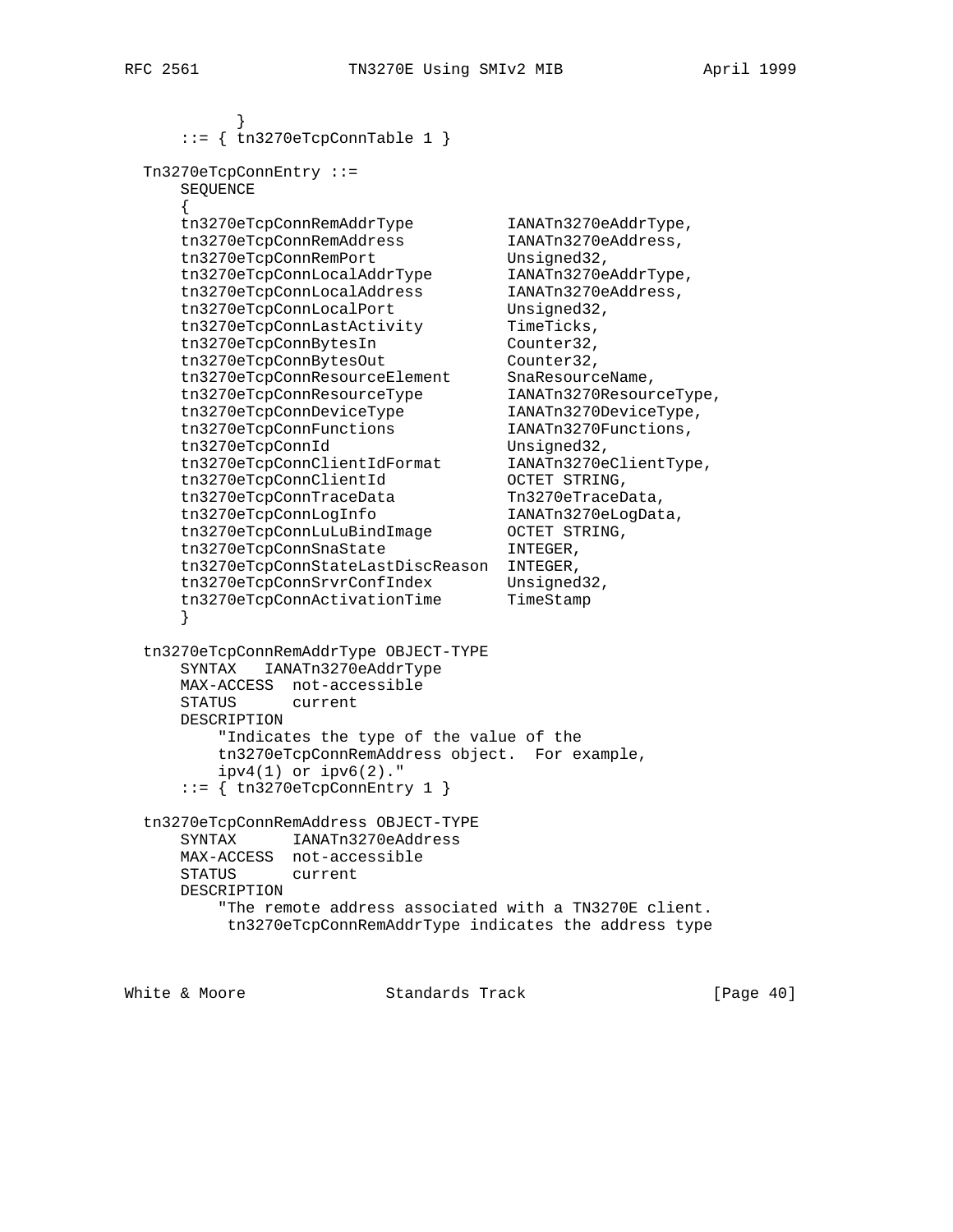(IPv4 or IPv6, for example). If a TN3270(E) client is connected to its server via a proxy client the address represented by the value of this object shall be the remote client's address, not the proxy client's address." ::= { tn3270eTcpConnEntry 2 } tn3270eTcpConnRemPort OBJECT-TYPE SYNTAX Unsigned32 (0..65535) MAX-ACCESS not-accessible STATUS current DESCRIPTION "The remote port associated with a TN3270E client. The value 0 is used if the tn3270eTcpConnRemAddrType identifies an address type that does not support ports. If a TN3270(E) client is connected to its server via a proxy client, the port represented by the value of this object shall be the remote client's port, not the proxy client's port."  $::=$  { tn3270eTcpConnEntry 3 } tn3270eTcpConnLocalAddrType OBJECT-TYPE SYNTAX IANATn3270eAddrType MAX-ACCESS not-accessible STATUS current DESCRIPTION "Indicates the type of the value of the tn3270eTcpConnLocalAddress object. For example, ipv4(1) or ipv6(2)." ::= { tn3270eTcpConnEntry 4 } tn3270eTcpConnLocalAddress OBJECT-TYPE SYNTAX IANATn3270eAddress MAX-ACCESS not-accessible STATUS current DESCRIPTION "The local address associated with a TN3270E client. tn3270eTcpConnRemAddrType indicates the address type (IPv4 or IPv6, for example)." ::= { tn3270eTcpConnEntry 5 } tn3270eTcpConnLocalPort OBJECT-TYPE SYNTAX Unsigned32 (1..65535) MAX-ACCESS not-accessible STATUS current DESCRIPTION "The remote port associated with a TN3270E client."

White & Moore **Standards Track** [Page 41]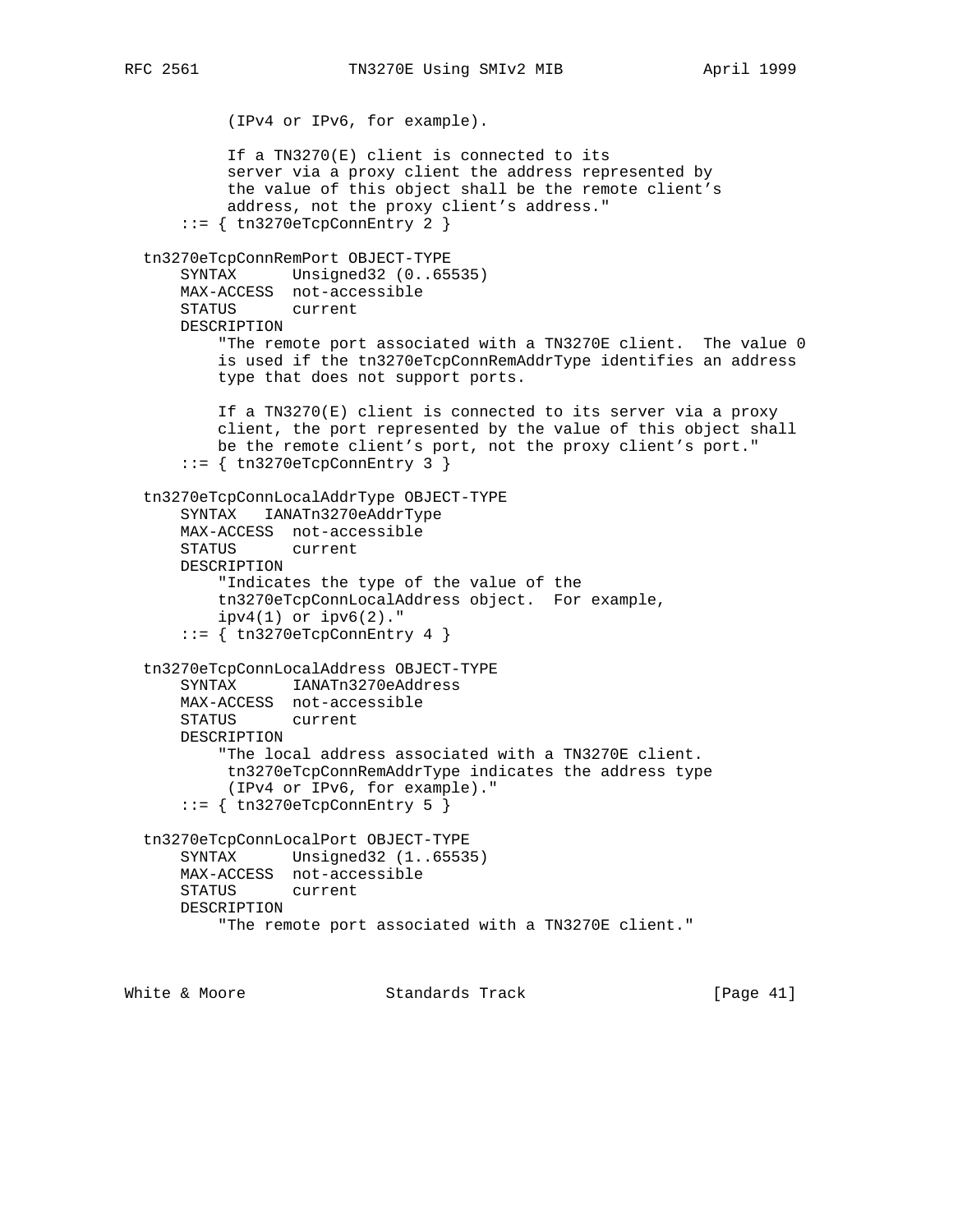```
 ::= { tn3270eTcpConnEntry 6 }
 tn3270eTcpConnLastActivity OBJECT-TYPE
    SYNTAX TimeTicks
    MAX-ACCESS read-only
    STATUS current
    DESCRIPTION
         "The number of 100ths of seconds since any data was
         transferred for the associated TCP Connection."
    DEFVAL { 0 }
     ::= { tn3270eTcpConnEntry 7 }
 tn3270eTcpConnBytesIn OBJECT-TYPE
    SYNTAX Counter32
    UNITS "octets"
    MAX-ACCESS read-only
    STATUS current
    DESCRIPTION
        "The number of bytes received by the server from TCP
        for this connection.
        A Management Station can detect discontinuities in
        this counter by monitoring the
        tn3270eTcpConnActivationTime object."
     ::= { tn3270eTcpConnEntry 8 }
 tn3270eTcpConnBytesOut OBJECT-TYPE
     SYNTAX Counter32
    UNITS "octets"
    MAX-ACCESS read-only
    STATUS current
    DESCRIPTION
         "The number of bytes sent to TCP for this connection.
        A Management Station can detect discontinuities in
        this counter by monitoring the
        tn3270eTcpConnActivationTime object."
     ::= { tn3270eTcpConnEntry 9 }
 tn3270eTcpConnResourceElement OBJECT-TYPE
     SYNTAX SnaResourceName
    MAX-ACCESS read-only
    STATUS current
    DESCRIPTION
         "LU/Print secondary name for connecting an client
         into an SNA network."
     ::= { tn3270eTcpConnEntry 10 }
```
White & Moore **Standards Track** [Page 42]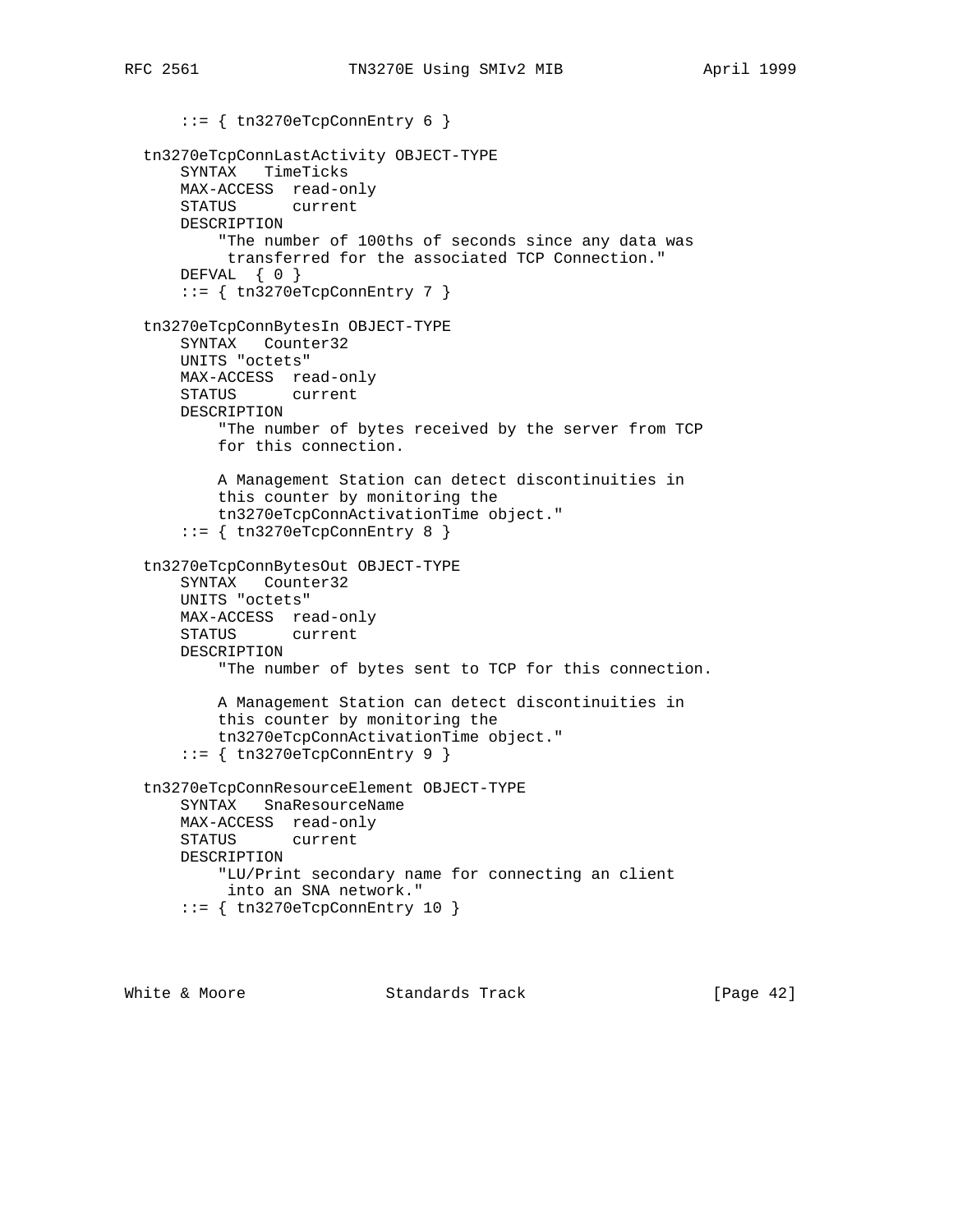tn3270eTcpConnResourceType OBJECT-TYPE SYNTAX IANATn3270ResourceType MAX-ACCESS read-only STATUS current DESCRIPTION "Indicates the type of resource identified by tn3270eTcpConnResourceElement."  $::=$  { tn3270eTcpConnEntry 11 } tn3270eTcpConnDeviceType OBJECT-TYPE SYNTAX IANATn3270DeviceType MAX-ACCESS read-only STATUS current DESCRIPTION "Indicates the device type if negotiated with the client. A value of unknown(100) should be used as the value of this object when a device type is not negotiated. Refer to RFC 2355 for how device types can be negotiated."  $::=$  { tn3270eTcpConnEntry 12 } tn3270eTcpConnFunctions OBJECT-TYPE SYNTAX IANATn3270Functions MAX-ACCESS read-only STATUS current DESCRIPTION "This object indicates which of the TN3270 and TN3270E functions were negotiated by the server and the client for this TCP connection. Refer to tn3270eSrvrFunctionsSupported for the list of these functions supported by the server."  $::=$  { tn3270eTcpConnEntry 13 } tn3270eTcpConnId OBJECT-TYPE SYNTAX Unsigned32 MAX-ACCESS read-only STATUS current DESCRIPTION "The connection identifier associated with a TN3270 or a TN3270E session's TCP connection. TCP implementations often assign a unique (with respect to itself) unsigned integer as an identifier for a TCP connection. The value 0 indicates that a connection does not have a valid connection identifier."  $::=$  { tn3270eTcpConnEntry 14 }

White & Moore **Standards Track** [Page 43]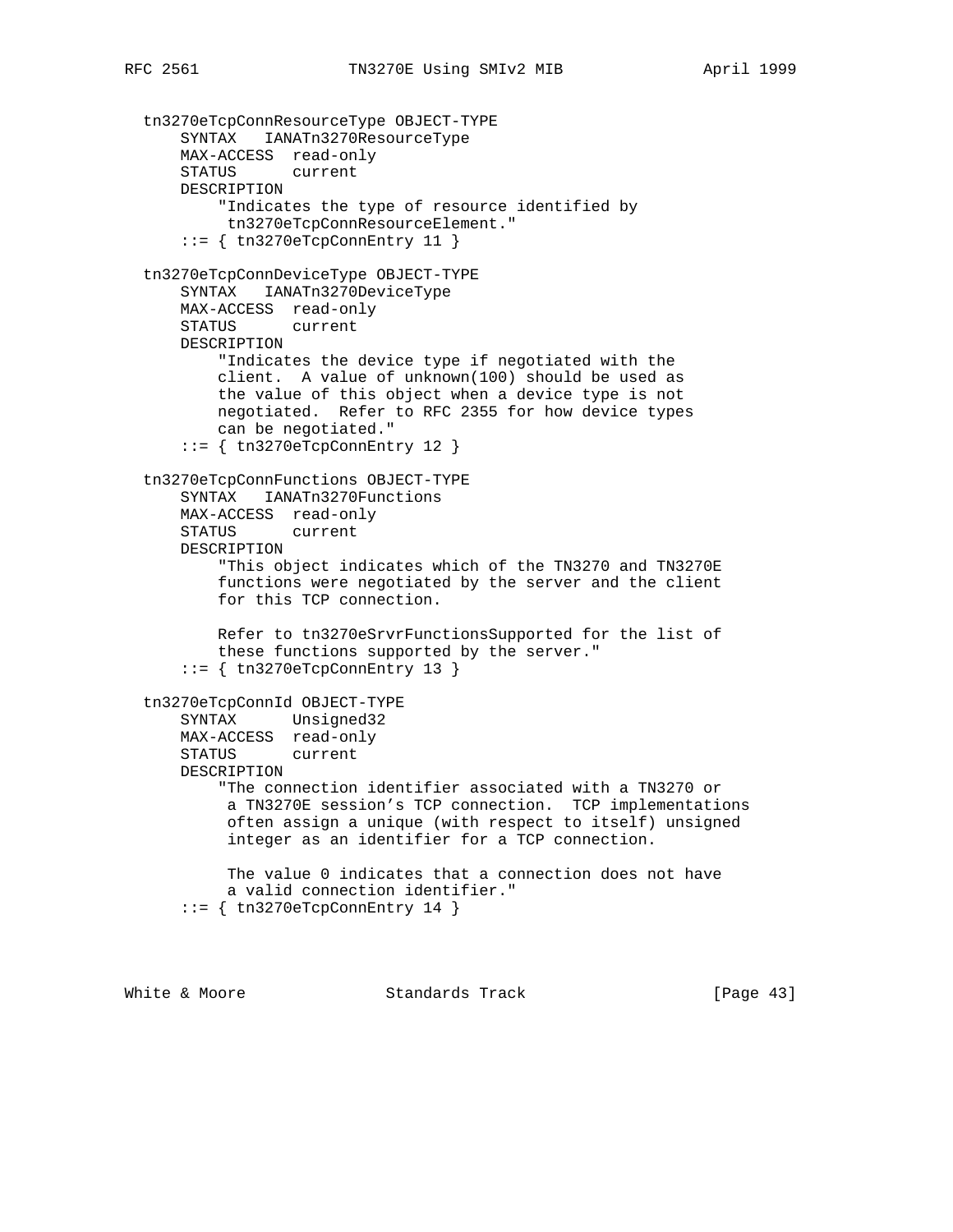```
 tn3270eTcpConnClientIdFormat OBJECT-TYPE
 SYNTAX IANATn3270eClientType
 MAX-ACCESS read-only
      STATUS current
      DESCRIPTION
          "The format of a corresponding tn3270eTcpConnClientId
          object as defined by the IANSTn3270eClientType textual
          convention imported from the IANATn3270eTC-MIB."
      ::= { tn3270eTcpConnEntry 15 }
  tn3270eTcpConnClientId OBJECT-TYPE
     SYNTAX OCTET STRING (SIZE (0..512))
      MAX-ACCESS read-only
      STATUS current
      DESCRIPTION
          "Additional client identification information. The
          type of this information is indicated by the value of
          the corresponding tn3270eTcpConnClientIdFormat object.
          All values are returned in network-byte order.
          The purpose of this object is to provide an alternate
          means of identifying a client, other than though the
          remote address returned in tn3270eTcpConnRemAddress."
      ::= { tn3270eTcpConnEntry 16 }
  tn3270eTcpConnTraceData OBJECT-TYPE
      SYNTAX Tn3270eTraceData
      MAX-ACCESS read-only
      STATUS current
      DESCRIPTION
          "Trace data for this session."
     ::= { tn3270eTcpConnEntry 17 }
  tn3270eTcpConnLogInfo OBJECT-TYPE
      SYNTAX IANATn3270eLogData
      MAX-ACCESS read-only
      STATUS current
      DESCRIPTION
          "Log information, encoded as specified in the
          IANATn3270eLogData textual convention from the
          IANAtn3270eTC-MIB."
      ::= { tn3270eTcpConnEntry 18 }
  tn3270eTcpConnLuLuBindImage OBJECT-TYPE
      SYNTAX OCTET STRING (SIZE (0..256))
      MAX-ACCESS read-only
      STATUS current
      DESCRIPTION
```
White & Moore **Standards Track** [Page 44]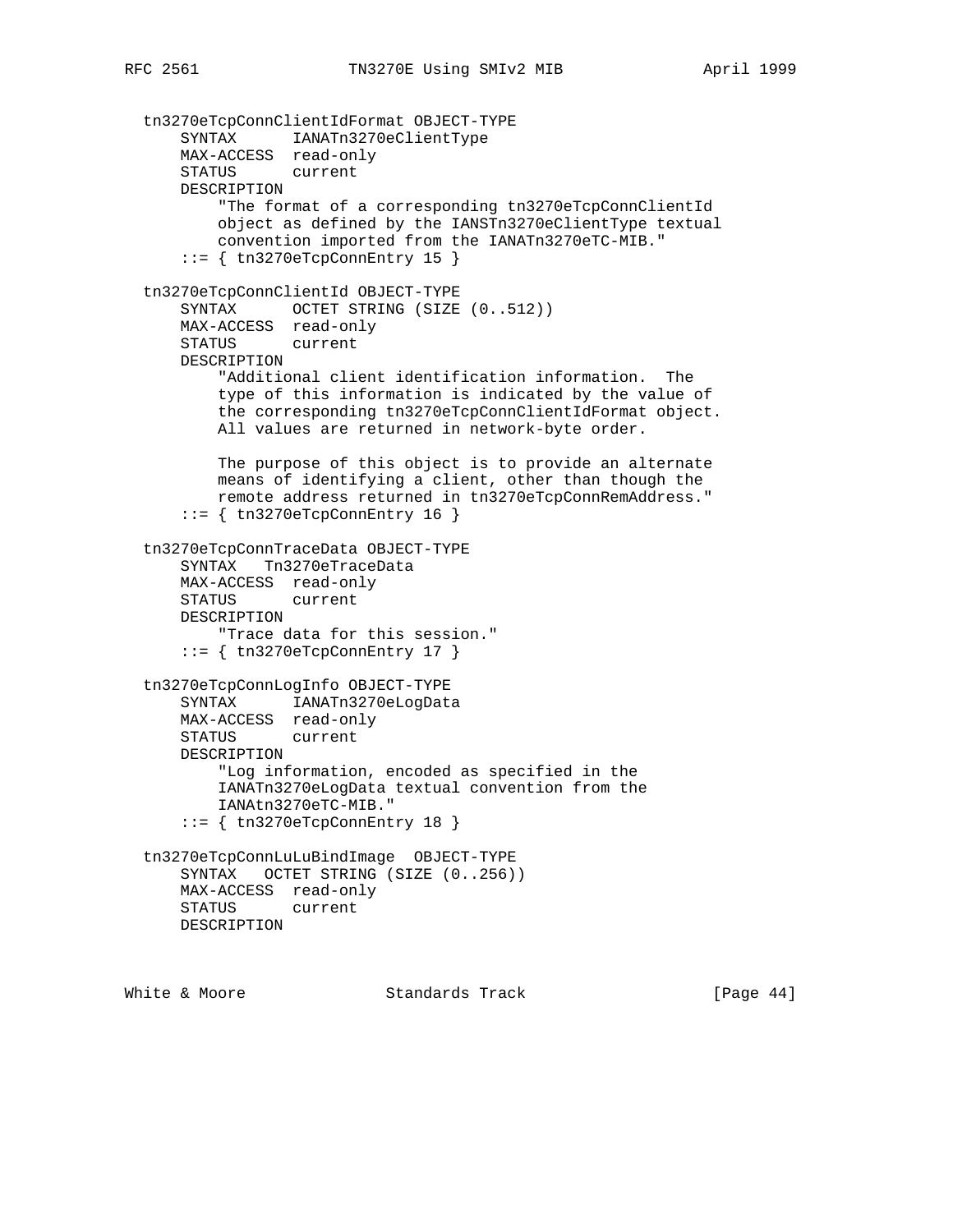"When there is a currently active LU-LU session for this connection, this object returns the BIND Image (defined to be bytes 1-p of the complete BIND Request Unit -- see 'SNA Formats' for more information) that was received from the PLU during session activation. When there is no active LU-LU session, or when a BIND image is unavailable for some other reason, this object returns a zero-length octet string." REFERENCE "'Systems Network Architecture Formats', IBM Publication GA27-3136." ::= { tn3270eTcpConnEntry 19 } tn3270eTcpConnSnaState OBJECT-TYPE SYNTAX INTEGER { unknown(1), noSluSession(2), sscpLuSession(3), -- but no LU-LU session luLuSession(4), -- but no SSCP-LU session sscpLuSessionAndLuLuSession(5) } MAX-ACCESS read-only STATUS current DESCRIPTION "The current state of the SNA side of the end-to-end TN3270 connection. The following states are defined:  $unknown(1)$  - The true state is not known. noSluSession(2) - The SLU has neither an SSCP-LU nor an LU-LU session active. sscpLuSession(3) - The SSCP-LU session for the SLU is active, but the SLU is not currently in session with a PLU.  $l$ uLuSession $(4)$  - The SLU is currently in session with a PLU, but the SSCP-LU session for the LU is not active. sscpLuSessionAndLuLuSession(5) - The SLU currently has an active session with a PLU, and the SSCP-LU session for the SLU is active." ::= { tn3270eTcpConnEntry 20 } tn3270eTcpConnStateLastDiscReason OBJECT-TYPE SYNTAX INTEGER { unknown(1), hostSendsUnbind(2),

White & Moore Standards Track [Page 45]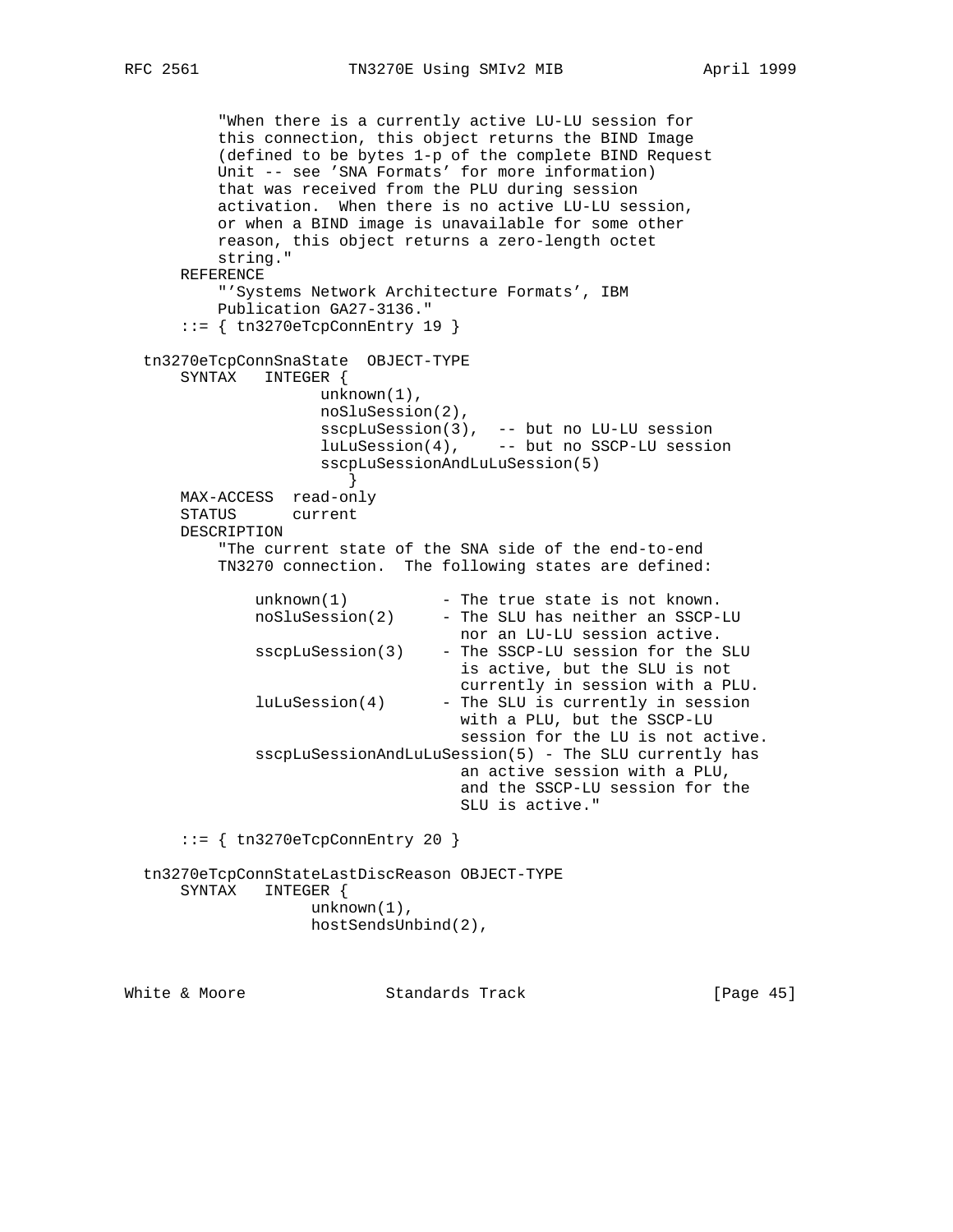```
 hostDontAcceptConnection(3),
                    outOfResource(4),
                    clientProtocolError(5),
                    invalidDeviceName(6),
                    deviceInUse(7),
                    inactivityTimeout(8),
                    hostNotResponding(9),
                    clientNotResponding(10),
                    serverClose(11),
                    sysreqLogoff(12),
                    serverSpecificHexCode(13)
 }
      MAX-ACCESS read-only
      STATUS current
      DESCRIPTION
          "The last disconnect reason. A session that has not
          experienced a disconnect shall use the value unknown(1)
          for this object. Depending on when an implementation
          removes entries from this table, certain states may
          never be returned."
      ::= { tn3270eTcpConnEntry 21 }
  tn3270eTcpConnSrvrConfIndex OBJECT-TYPE
      SYNTAX Unsigned32 (1..4294967295)
      MAX-ACCESS read-only
      STATUS current
      DESCRIPTION
           "tn3270eSrvrConfIndex of the tn3270eSrvrConfEntry
          belonging to the TN3270E server to which this entry
          belongs."
      ::= { tn3270eTcpConnEntry 22 }
  tn3270eTcpConnActivationTime OBJECT-TYPE
      SYNTAX TimeStamp
      MAX-ACCESS read-only
      STATUS current
      DESCRIPTION
          "The value of the sysUpTime object the last time
          this TCP connection became active."
      ::= { tn3270eTcpConnEntry 23 }
  tn3270eConfSpinLock OBJECT-TYPE
      SYNTAX TestAndIncr
      MAX-ACCESS read-write
      STATUS current
      DESCRIPTION
        "An advisory lock used to allow cooperating
        TN3270E-MIB applications to coordinate their use
```
White & Moore **Standards Track** [Page 46]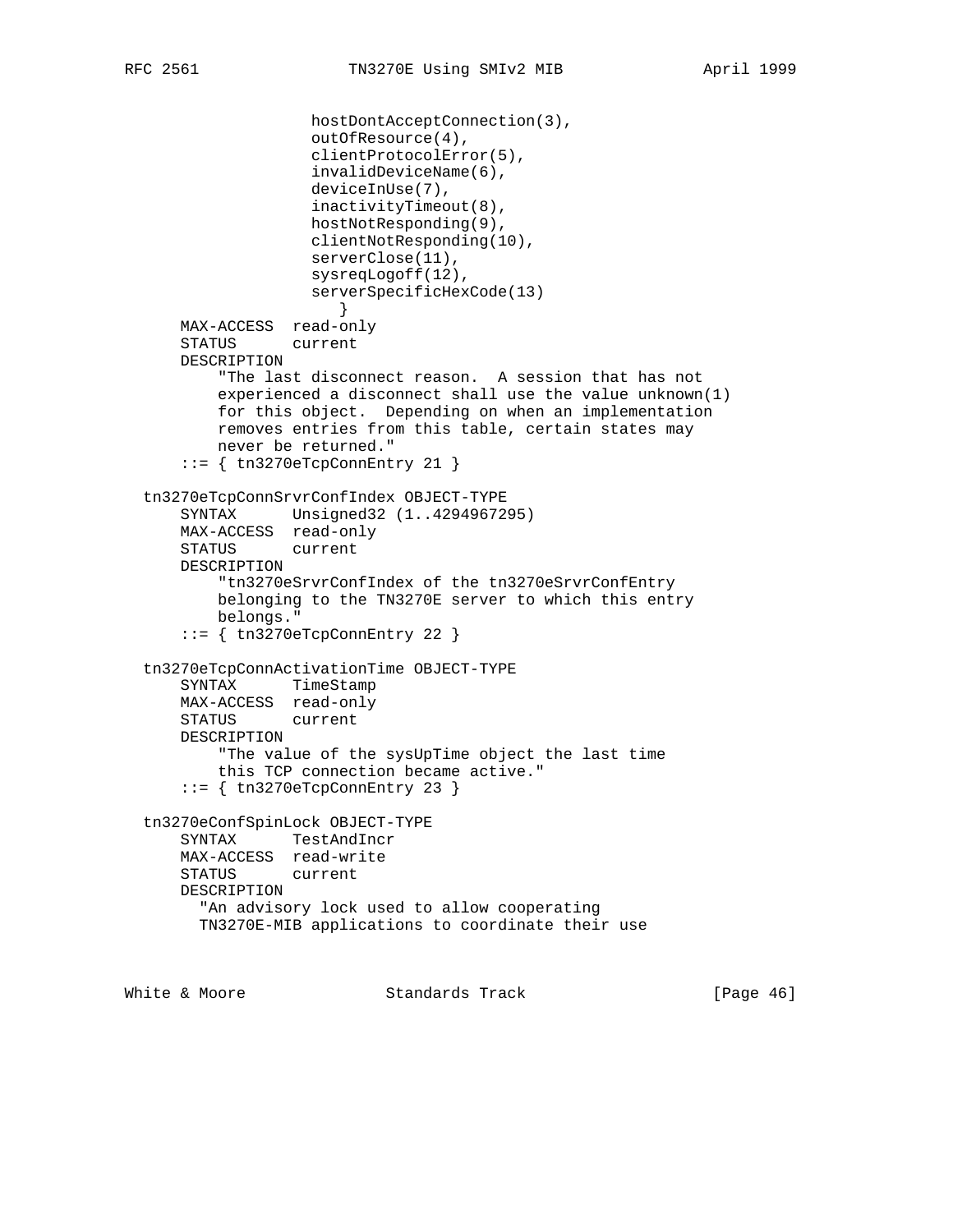of the tn3270eSrvrConfTable, the tn3270eSrvrPortTable, the tn3270eClientGroupTable, the tn3270eResPoolTable, and the tn3270eClientResMapTable. When creating a new entry or altering an existing entry in the any of the tables mentioned above, an application should make use of tn3270eRtSpinLock to serialize application changes or additions. Since this is an advisory lock, the use of this lock is not enforced." ::= { tn3270eObjects 10 } -- Conformance Definitions tn3270eGroups 0BJECT IDENTIFIER ::= { tn3270eConformance 1 } tn3270eCompliances OBJECT IDENTIFIER ::= { tn3270eConformance 2 } -- compliance statements tn3270eCompliance MODULE-COMPLIANCE STATUS current DESCRIPTION "The compliance statement for agents that support the TN3270E-MIB." MODULE -- this module MANDATORY-GROUPS { tn3270eBasicGroup, tn3270eSessionGroup } GROUP tn3270eResMapGroup DESCRIPTION "This group is optional and provides a method of performing tn3270eClientGroup to tn3270eResPool mapping." GROUP tn3270eHiCapacityGroup DESCRIPTION "This group is optional and provides for support of high capacity counters." OBJECT tn3270eSrvrConfConnectivityChk MIN-ACCESS read-only DESCRIPTION "The agent is not required to support a set to this object if the associated TN3270E server doesn't support either TIMING-MARK or NOP processing. In this case an agent should return noCheck on

White & Moore **Standards Track** [Page 47]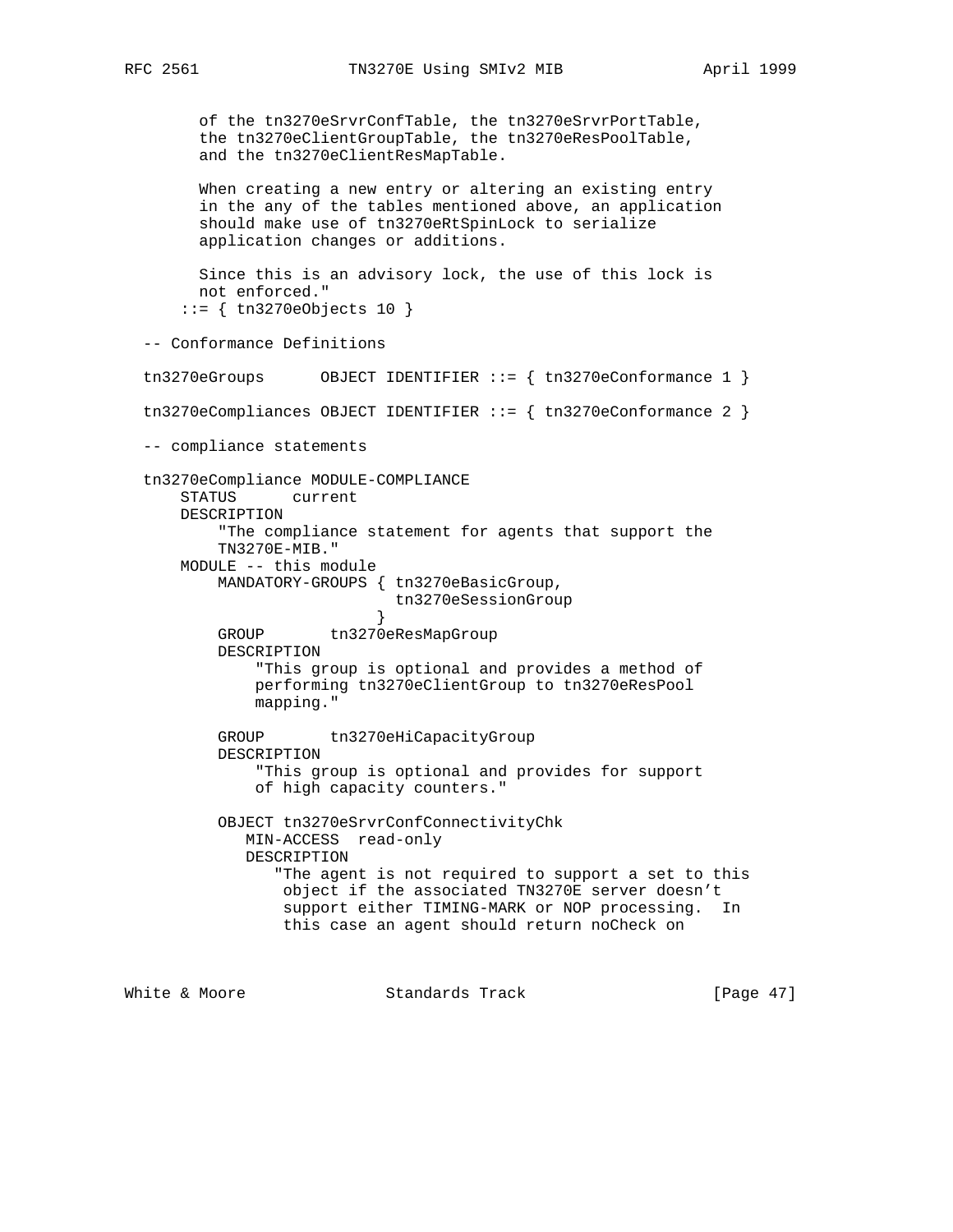retrieval." OBJECT tn3270eSrvrConfTmNopInactTime MIN-ACCESS read-only DESCRIPTION "The agent is not required to support a set to this object if the functions enabled by tn3270eSrvrConfConnectivityChk are not supported. An agent in this case should return a value of 0." OBJECT tn3270eSrvrConfTmNopInterval MIN-ACCESS read-only DESCRIPTION "The agent is not required to support a set to this object if the functions enabled by tn3270eSrvrConfConnectivityChk are not supported. An agent in this case should return a value of 0." OBJECT tn3270eSrvrConfAdminStatus DESCRIPTION "A TN3270E server is not required to support a stopImmediate state transition." OBJECT tn3270eSrvrConfRowStatus MIN-ACCESS read-only DESCRIPTION "Write access is not required." OBJECT tn3270eSrvrConfTmTimeout MIN-ACCESS read-only DESCRIPTION "The agent is not required to support a set to this object if the functions enabled by tn3270eSrvrConfConnectivityChk are not supported. An agent in this case should return a value of 0." OBJECT tn3270eSrvrPortRowStatus MIN-ACCESS read-only DESCRIPTION "Write access is not required." OBJECT tn3270eClientGroupRowStatus MIN-ACCESS read-only DESCRIPTION "Write access is not required." OBJECT tn3270eResPoolRowStatus MIN-ACCESS read-only

White & Moore **Standards Track** [Page 48]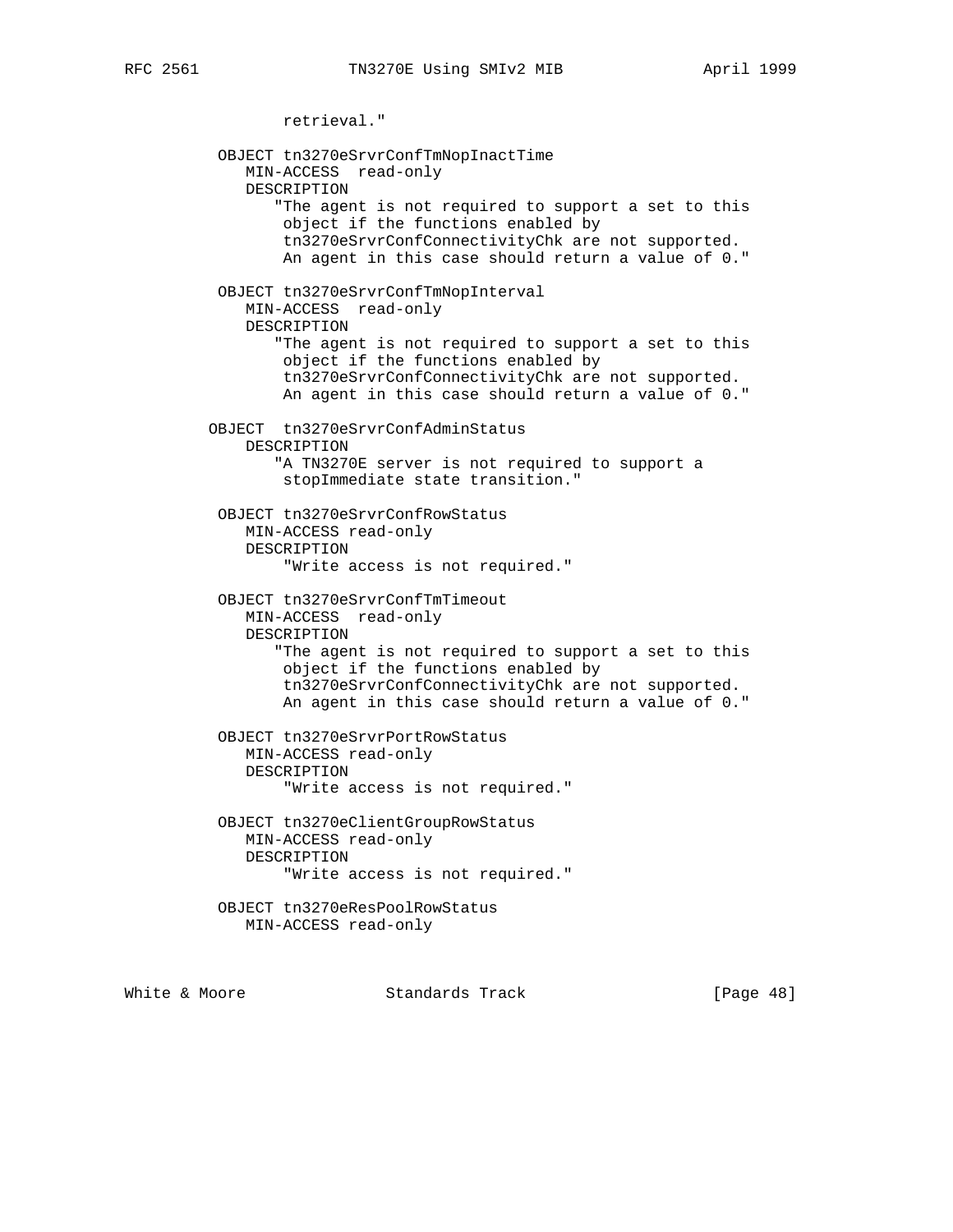```
 DESCRIPTION
                 "Write access is not required."
         OBJECT tn3270eClientResMapRowStatus
            MIN-ACCESS read-only
            DESCRIPTION
                 "Write access is not required."
    ::= { tn3270eCompliances 1 }
 -- units of conformance
 tn3270eBasicGroup OBJECT-GROUP
    OBJECTS {
         tn3270eSrvrConfInactivityTimeout,
         tn3270eSrvrConfConnectivityChk,
         tn3270eSrvrConfTmNopInactTime,
         tn3270eSrvrConfTmNopInterval,
         tn3270eSrvrFunctionsSupported,
         tn3270eSrvrConfAdminStatus,
         tn3270eSrvrConfOperStatus,
         tn3270eSrvrConfSessionTermState,
         tn3270eSrvrConfSrvrType,
         tn3270eSrvrConfContact,
         tn3270eSrvrConfRowStatus,
         tn3270eSrvrConfLastActTime,
         tn3270eSrvrConfTmTimeout,
         tn3270eSrvrPortRowStatus,
         tn3270eSrvrStatsUpTime,
         tn3270eSrvrStatsMaxTerms,
         tn3270eSrvrStatsInUseTerms,
         tn3270eSrvrStatsSpareTerms,
         tn3270eSrvrStatsMaxPtrs,
         tn3270eSrvrStatsInUsePtrs,
         tn3270eSrvrStatsSparePtrs,
         tn3270eSrvrStatsInConnects,
         tn3270eSrvrStatsConnResrceRejs,
         tn3270eSrvrStatsDisconnects,
         tn3270eSrvrStatsInOctets,
         tn3270eSrvrStatsOutOctets,
         tn3270eSrvrStatsConnErrorRejs,
         tn3270eClientGroupSubnetMask,
         tn3270eClientGroupPfxLength,
         tn3270eClientGroupRowStatus,
         tn3270eSnaMapLocalName,
        tn3270eSnaMapPrimaryLuName,
        tn3270eConfSpinLock
     }
```
White & Moore **Standards Track** [Page 49]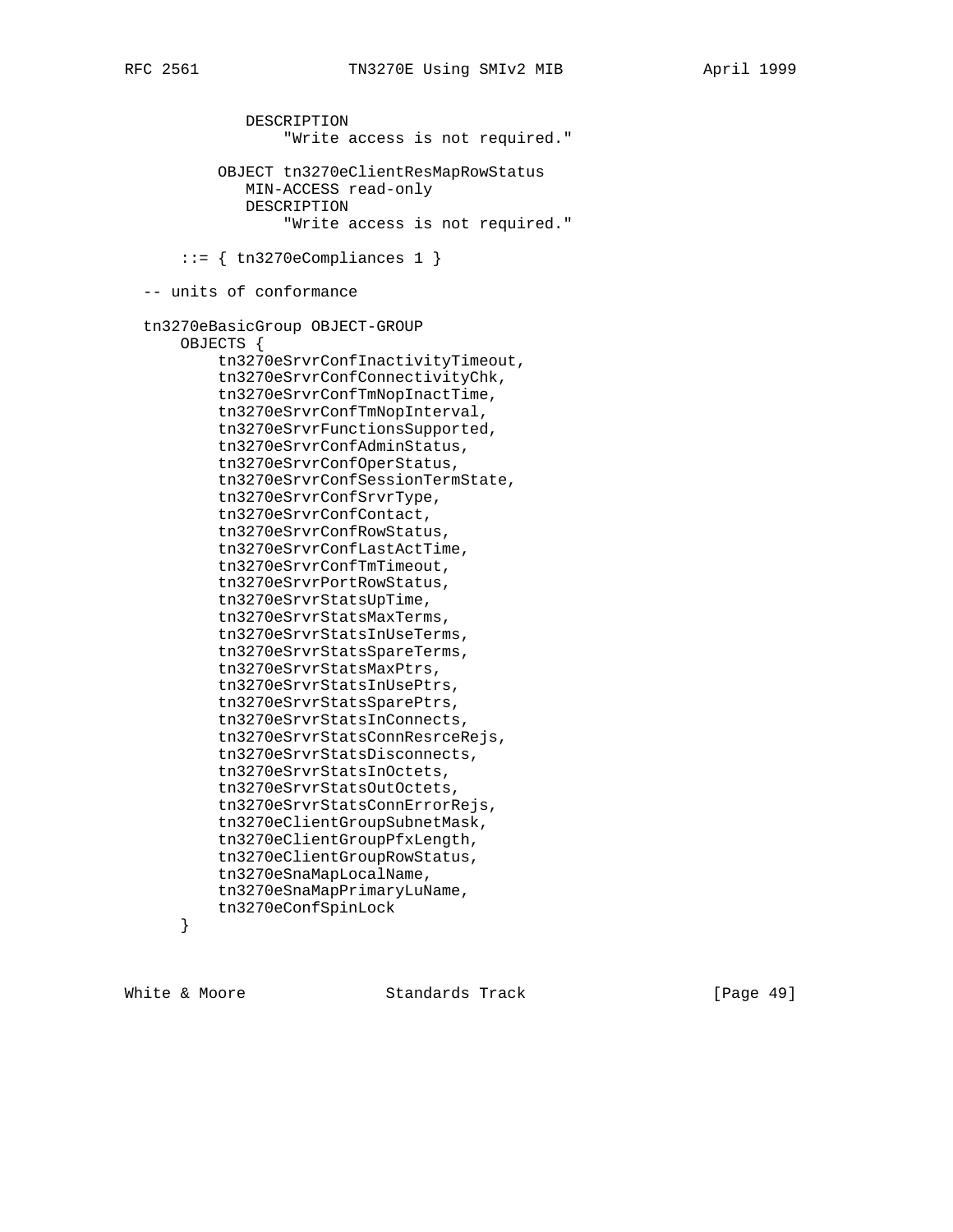```
 STATUS current
     DESCRIPTION
         "This group is mandatory for all hosts supporting the
          TN3270E-MIB."
    ::= { tn3270eGroups 1 }
 tn3270eSessionGroup OBJECT-GROUP
     OBJECTS {
         tn3270eResMapAddrType,
         tn3270eResMapAddress,
         tn3270eResMapPort,
         tn3270eResMapElementType,
         tn3270eResMapSscpSuppliedName,
         tn3270eTcpConnLastActivity,
         tn3270eTcpConnBytesIn,
         tn3270eTcpConnBytesOut,
         tn3270eTcpConnResourceElement,
         tn3270eTcpConnResourceType,
         tn3270eTcpConnDeviceType,
         tn3270eTcpConnFunctions,
         tn3270eTcpConnSrvrConfIndex,
        tn3270eTcpConnActivationTime
       }
     STATUS current
     DESCRIPTION
         "This group is mandatory for all hosts supporting the
          TN3270E-MIB."
     ::= { tn3270eGroups 2 }
 tn3270eResMapGroup OBJECT-GROUP
     OBJECTS {
         tn3270eResPoolElementType,
         tn3270eResPoolRowStatus,
         tn3270eClientResMapRowStatus,
         tn3270eTcpConnId,
         tn3270eTcpConnClientIdFormat,
         tn3270eTcpConnClientId,
         tn3270eTcpConnTraceData,
         tn3270eTcpConnLogInfo,
         tn3270eTcpConnLuLuBindImage,
         tn3270eTcpConnSnaState,
        tn3270eTcpConnStateLastDiscReason
      }
     STATUS current
     DESCRIPTION
         "This group is optional for all hosts supporting the
          TN3270E-MIB."
     ::= { tn3270eGroups 3 }
```
White & Moore **Standards Track** [Page 50]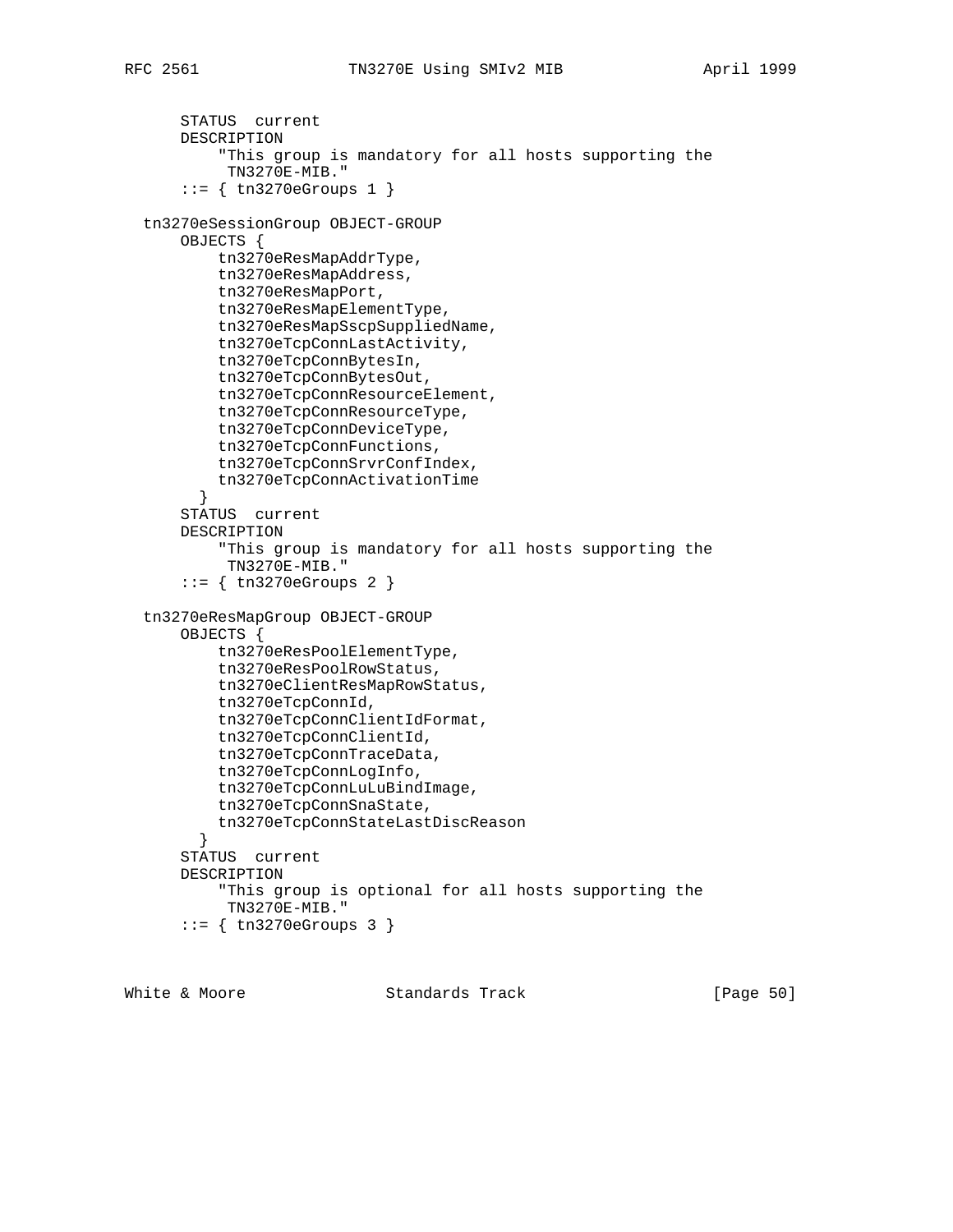tn3270eHiCapacityGroup OBJECT-GROUP OBJECTS { tn3270eSrvrStatsHCInOctets, tn3270eSrvrStatsHCOutOctets } STATUS current DESCRIPTION "Support of these objects is REQUIRED when the Counter32 versions can potentially wrap too frequently. This group is optional for all other hosts supporting the TN3270E-MIB. The IF-MIB (RFC 2233) requires that the 64-bit versions of its counters be implemented when an interface can support rates of around 20 million bits per second or greater. This implies a minimum wrap rate of just over 28 minutes. It is recommended that this same guideline be used for determining

> This group contains two objects with the syntax Counter64. An implementation that doesn't support these objects should return noSuchObject, since returning a zero is misleading."

whether an implementation implements these objects.

 $::=$  { tn3270eGroups 4 }

END

5.0 Security Considerations

 Certain management information defined in this MIB may be considered sensitive in some network environments. Therefore, authentication of received SNMP requests and controlled access to management information SHOULD be employed in such environments. An authentication protocol is defined in [12]. A protocol for access control is defined in [15].

 Several objects in this MIB allow write access or provide for row creation. Allowing this support in a non-secure environment can have a negative effect on network operations. It is RECOMMENDED that implementers seriously consider whether set operations or row creation should be allowed without providing, at a minimum, authentication of request origin. It is RECOMMENDED that without such support, the following objects be implemented as read-only:

White & Moore Standards Track [Page 51]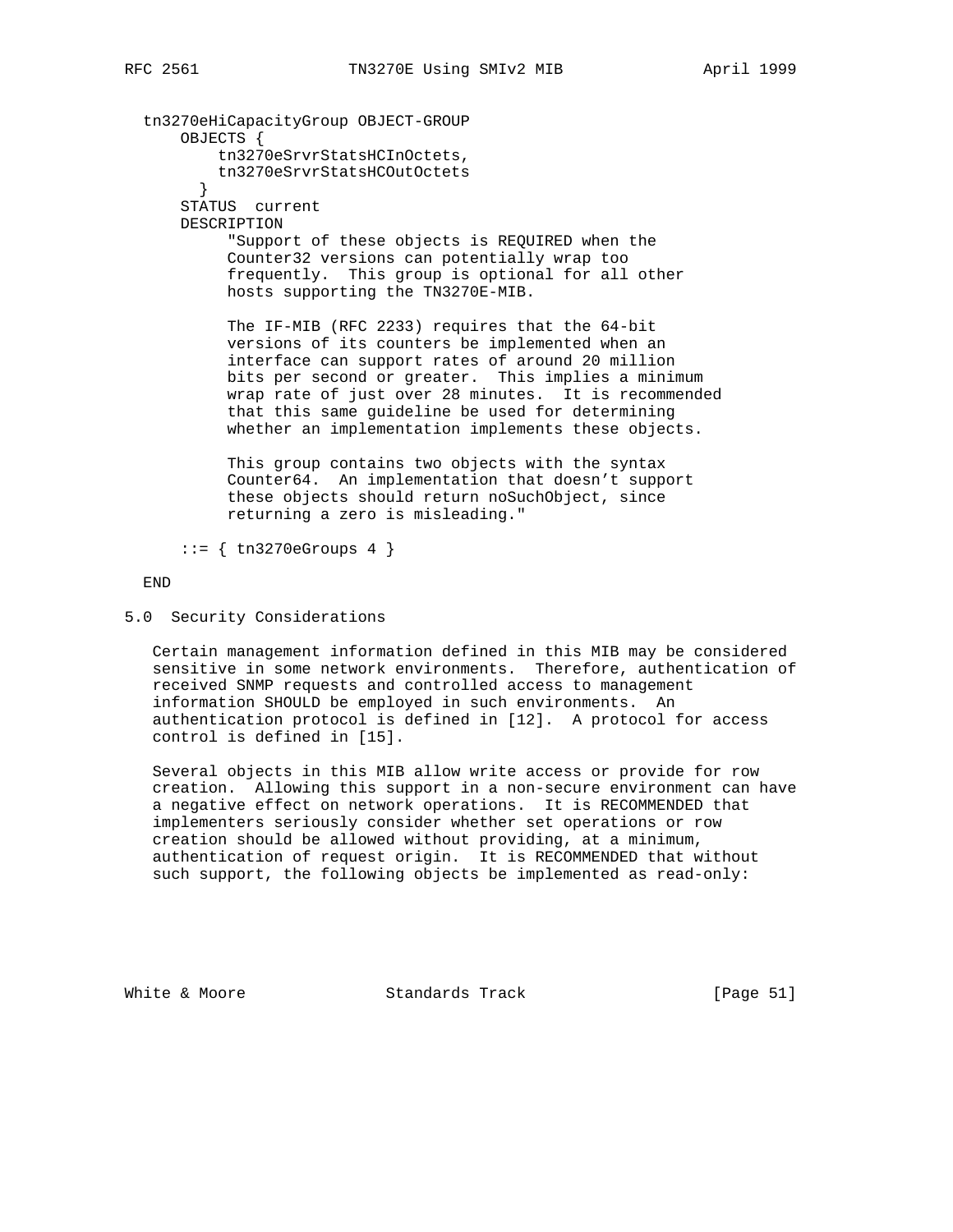- - o tn3270eSrvrConfInactivityTimout
	- o tn3270eSrvrConfConnectivityChk
	- o tn3270eSrvrConfActivityTimeout
	- o tn3270eSrvrConfActivityInterval
	- o tn3270eSrvrConfAdminStatus
	- o tn3270eSrvrConfSessionTermState
	- o tn3270eSrvrConfContact
	- o tn3270eClientGroupSubnetMask
	- o tn3270eResPoolElementType
	- o tn3270eSrvrConfRowStatus
	- o tn3270eSrvrPortRowStatus
	- o tn3270eClientGroupRowStatus
	- o tn3270eResPoolRowStatus
	- o tn3270eResMapRowStatus

 For all tables in the MIB except the tn3270eTcpConnTable, the first index identifies an individual TN3270E server. This makes it easy to implement an access control policy under which different principals have access to objects related to different servers. Implementation of such a policy is not possible for the entries in the tn3270eTcpConTable.

#### 6.0 Intellectual Property

 The IETF takes no position regarding the validity or scope of any intellectual property or other rights that might be claimed to pertain to the implementation or use of the technology described in this document or the extent to which any license under such rights might or might not be available; neither does it represent that it has made any effort to identify any such rights. Information on the IETF's procedures with respect to rights in standards-track and standards-related documentation can be found in BCP-11. Copies of claims of rights made available for publication and any assurances of licenses to be made available, or the result of an attempt made to obtain a general license or permission for the use of such proprietary rights by implementers or users of this specification can be obtained from the IETF Secretariat.

 The IETF invites any interested party to bring to its attention any copyrights, patents or patent applications, or other proprietary rights which may cover technology that may be required to practice this standard. Please address the information to the IETF Executive Director.

White & Moore Standards Track [Page 52]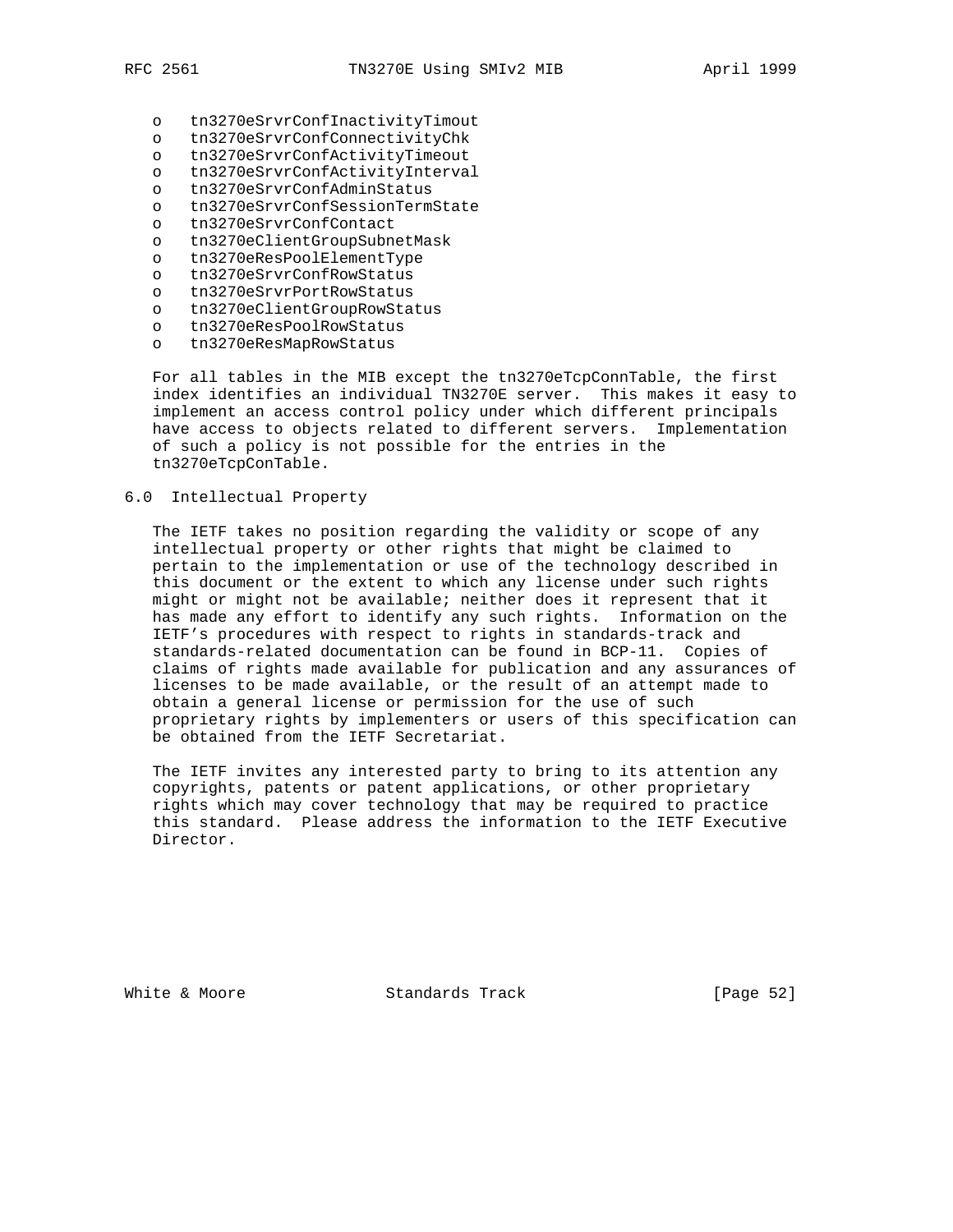#### 7.0 Acknowledgments

 This document is a product of the TN3270E Working Group. Thanks to Randy Presuhn of BMC Software for his valuable review comments on several versions of the document.

#### 8.0 References

- [1] Harrington D., Presuhn, R. and B. Wijnen, "An Architecture for Describing SNMP Management Frameworks", RFC 2271, January 1998.
- [2] Rose, M. and K. McCloghrie, "Structure and Identification of Management Information for TCP/IP-based Internets", STD 16, RFC 1155, May 1990
- [3] Rose, M. and K. McCloghrie, "Concise MIB Definitions", STD 16, RFC 1212, March 1991.
- [4] Rose, M., "A Convention for Defining Traps for use with the SNMP", RFC 1215, Performance Systems International, March 1991
- [5] Case, J., McCloghrie, K., Rose, M. and S. Waldbusser, "Structure of Management Information for Version 2 of the Simple Network Management Protocol (SNMPv2)", RFC 1902, January 1996.
- [6] Case, J., McCloghrie, K., Rose, M. and S. Waldbusser, "Textual Conventions for Version 2 of the Simple Network Management Protocol (SNMPv2)", RFC 1903, January 1996.
- [7] Case, J., McCloghrie, K., Rose, M. and S. Waldbusser, "Conformance Statements for Version 2 of the Simple Network Management Protocol (SNMPv2)", RFC 1904, January 1996.
- [8] Case, J., Fedor, M., Schoffstall, M. and J. Davin, "Simple Network Management Protocol", STD 15, RFC 1157, May 1990.
- [9] Case, J., McCloghrie, K., Rose, M. and S. Waldbusser, "Introduction to Community-based SNMPv2", RFC 1901, January 1996.
- [10] Case, J., McCloghrie, K., Rose, M. and S. Waldbusser, "Transport Mappings for Version 2 of the Simple Network Management Protocol (SNMPv2)", RFC 1906, January 1996.
- [11] Case, J., Harrington D., Presuhn R. and B. Wijnen, "Message Processing and Dispatching for the Simple Network Management Protocol (SNMP)", RFC 2272, January 1998.

White & Moore **Standards Track** [Page 53]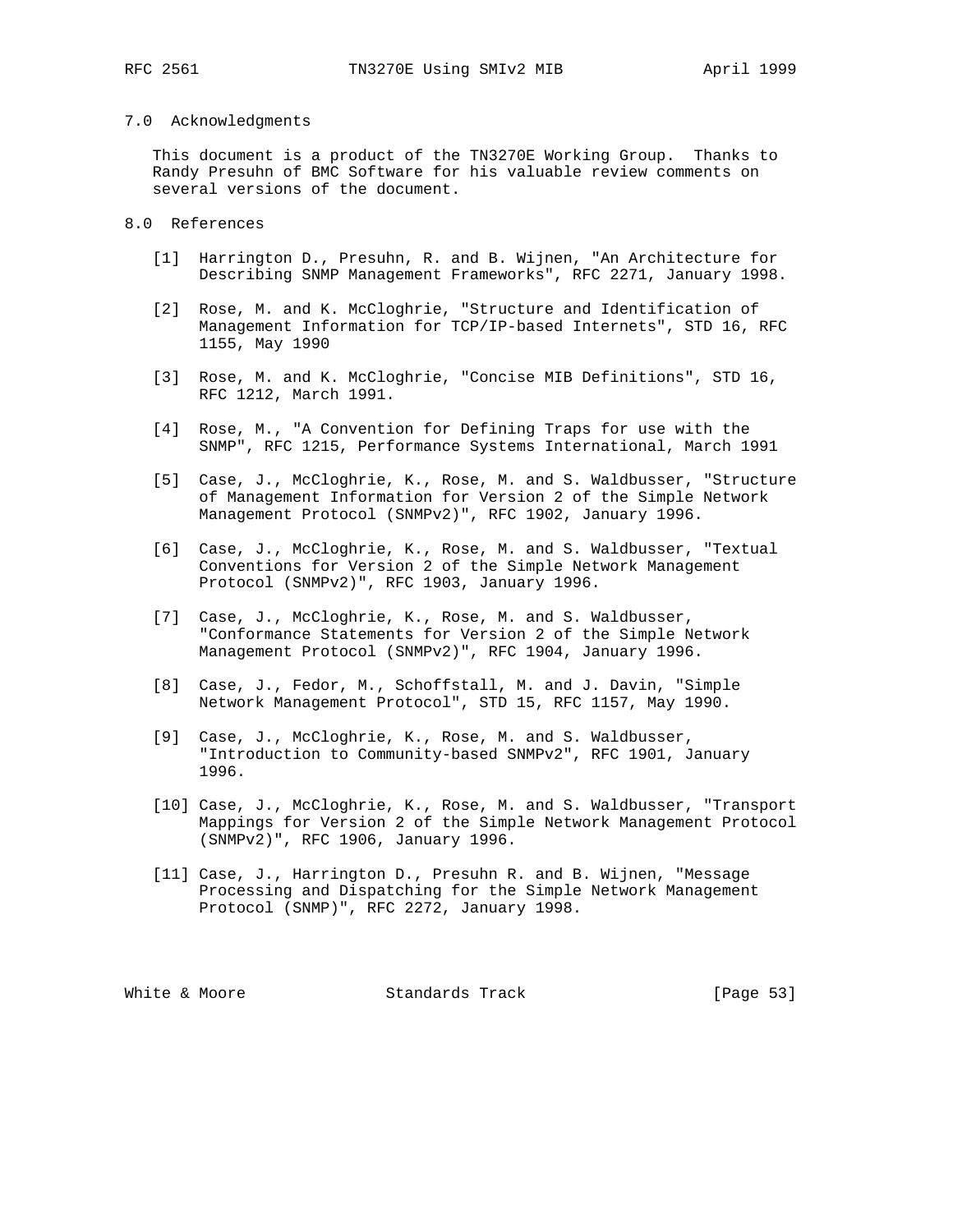- [12] Blumenthal, U. and B. Wijnen, "User-based Security Model (USM) for version 3 of the Simple Network Management Protocol (SNMPv3)", RFC 2274, January 1998.
- [13] Case, J., McCloghrie, K., Rose, M. and S. Waldbusser, "Protocol Operations for Version 2 of the Simple Network Management Protocol (SNMPv2)", RFC 1905, January 1996.
- [14] Levi, D., Meyer, P. and B. Stewart, "SNMPv3 Applications", RFC 2273, January 1998.
- [15] Wijnen, B., Presuhn, R. and K. McCloghrie, "View-based Access Control Model (VACM) for the Simple Network Management Protocol (SNMP)", RFC 2275, January 1998.
- [16] Postel, J. and J. Reynolds, "Telnet Protocol Specification", STD 8, RFC 854, May 1983.
- [17] Postel, J. and J. Reynolds, "Telnet Timing Mark Option", STD 31, RFC 860, May 1983.
- [18] Rekhter, J., "Telnet 3270 Regime Option", RFC 1041, January 1988.
- [19] Kelly, B., "TN3270 Enhancements", RFC 2355, June 1998.

 [20] McCloghrie, K., "TCP-MIB Definitions", RFC 2012, November 1996.

- [21] Hovey, R. and S. Bradner, "The Organizations Involved in the IETF Standards Process", BCP 11, RFC 2028, October 1996.
- [22] Bradner, S., "Key words for use in RFCs to Indicate Requirement Levels", BCP 14, RFC 2119, March 1997.
- [23] Hinden, R. and S. Deering, "IP Version 6 Addressing Architecture", RFC 2373, July 1998.
- [24] Krupczak, C. and J. Saperia, "Definitions of System-Level Managed Objects for Applications", RFC 2287, February 1998.

White & Moore Standards Track [Page 54]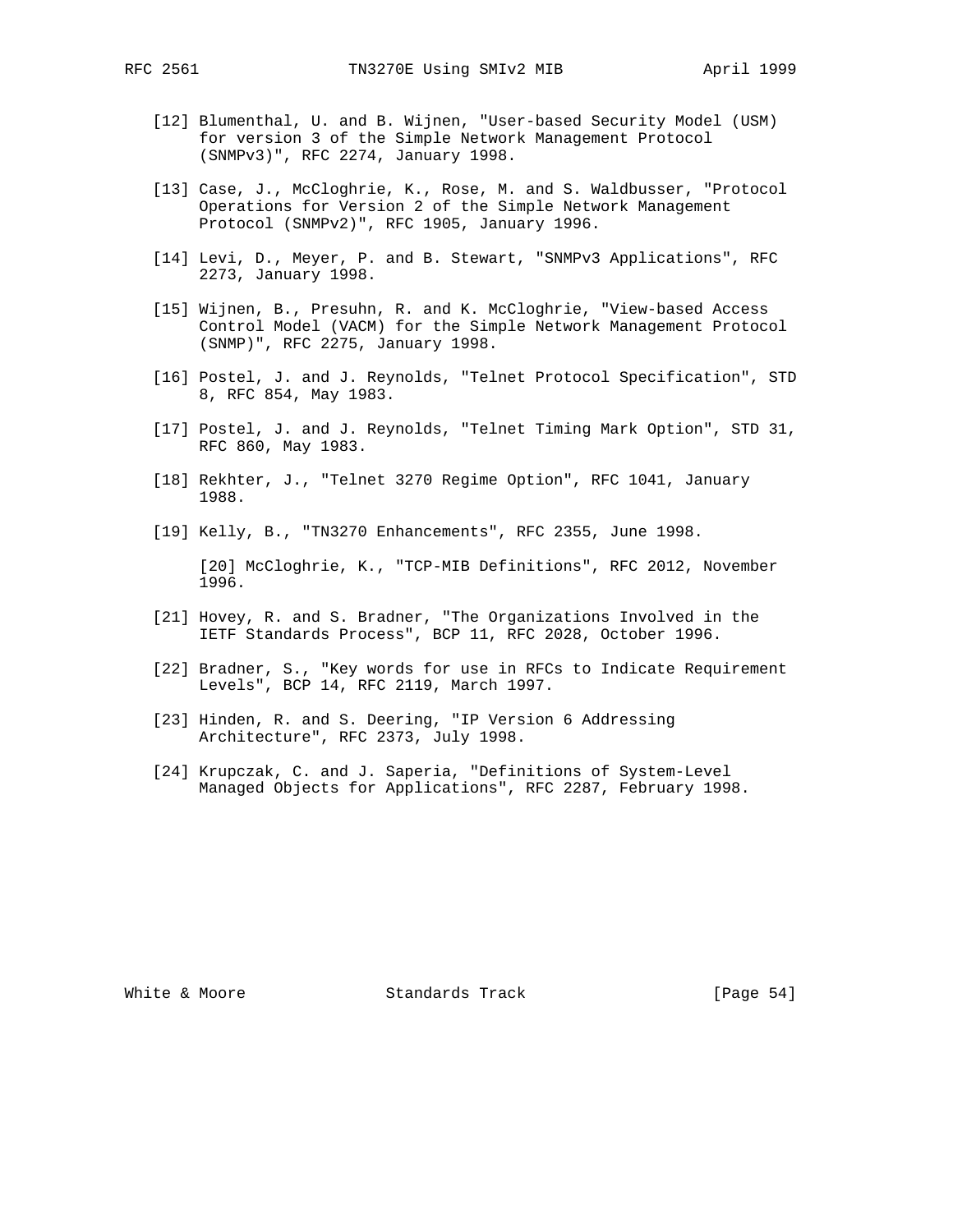9.0 Authors' Addresses

 Kenneth D. White Dept. BRQA/Bldg. 501/G114 IBM Corporation P.O.Box 12195 3039 Cornwallis Research Triangle Park, NC 27709, USA

EMail: kennethw@vnet.ibm.com

 Robert Moore Dept. BRQA/Bldg. 501/G114 IBM Corporation P.O.Box 12195 3039 Cornwallis Research Triangle Park, NC 27709, USA

 Phone: +1-919-254-4436 EMail: remoore@us.ibm.com

White & Moore **Standards Track** [Page 55]